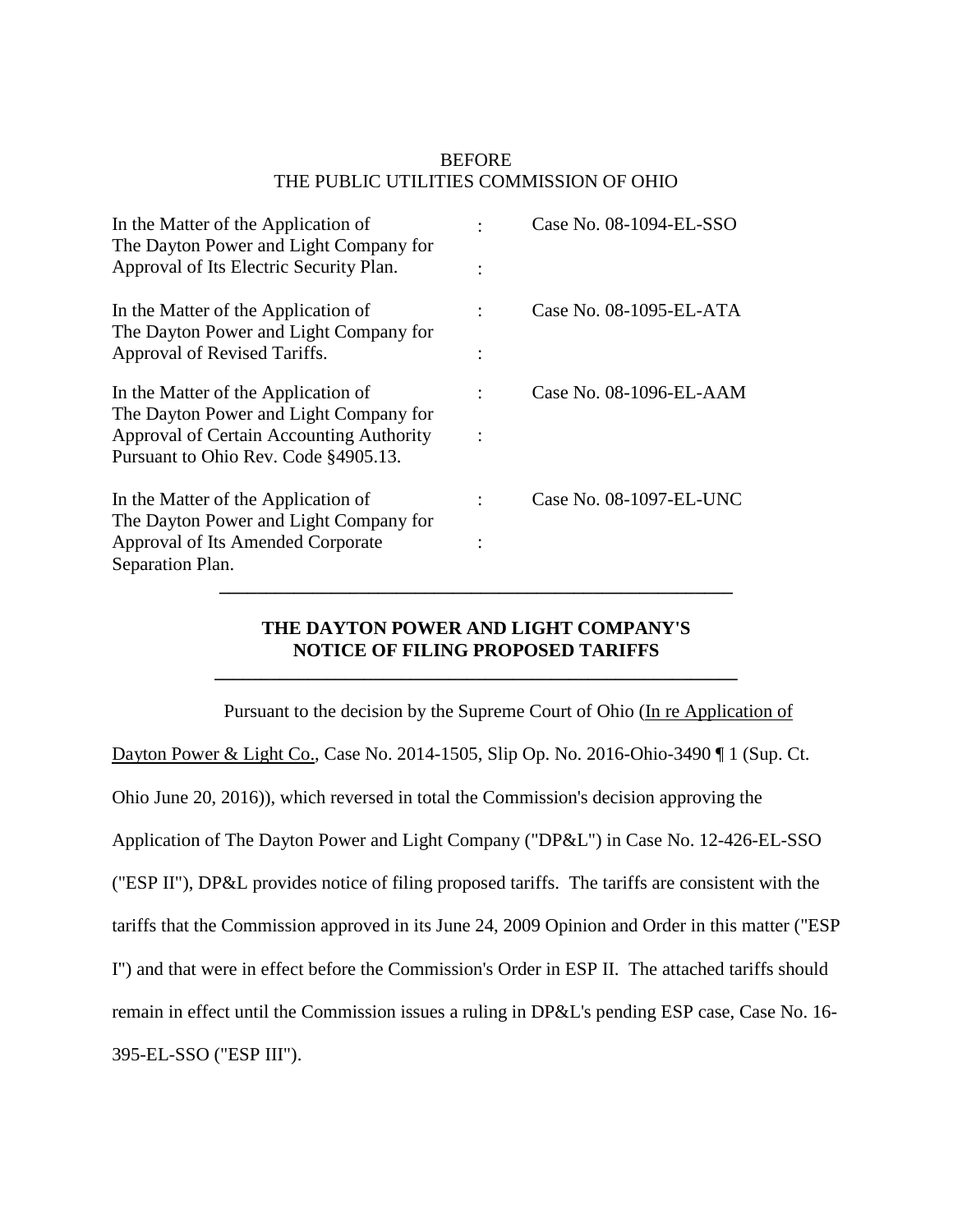The following riders and tariffs from ESP I will be implemented as they existed in 2013 before the Commission's decision in ESP II:

- 1. Environmental Investment Rider (G24)
- 2. Rate Stabilization Charge (G25)

To address the fact that competitive bidding has occurred pursuant to the

Commission's decision in ESP II, DP&L will honor existing contracts with winning competitive bid suppliers through the end of their term (May 2017) and maintain current PJM obligations for all suppliers. Tariffs for Standard Offer Generation (G10-G18) will be re-instated, but will reflect the Competitive Bid rate in order to minimize rate impacts to customers.<sup>[1](#page-1-0)</sup> At the end of the period in which the attached tariffs are in place, the Standard Offer Generation rates will be trued-up to the actual auction supply costs.

The following tariffs will not be changed from how they exist currently:

- 1. Distribution Tariffs (D1-D39)
- 2. Transmission Tariffs (T1-T9)
- 3. Certain Generation Tariffs (G1-G9, G20-G23, G26-G28)

The following riders and tariffs that exist currently will be eliminated:

- 1. Service Stability Rider (G29)
- 2. Competitive Bidding Rate (G19)
- 3. Competitive Bidding True-Up Rider (G30)

<span id="page-1-0"></span> $1$  Consistent with the Tariff Sheets in effect before the Commission's Order in ESP II, PJM RPM Rider (G27) and FUEL Rider (G28) will also be re-instated, however, they will be set equal to \$0.00. In addition, TCRR-B (T9) will remain equal to \$0.00. All costs represented by these components are included in the Standard Offer Generation Tariff Sheets (G10-G18).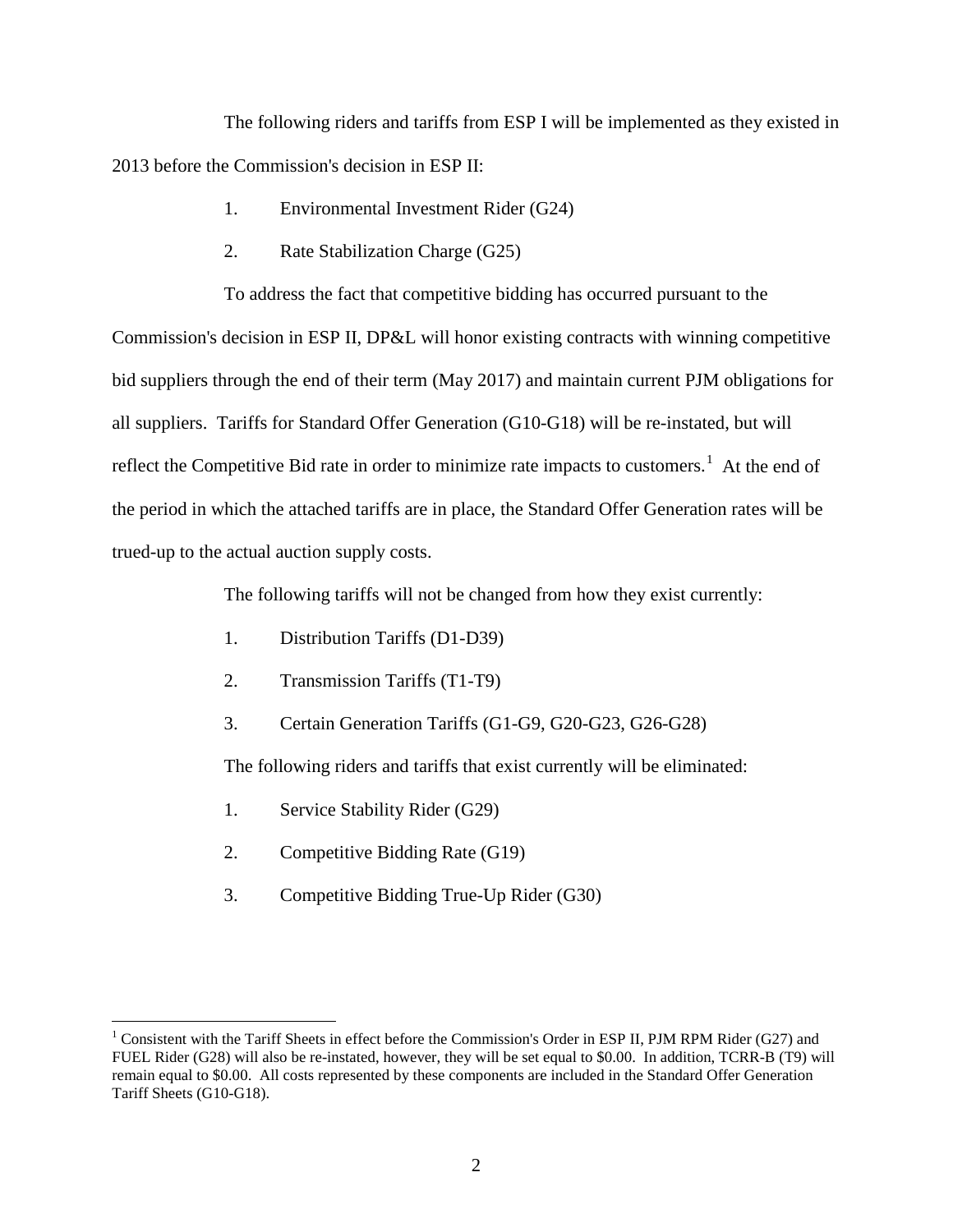Respectfully submitted,

/s/ Charles J. Faruki

Charles J. Faruki (0010417) (Counsel of Record) Jeffrey S. Sharkey (0067892) FARUKI IRELAND & COX P.L.L. 110 North Main Street, Suite 1600 Dayton, OH 45402 Telephone: (937) 227-3705 Telecopier: (937) 227-3717 Email: cfaruki@ficlaw.com jsharkey@ficlaw.com

Attorneys for The Dayton Power and Light Company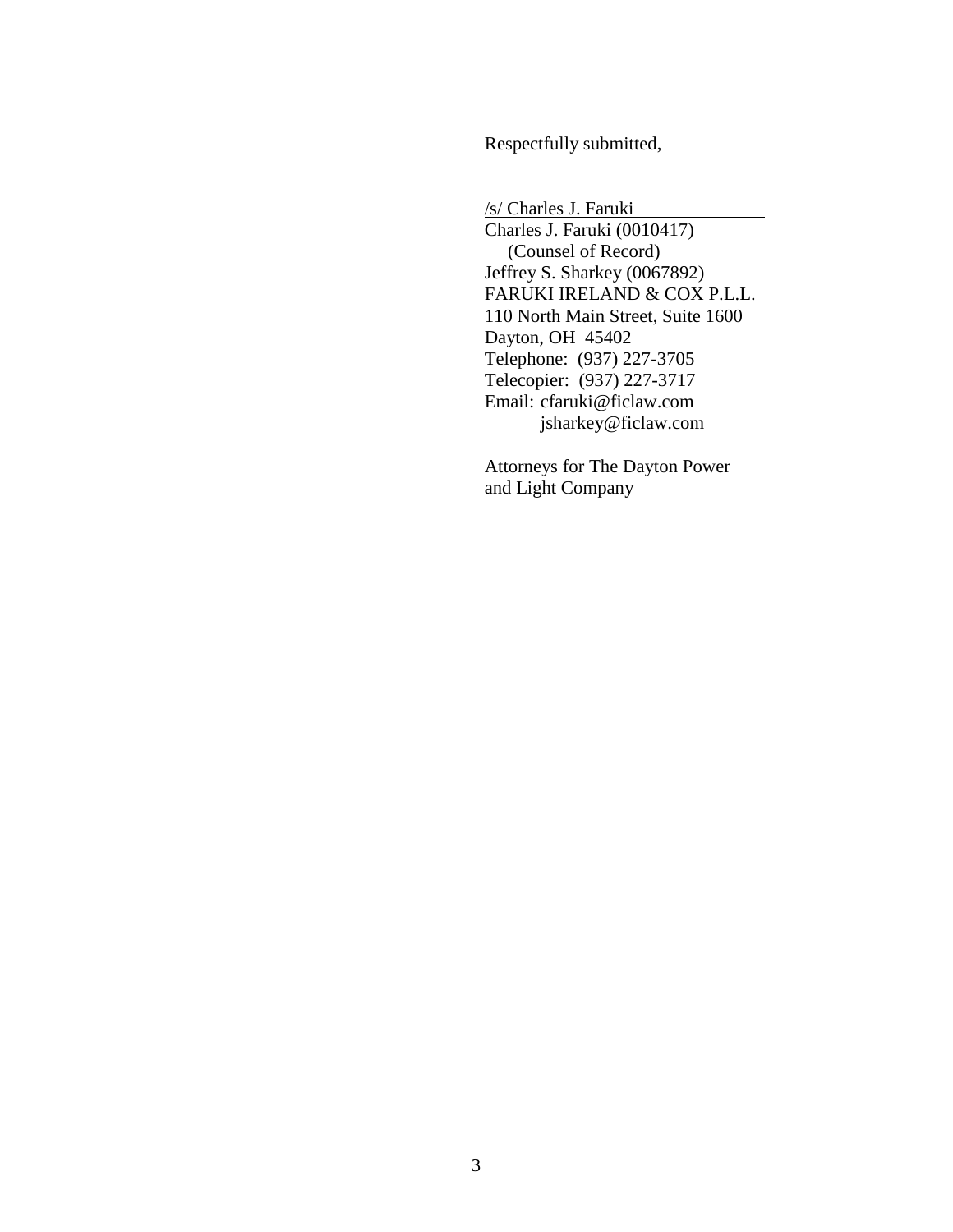## **CERTIFICATE OF SERVICE**

I certify that a copy of the foregoing Motion of The Dayton Power and Light

Company's Notice of Filing Proposed Tariffs has been served via electronic mail upon the

following counsel of record, this 1st day of August, 2016:

Samuel C. Randazzo, Esq. Joseph E. Oliker, Esq. MCNEES WALLACE & NURICK LLC 21 East State Street, 17th Floor Columbus, OH 43215-4228 same@mwncmh.com joliker@mwncmh.com

Attorneys for Industrial Energy Users-Ohio

Michael E. Idzkowski, Esq. OFFICE OF OHIO CONSUMERS' COUNSEL 10 West Broad Street, Suite 1800 Columbus, OH 43215 idzkowski@occ.state.oh.us

David C. Rinebolt, Esq. OHIO PARTNERS FOR AFFORDABLE **ENERGY** 231 West Lima Street P.O. Box 1793 Findlay, OH 45839-1793 drinebolt@aol.com

Henry Eckhart, Esq. 50 West Broad Street, Suite 2117 Columbus, OH 43215-3301 henryeckhart@aol.com

Robert Ukeiley, Esq. LAW OFFICE OF ROBERT UKEILEY 435R Chestnut Street, Suite 1 Berea, KY 40403

Attorneys for Sierra Club Ohio Chapter

John W. Bentine, Esq. Mark S. Yurick, Esq. CHESTER WILLCOX & SAXBE LLP 65 East State Street, Suite 1000 Columbus, OH 43215 jbentine@cwslaw.com myurick@cwslaw.com

Attorneys for The Kroger Company

David Boehm, Esq. Michael L. Kurtz, Esq. BOEHM, KURTZ & LOWRY 36 East Seventh Street Suite 1510 Cincinnati, OH 45202-4454 dboehm@BLKlawfirm.com mkurtz@BLKlawfirm.com

Attorney for Ohio Energy Group, Inc. M. Howard Petricoff, Esq. Stephen M. Howard, Esq. VORYS, SATER, SEYMOUR AND PEASE LLP 52 East Gay Street P.O. Box 1008 Columbus, OH 43216-1008 mhpetricoff@vssp.com smhoward@vssp.com

Attorneys for Honda of America Mfg., Inc.

David I. Fein, Esq. Cynthia A. Fonner Brady, Esq. CONSTELLATION ENERGY GROUP INC. 550 West Washington Blvd., Suite 300 Chicago, IL 60661 david.fein@constellation.com cynthia.brady@constellation.com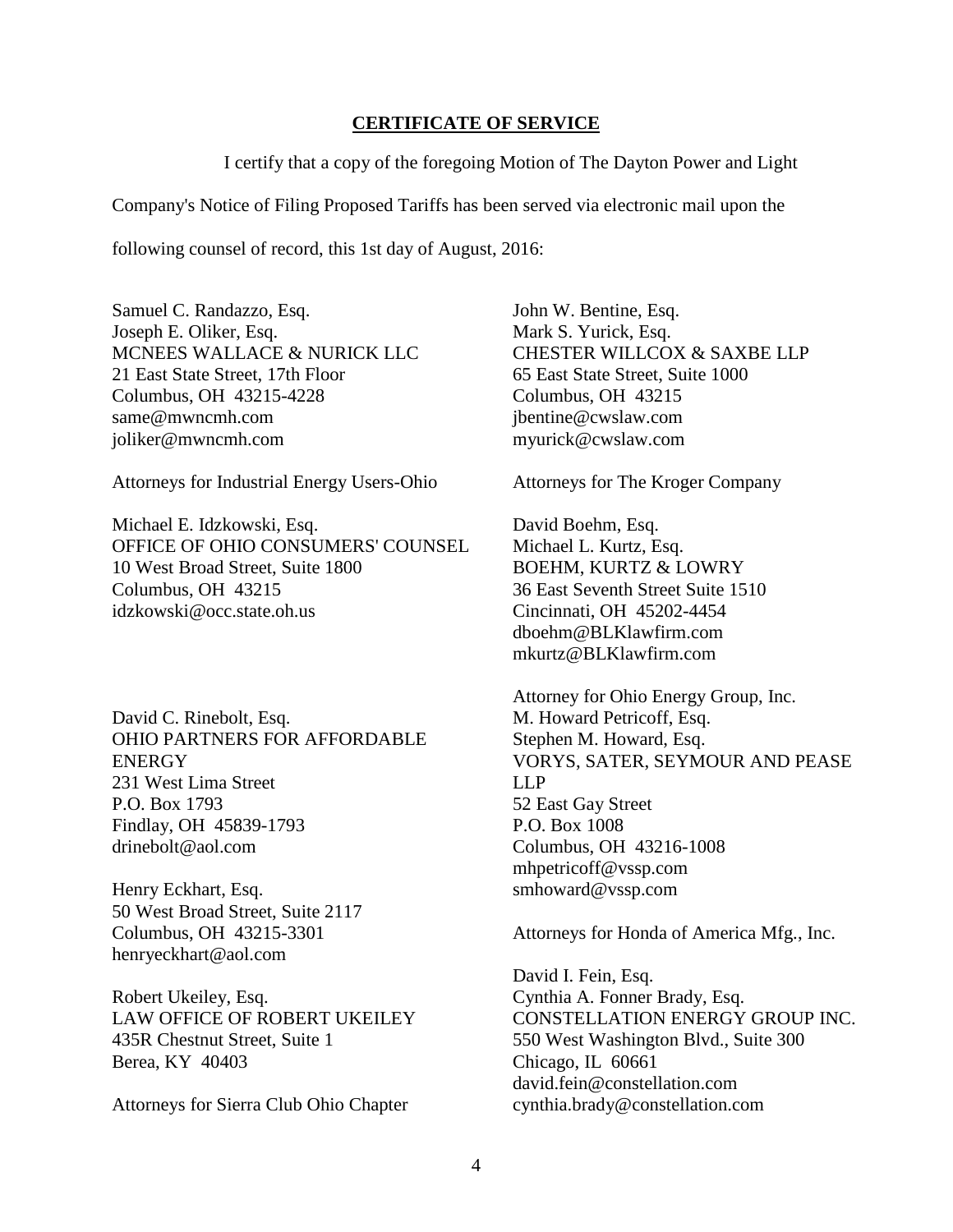Richard L. Sites, Esq. General Counsel and Senior Director of Health Policy Ohio Hospital Association 155 East Broad Street, 15th Floor Columbus, OH 43215-3620 ricks@ohanet.org

Craig I. Smith, Esq. Attorney at Law 15700 Van Aken Blvd. Suite 26 Cleveland, OH 44120 wis29@yahoo.com

Attorney for Cargill, Incorporated

Thomas J. O'Brien, Esq. BRICKER & ECKLER LLP 100 South Third Street Columbus, OH 43215-4291 tobrien@bricker.com

Attorney for The Ohio Manufacturers' Association

Gary A. Jeffries, Esq. Dominion Resources Services, Inc. 501 Martindale Street, Suite 400 Pittsburgh, PA 15212-5817 Gary.A.Jeffries@dom.com

Barth E. Royer, Esq. BELL & ROYER CO., LPA 33 South Grant Avenue Columbus, OH 43215-3927 BarthRoyer@aol.com

Todd Williams, Esq. 4534 Douglas Road Toledo, OH 43613 Williams.toddm@gmail.com Tasha Hamilton Manager, Energy Policy CONSTELLATION ENERGY GROUP, INC. 111 Market Place, Suite 600 Baltimore, MD 21202 tasha.hamilton@constellation.com

Larry Gearhardt, Esq. Chief Legal Counsel OHIO FARM BUREAU FEDERATION 280 North High Street P.O. Box 182383 Columbus, OH 43218-2383 lgearhardt@ofbf.org

Attorney for The Ohio Farm Bureau Federation

Attorneys for Dominion Retail, Inc. Christopher L. Miller, Esq. Gregory H. Dunn, Esq. Nell B. Chambers, Esq. SCHOTTENSTEIN ZOX & DUNN CO., LPA 250 West Street Columbus, OH 43215 cmiller@szd.com gdunn@szd.com aporter@szd.com

Attorneys for The City of Dayton

Ellis Jacobs Advocates for Basic Legal Equality, Inc. 333 West First Street, Suite 500B Dayton, OH 45402 ejacobs@ablelaw.org

Attorney for The Edgemont Neighborhood Coalition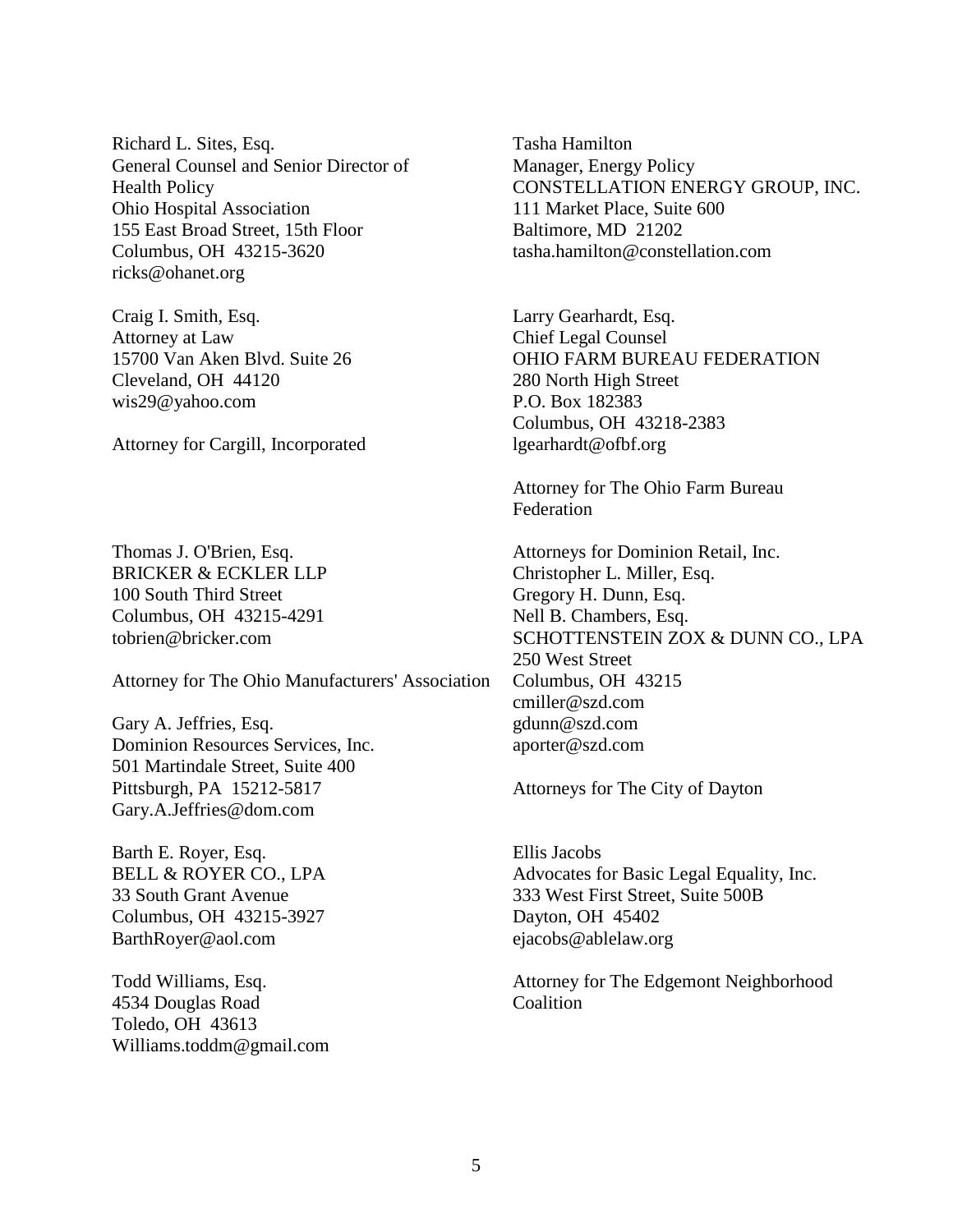Trent A. Dougherty, Esq. Nolan Moser, Esq. Air & Energy Program Manager The Ohio Environmental Council 1207 Grandview Avenue, Suite 201 Columbus, OH 43212-3449 nmoser@theOEC.org Trent@theOEC.org

Thomas Lindgren, Esq. Thomas McNamee, Esq. Assistant Attorney General Public Utilities Section 180 East Broad Street, 6th Floor Columbus, OH 43215 Thomas.Lindgren@puc.state.oh.us Thomas.McNamee@puc.state.oh.us

Office of the Ohio Attorney General

Ned Ford

539 Plattner Trail

Beavercreek, OH 45430

Evan Eschmeyer, Esq. Environmental Law Fellow Environmental Law & Policy Center 1207 Grandview Avenue, Suite 201 Columbus, OH 43212-3449

Attorneys for The Ohio Environmental Council

/s/ Jeffrey S. Sharkey Jeffrey S. Sharkey

1070284.1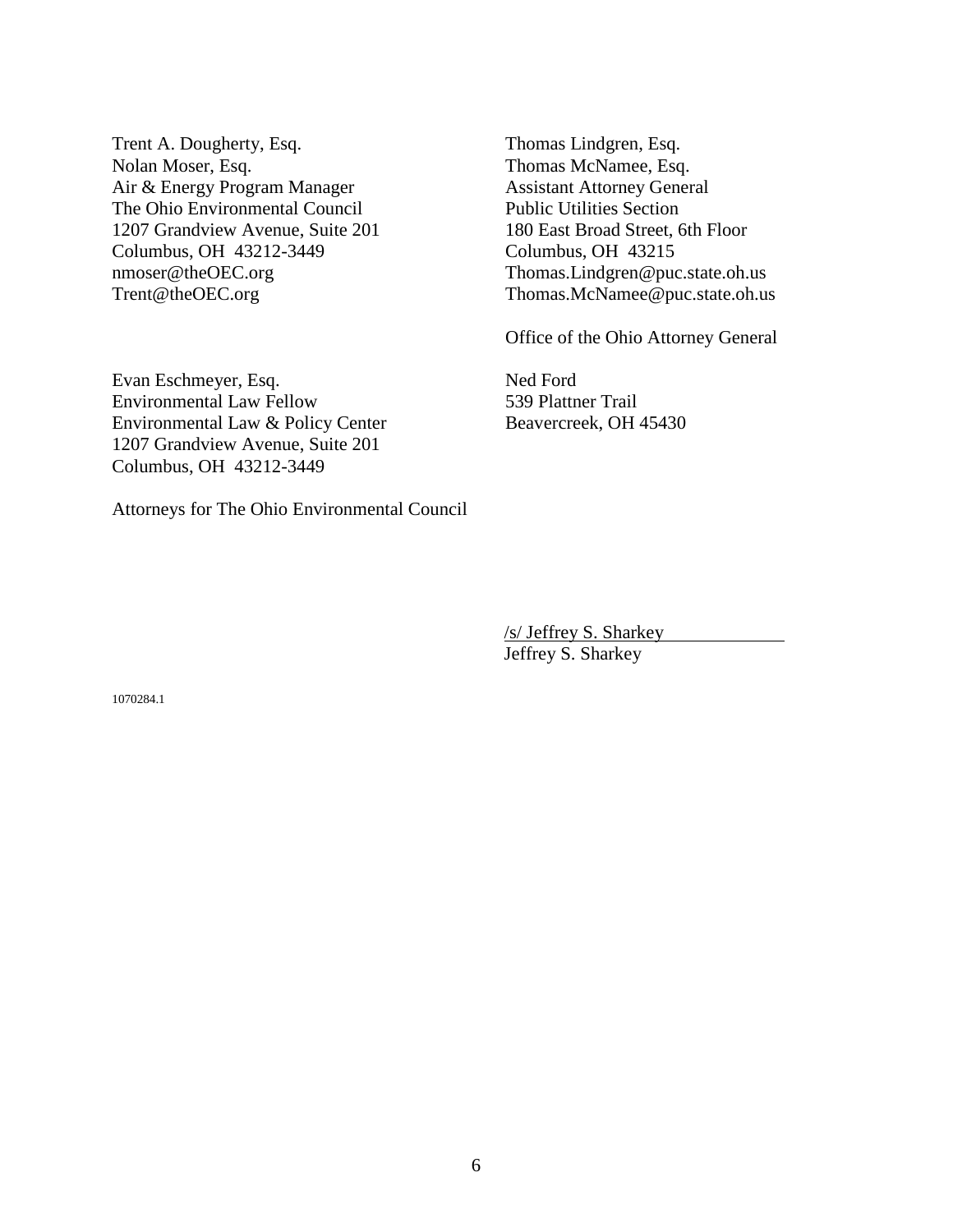# Redlined Tariffs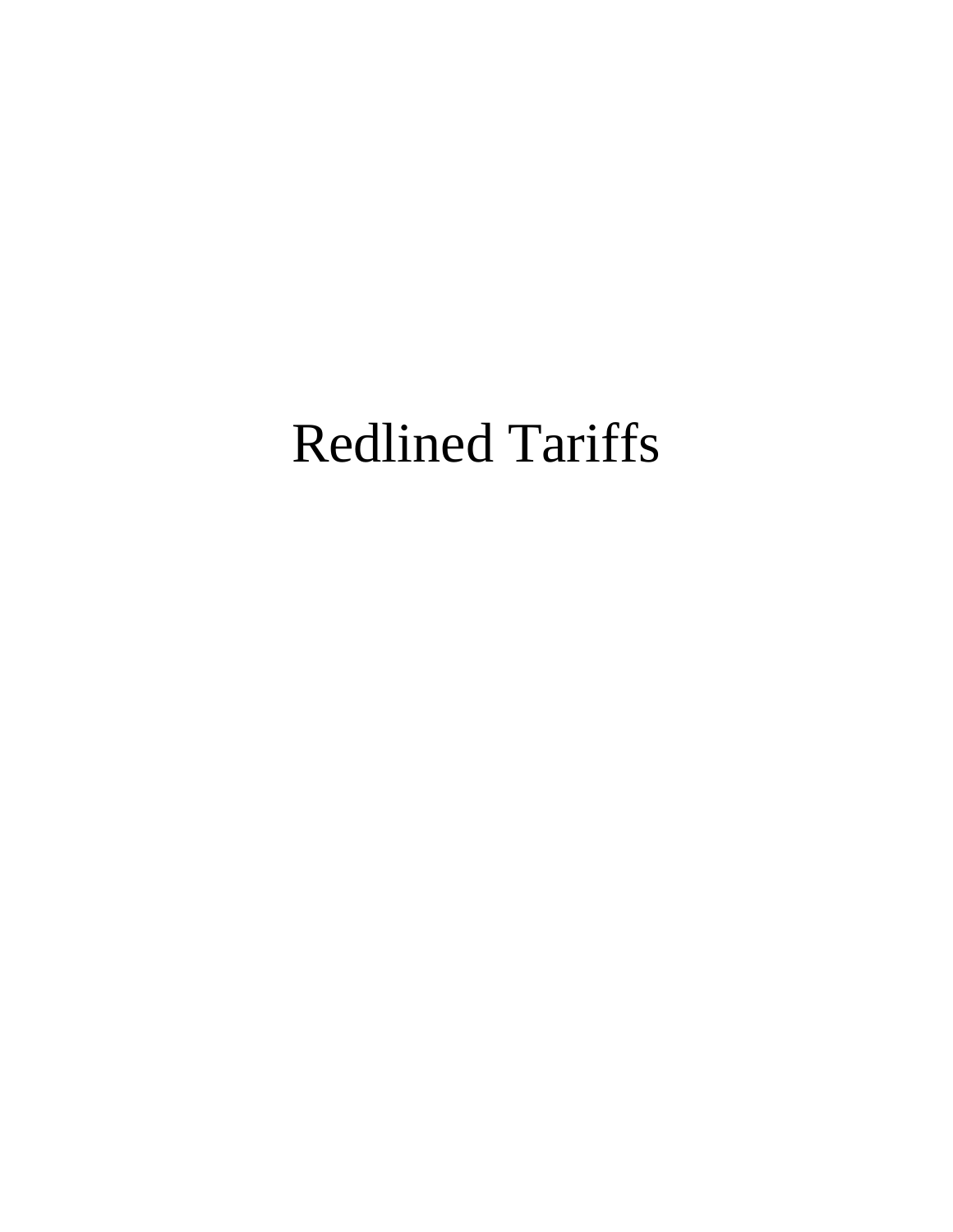THE DAYTON POWER AND LIGHT COMPANY Sixty-FourthThird Revised Sheet No. G2 MacGregor Park Cancels<br>
1065 Woodman Drive Sixty-Theory Sixty-Theory Sixty-Theory Sixty-Theory Sixty-Theory Sixty-Theory Sixty-Theory Dayton, Ohio 45432 Page 1 of 2

Sixty-ThirdSecond Revised Sheet No. G2

## P.U.C.O. No. 17 ELECTRIC GENERATION SERVICE TARIFF INDEX

| Sheet           |                                         |                                                   | Number                   | <b>Tariff Sheet</b>     |
|-----------------|-----------------------------------------|---------------------------------------------------|--------------------------|-------------------------|
| No.             | Version                                 | Description                                       | of Pages                 | <b>Effective Date</b>   |
| G <sub>1</sub>  | Seventh Revised                         | Table of Contents                                 | $\mathbf{1}$             | January 1, 2014         |
| G2              | Sixty-Fourth Third Revised Tariff Index |                                                   | $\overline{2}$           | $J$ une $1 \qquad 2016$ |
|                 |                                         |                                                   |                          |                         |
|                 | <b>RULES AND REGULATIONS</b>            |                                                   |                          |                         |
| G <sub>3</sub>  | <b>First Revised</b>                    | Application and Contract for Service              | 3                        | January 1, 2014         |
| G <sub>4</sub>  | <b>First Revised</b>                    | <b>Credit Requirements of Customer</b>            | $\mathbf{1}$             | November 1, 2002        |
| G <sub>5</sub>  | <b>First Revised</b>                    | Billing and Payment for Electric Service          | $\overline{c}$           | August 16, 2004         |
| G <sub>6</sub>  | Original                                | Use and Character of Service                      | $\mathbf{1}$             | January 1, 2001         |
| G7              | <b>First Revised</b>                    | Definitions and Amendments                        | $\overline{4}$           | August 16, 2004         |
|                 | <b>ALTERNATE GENERATION SUPPLIER</b>    |                                                   |                          |                         |
| G8              | Ninth Revised                           | <b>Alternate Generation Supplier Coordination</b> | 30                       | January 1, 2014         |
| G <sub>9</sub>  | <b>Fourth Revised</b>                   | <b>Competitive Retail Generation Service</b>      | 3                        | January 1, 2014         |
| <b>TARIFFS</b>  |                                         |                                                   |                          |                         |
| G10             | Fifourteenth Revised                    | <b>Standard Offer Residential</b>                 | $\overline{c}$           | January 1_____, 2016    |
| G11             | Fifourteenth Revised                    | <b>Standard Offer Residential Heating</b>         | $\overline{c}$           | January 1_____, 2016    |
| G12             | Twenty-EighSeventh Revised              | <b>Standard Offer Secondary</b>                   | 3                        | January 1, 2016         |
| G13             | Twenty-EighSeventh Revised              | <b>Standard Offer Primary</b>                     | $\overline{c}$           | January 1, 2016         |
| G14             | <b>Twelf<del>Eleven</del>th Revised</b> | <b>Standard Offer Primary-Substation</b>          | $\overline{c}$           | January 1_____, 2016    |
| G15             | <b>Twelf<del>Eleven</del>th Revised</b> | <b>Standard Offer High Voltage</b>                | 3                        | January 1, 2016         |
| G16             | Thirteenwelfth Revised                  | <b>Standard Offer Private Outdoor Lighting</b>    | 3                        | January 1_____, 2016    |
| G17             | <b>Twelf<del>Eleven</del>th Revised</b> | <b>Standard Offer School</b>                      | $\overline{c}$           | , 2016<br>January 1_    |
| G18             | <b>Twelf<del>Eleven</del>th Revised</b> | <b>Standard Offer Street Lighting</b>             | $\overline{\mathcal{L}}$ | January 1_<br>, 2016    |
| G19             | Sevenixth Revised                       | <b>Competitive Bidding RateReserved</b>           | $\overline{2}$           | January 1_____, 2016    |
| G <sub>20</sub> | <b>First Revised</b>                    | Reserved                                          | $\mathbf{1}$             | November 2, 2002        |
| G21             | Original                                | Cogeneration                                      | 3                        | January 1, 2001         |
| G23             | Original                                | Adjustable Rate                                   | $\mathbf{1}$             | January 1, 2001         |
|                 |                                         |                                                   |                          |                         |

Filed pursuant to the Opinion and Order in Case No.  $0.0812 - 1094426$ -EL-SSO dated September 6, 2013 of the Public Utilities Commission of Ohio.

 $\vert$  Issued  $\frac{1}{2016}$   $\frac{1}{2016}$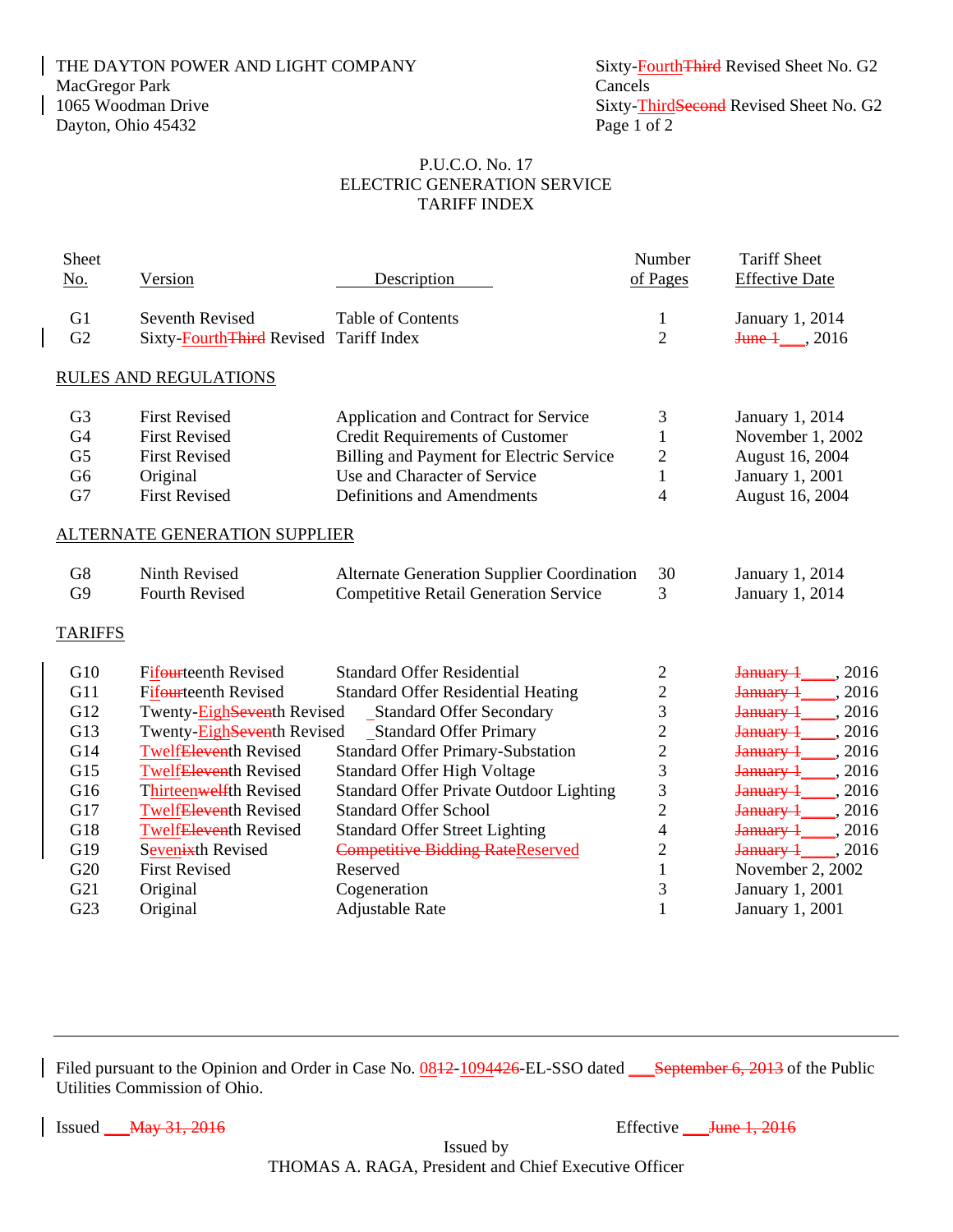## THE DAYTON POWER AND LIGHT COMPANY Sixty-FourthThird Revised Sheet No. G2 MacGregor Park Cancels<br>
1065 Woodman Drive Sixty-Theory Sixty-Theory Sixty-Theory Sixty-Theory Sixty-Theory Sixty-Theory Sixty-Theory Sixty-Theory Sixty-Theory Sixty-Theory Sixty-Theory Sixty-Theory Sixty-Theory Sixty-Theo Dayton, Ohio 45432 Page 2 of 2

Sixty-ThirdSecond Revised Sheet No. G2

## P.U.C.O. No. 17 ELECTRIC GENERATION SERVICE TARIFF INDEX

| <b>Sheet</b>    |                                       |                                           | Number         | <b>Tariff Sheet</b>                     |
|-----------------|---------------------------------------|-------------------------------------------|----------------|-----------------------------------------|
| <u>No.</u>      | Version                               | Description                               | of Pages       | <b>Effective Date</b>                   |
| <b>RIDERS</b>   |                                       |                                           |                |                                         |
| G22             | Ninth Revised                         | Reserved                                  |                | October 22, 2010                        |
| G24             | <b>Fifth Revised</b>                  | Reserved Environmental Investment Rider   |                | $J$ anuary 1, 20164                     |
| G <sub>25</sub> | <b>Fourth<del>Third</del></b> Revised | <b>Reserved Rate Stabilization Charge</b> | $rac{12}{1}$   | $J$ <sub>anuary</sub> $\frac{1}{20164}$ |
| G26             | <b>Thirteenth Revised</b>             | <b>Alternative Energy Rider</b>           |                | June 1, 2016                            |
| G27             | <b>Fifteenth Revised</b>              | PJM RPM Rider                             | $\overline{2}$ | January 1, 2016                         |
| G28             | <b>Twenty-Eighth Revised</b>          | <b>FUEL Rider</b>                         |                | April 1, 2016                           |
| G29             | Third <del>Second</del> Revised       | ReservedService Stability Rider           |                |                                         |
| 12              | $J$ anuarv $+$ . 2016                 |                                           |                |                                         |
| G30             | <b>TenNinth Revised</b>               | ReservedCompetitive Bid True Up Rider     |                | 2016<br><del>June 1</del>               |

Filed pursuant to the Opinion and Order in Case No.  $0.0812 - 1094426$ -EL-SSO dated September 6, 2013 of the Public Utilities Commission of Ohio.

 $\vert$  Issued  $\frac{1}{2016}$   $\frac{1}{2016}$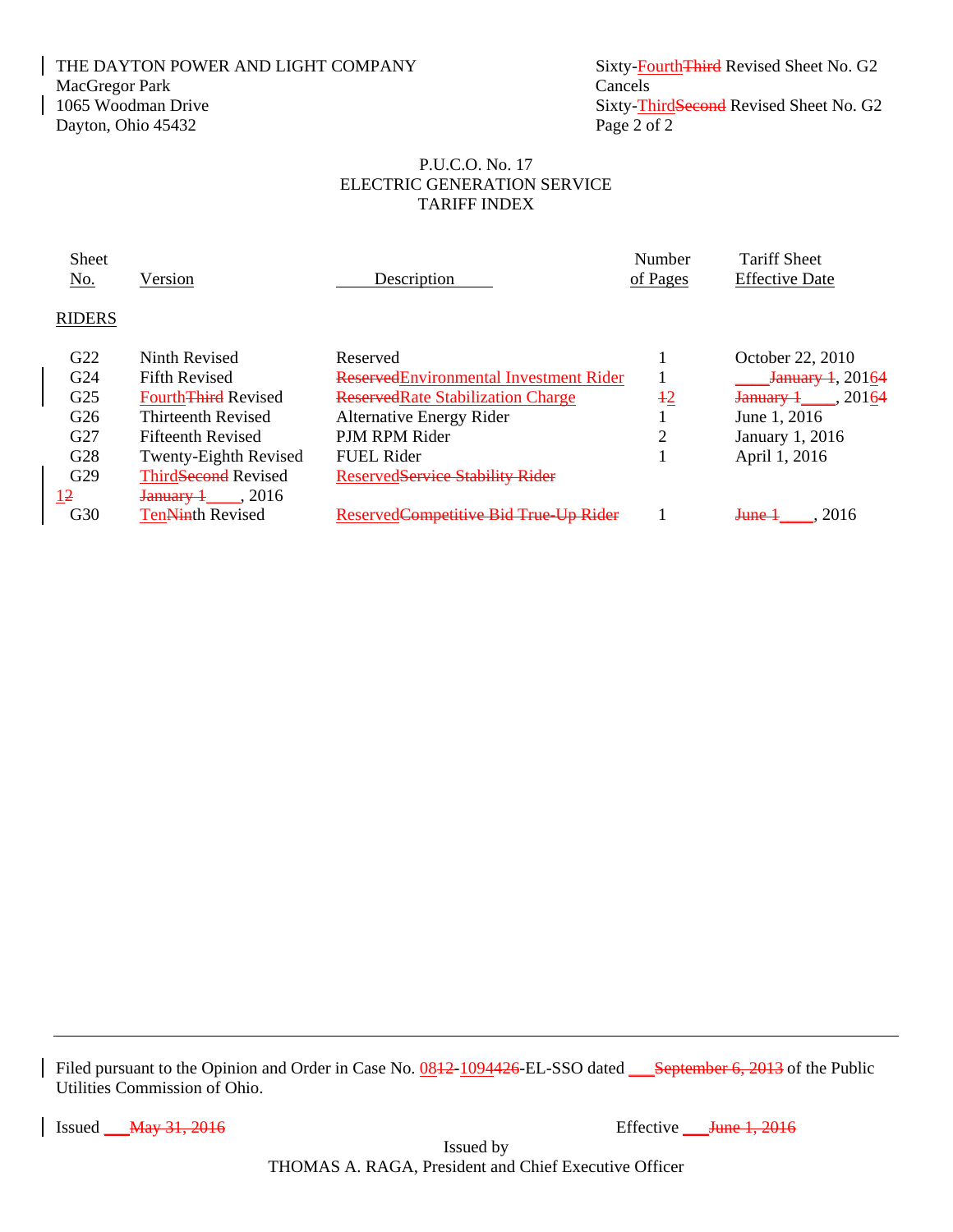THE DAYTON POWER AND LIGHT COMPANY Fifourteenth Revised Sheet No. G10 MacGregor Park Cancels 1065 Woodman Drive **FouThirteenth Revised Sheet No.** G<sub>10</sub> Dayton, Ohio 45432 Page 1 of 2

## P.U.C.O. No. 17 ELECTRIC GENERATION SERVICE STANDARD OFFER RESIDENTIAL

#### DESCRIPTION OF SERVICE:

This Tariff Sheet provides the Customer with Generation Service from the Company that will be metered and billed on an energy-only basis.

#### APPLICABLE:

Available to all single-phase Residential Customers for lighting, the operation of appliances and incidental power.

#### REQUIRED SERVICES:

Customers receiving Generation Service under this Tariff Sheet must also take service under:

Residential Sheet No. D17. Competitive Bidding Rate Sheet No. G19. Transmission Cost Recovery Rider – Non-bypassable Sheet No. T8.

#### RATE PER MONTH:

Energy Charges:

 \$0.067006100 per kWh for the first 750 kWh \$0.056548400 per kWh for all kWh over 750 kWh

#### ADDITIONAL RIDERS:

Service under this Tariff Sheet shall also be subject to the following riders:

Environmental Investment Rider on Sheet No. G24. Rate Stabilization on Sheet No. G25. Alternative Energy Rider on Sheet No. G26. PJM RPM Rider on Sheet No. G27. FUEL Rider on Sheet No. G28. Service Stability Rider on Sheet No. G29.

Filed pursuant to the Finding and Order in Case No. 0843-10942420-EL-SSOUNC dated December 16, 2015 of the Public Utilities Commission of Ohio.

Issued <del>December 30, 2015</del> Effective Land Effective Dentrich Australian Effective Dentrich Australian Effective Dentrich Australian Effective Dentrich Australian Effective Dentrich Australian Effective Dentrich Australian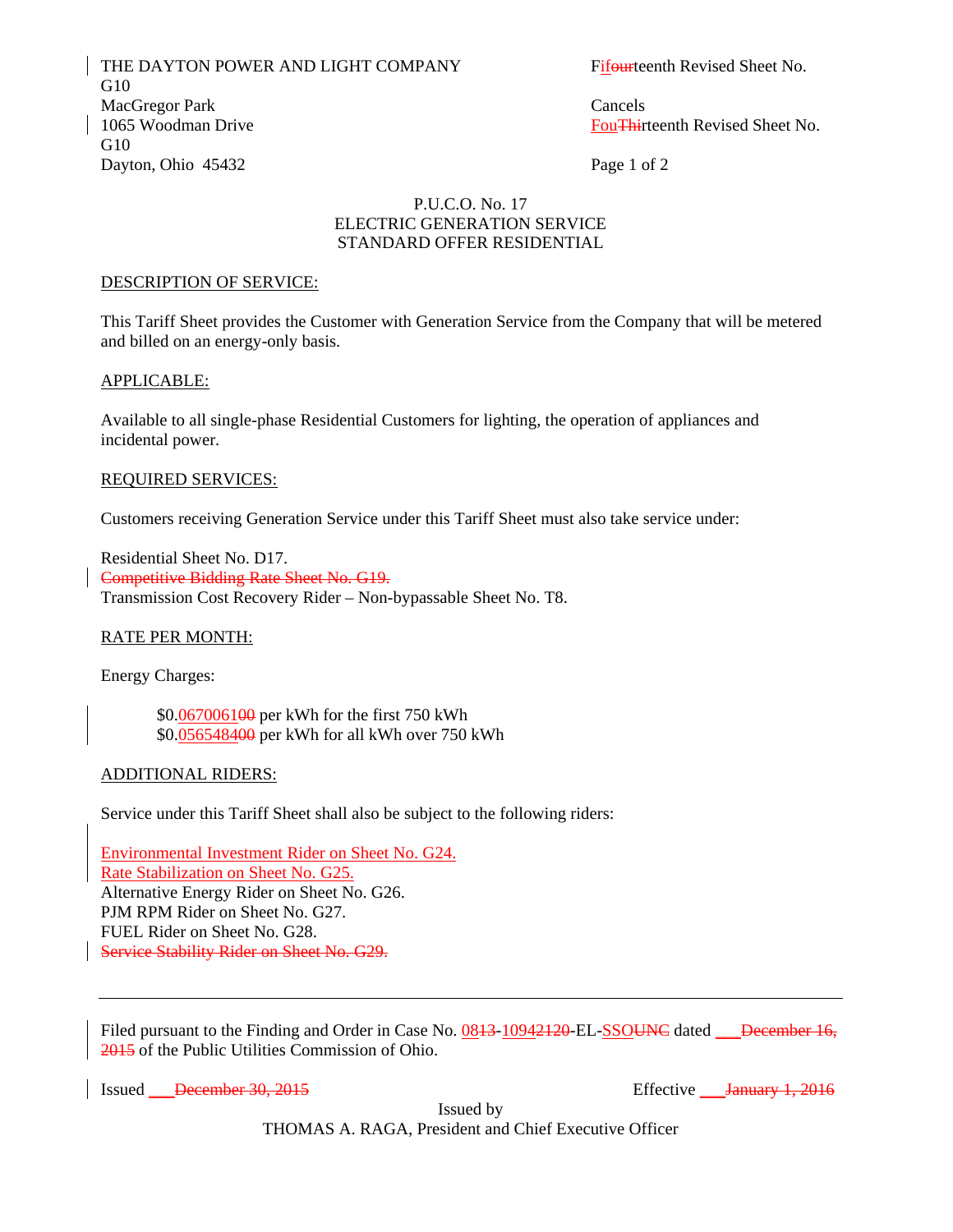THE DAYTON POWER AND LIGHT COMPANY Fifourteenth Revised Sheet No. G10 MacGregor Park Cancels 1065 Woodman Drive **FouThirteenth Revised Sheet No.** G<sub>10</sub> Dayton, Ohio 45432 Page 2 of 2

## P.U.C.O. No. 17 ELECTRIC GENERATION SERVICE STANDARD OFFER RESIDENTIAL

## CBT Rider on Sheet No. G30.

Transmission Cost Recovery Rider – Bypassable Sheet No. T9.

#### TERM OF CONTRACT:

There is no minimum required term under this Tariff Sheet; however, if the Customer selects an Alternate Generation Supplier, applicable Switching Fees will apply as defined in Tariff Sheet No. D34.

#### DEFAULT SERVICE:

Customers who do not select an Alternate Generation Supplier, opt-out of a government aggregation program or are dropped by their Alternate Generation Supplier due to a violation of coordination obligations will be served under this Tariff Sheet.

Customers served under this Tariff Sheet as a result of opting-out of a government aggregation program or due to a violation of coordination obligations by their Alternate Generation Supplier will not be subject to any minimum required term.

#### RULES AND REGULATIONS:

All Generation Service of the Company is rendered under and subject to the Rules and Regulations contained within this Schedule and any terms and conditions set forth in any Service Agreement between the Company and the Customer.

Filed pursuant to the Finding and Order in Case No. 0843-10942420-EL-SSOUNC dated December 16, 2015 of the Public Utilities Commission of Ohio.

Issued <del>December 30, 2015</del> Effective Lucius Contains **Effective** Lucius Contains **December 30, 2015**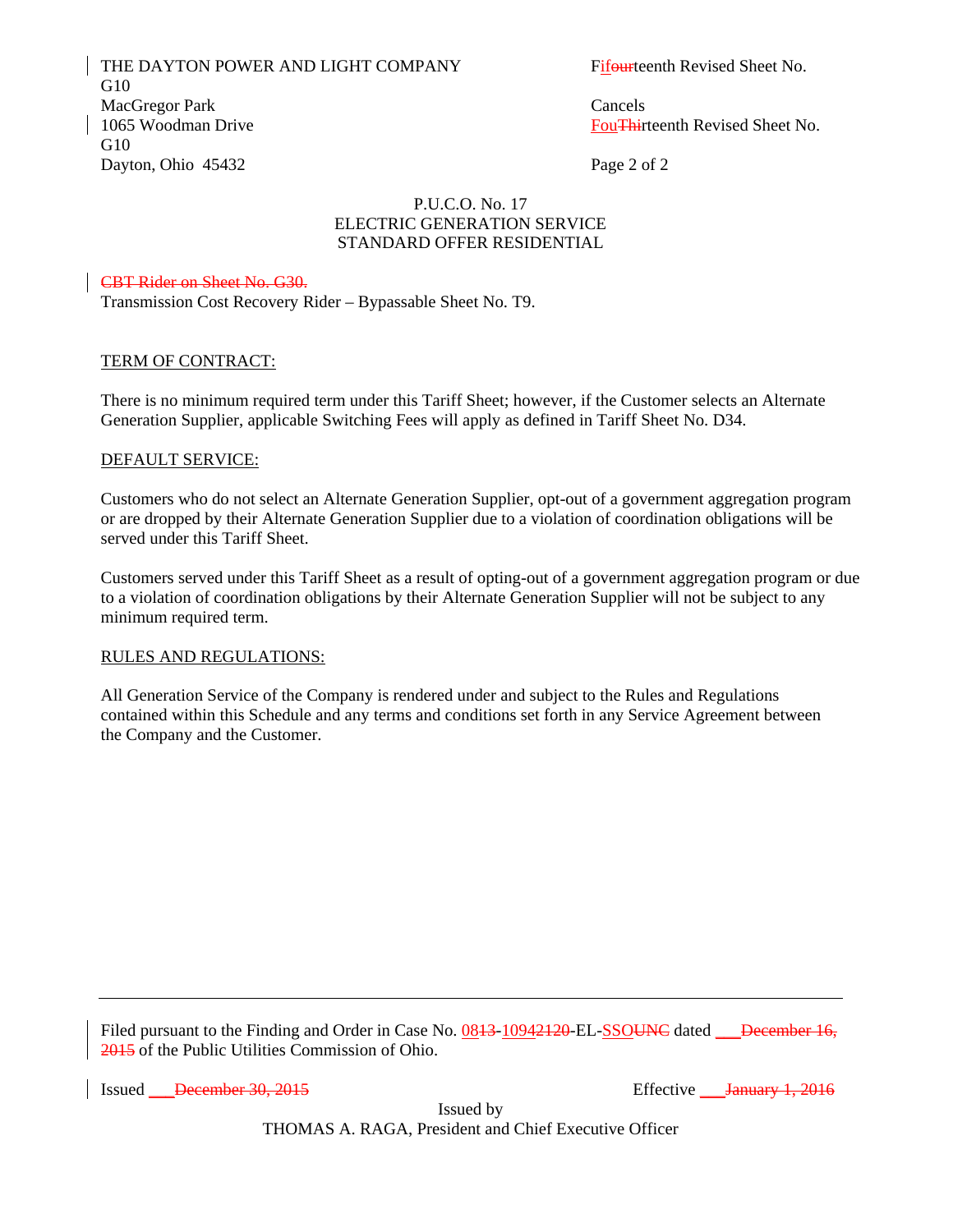THE DAYTON POWER AND LIGHT COMPANY Fifourteenth Revised Sheet No. G11 MacGregor Park Cancels 1065 Woodman Drive **FouThirteenth Revised Sheet No.** FouThirteenth Revised Sheet No. G11 Dayton, Ohio 45432 Page 1 of 3

#### P.U.C.O. No. 17 ELECTRIC GENERATION SERVICE STANDARD OFFER RESIDENTIAL HEATING

#### DESCRIPTION OF SERVICE:

This Tariff Sheet provides the Customer with Generation Service from the Company that will be metered and billed on an energy-only basis.

#### APPLICABLE:

Available to all single-phase Residential Customers for lighting and the operation of appliances, provided electric energy is used as the primary source of heating the premises.

#### REQUIRED SERVICES:

Customers receiving Generation Service under this Tariff Sheet must also take service under:

Residential Heating Sheet No. D18. Competitive Bidding Rate Sheet No. G19. Transmission Cost Recovery Rider – Non-bypassable Sheet No. T8.

#### RATE PER MONTH:

Energy Charges:

Summer Period:

 \$0.067006100 per kWh for the first 750 kWh \$0.056548400 per kWh for all kWh over 750 kWh

Winter Period:

 \$0.067006100 per kWh for the first 750 kWh \$0.037983800 per kWh for all kWh over 750 kWh

The Summer Period shall be the months of June, July, August, September and October.

The Winter Period shall be the months of January, February, March, April, May, November and December.

Filed pursuant to the Finding and Order in Case No. 0843-24201094-EL-SSOUNC dated December 16, 2015 of the Public Utilities Commission of Ohio.

Issued December 30, 2015 2016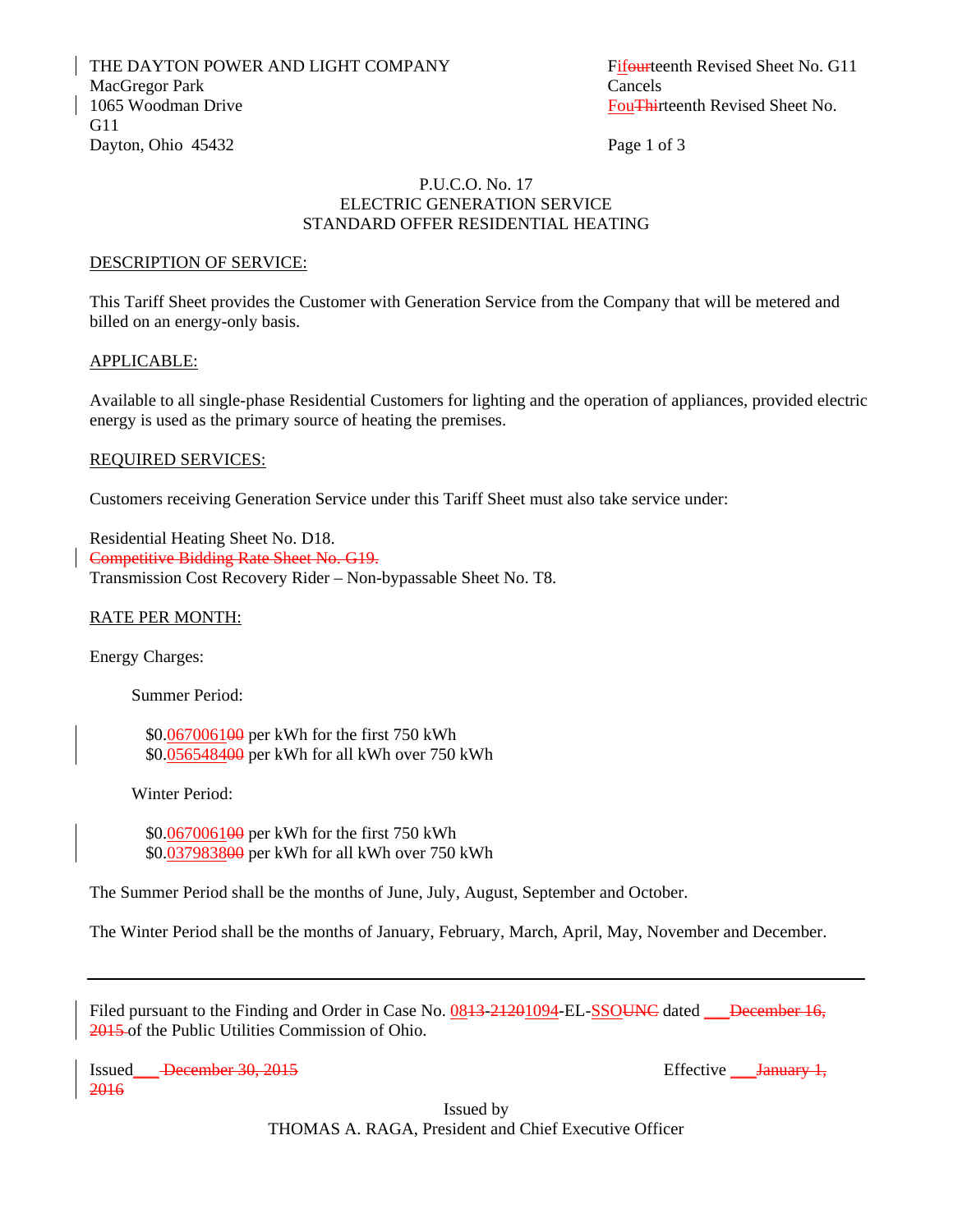THE DAYTON POWER AND LIGHT COMPANY Fifourteenth Revised Sheet No. G11 MacGregor Park Cancels 1065 Woodman Drive **FouThirteenth Revised Sheet No.** FouThirteenth Revised Sheet No. G11 Dayton, Ohio 45432 Page 2 of 3

#### P.U.C.O. No. 17 ELECTRIC GENERATION SERVICE STANDARD OFFER RESIDENTIAL HEATING

#### ADDITIONAL RIDERS:

Service under this Tariff Sheet shall also be subject to the following riders:

Environmental Investment Rider on Sheet No. G24. Rate Stabilization on Sheet No. G25. Alternative Energy Rider on Sheet No. G26. PJM RPM Rider on Sheet No. G27. FUEL Rider on Sheet No. G28. Service Stability Rider on Sheet No. G29. CBT Rider on Sheet No. G30. Transmission Cost Recovery Rider – Bypassable Sheet No. T9.

#### TERM OF CONTRACT:

There is no minimum required term under this Tariff Sheet; however, if the Customer selects an Alternate Generation Supplier, applicable Switching Fees will apply as defined in Tariff Sheet No. D34.

#### DEFAULT SERVICE:

Customers who do not select an Alternate Generation Supplier, opt-out of a government aggregation program or are dropped by their Alternate Generation Supplier due to a violation of coordination obligations will be served under this Tariff Sheet.

Customers served under this Tariff Sheet as a result of opting-out of a government aggregation program or due to a violation of coordination obligations by their Alternate Generation Supplier will not be subject to any minimum required term.

## RULES AND REGULATIONS:

All Generation Service of the Company is rendered under and subject to the Rules and Regulations contained within this Schedule and any terms and conditions set forth in any Service Agreement between the Company and the Customer.

Filed pursuant to the Finding and Order in Case No. 0843-24201094-EL-SSOUNC dated December 16, 2015 of the Public Utilities Commission of Ohio.

Issued December 30, 2015 2016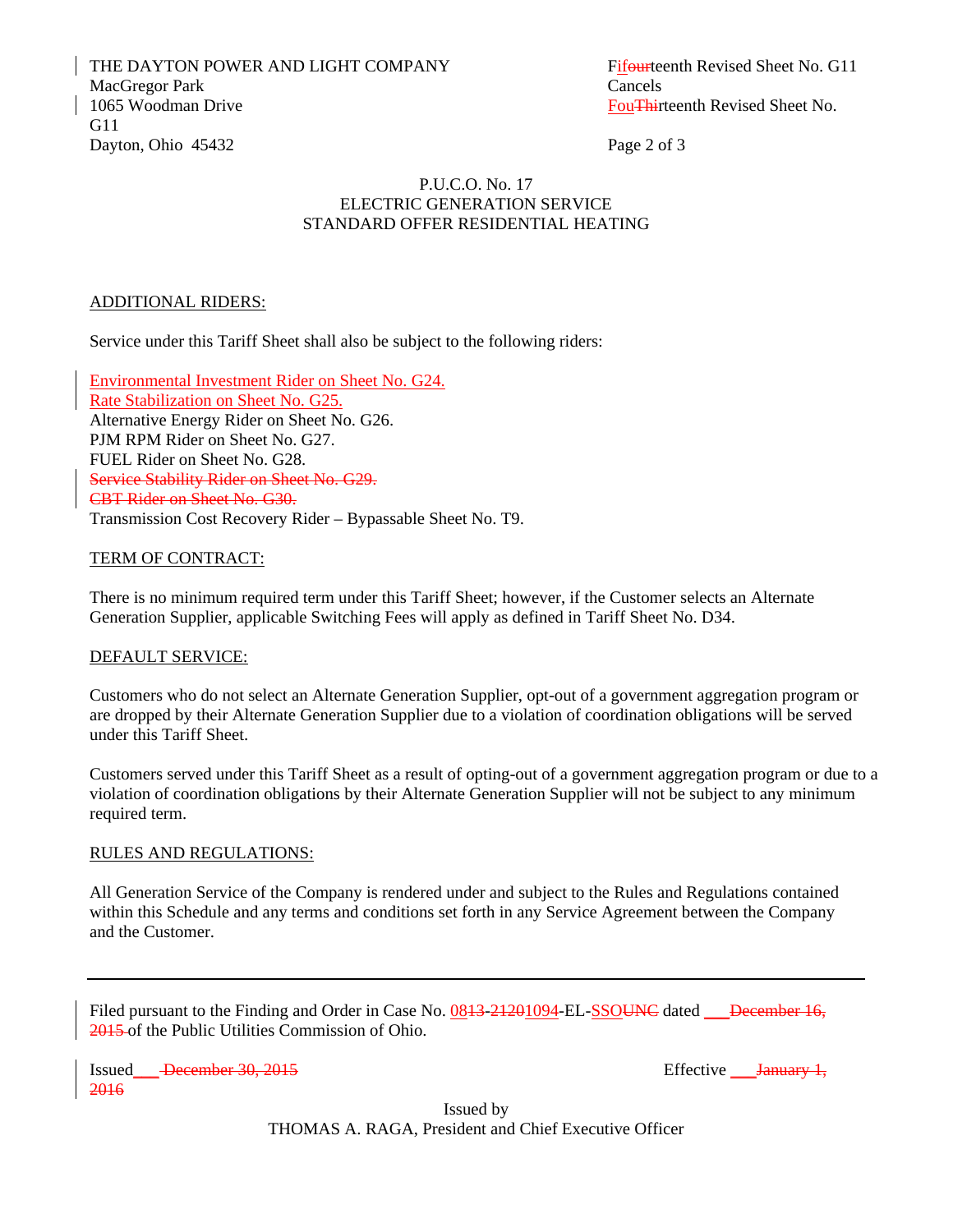THE DAYTON POWER AND LIGHT COMPANY Fifourteenth Revised Sheet No. G11 MacGregor Park Cancels<br>1065 Woodman Drive **Cancels** G11 Dayton, Ohio 45432 Page 3 of 3

Fou<del>Thi</del>rteenth Revised Sheet No.

#### P.U.C.O. No. 17 ELECTRIC GENERATION SERVICE STANDARD OFFER RESIDENTIAL HEATING

Filed pursuant to the Finding and Order in Case No. 0843-21201094-EL-SSOUNC dated December 16, 2015 of the Public Utilities Commission of Ohio.

Issued December 30, 2015 Effective Lanuary 1, 2016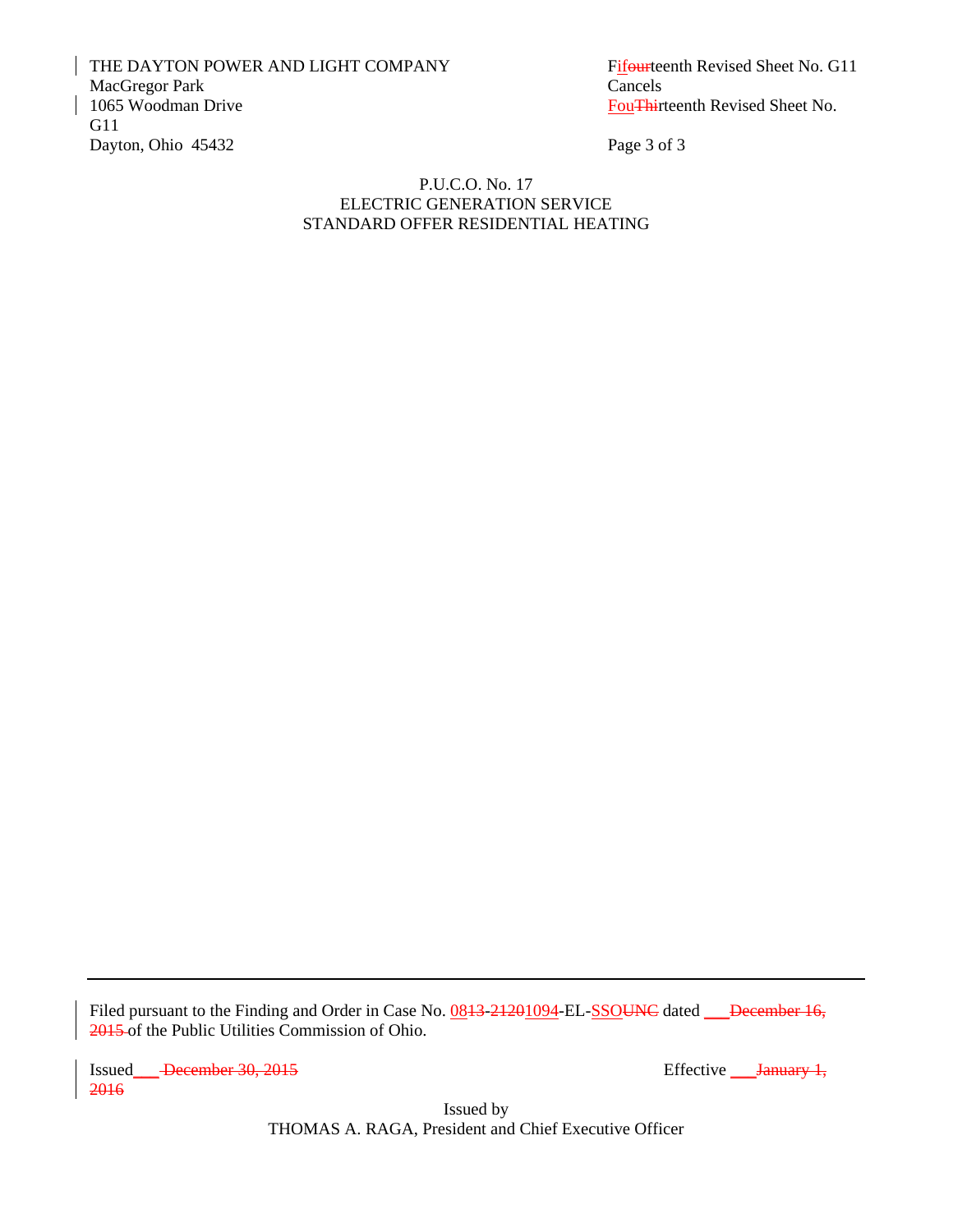THE DAYTON POWER AND LIGHT COMPANY Twenty-EighthSeventh Revised Sheet No. G12 MacGregor Park Cancels 1065 Woodman Drive Twenty-Seven is the Revised Sheet No. G12 Dayton, Ohio 45432 Page 1 of 4

## P.U.C.O. No. 17 ELECTRIC GENERATION SERVICE STANDARD OFFER SECONDARY

## DESCRIPTION OF SERVICE:

This Tariff Sheet provides the Customer with Generation Service from the Company that will be metered and billed on a demand and energy basis.

#### APPLICABLE:

Available to all Secondary Customers for lighting and for power, provided that all electric service is supplied at one location on the Customer's premises.

#### REQUIRED SERVICES:

Customers receiving Generation Service under this Tariff Sheet must also take service under:

Secondary Sheet No. D19. Competitive Bidding Rate Sheet No. G19. Transmission Cost Recovery Rider – Non-bypassable Sheet No. T8.

## RATE PER MONTH:

Demand Charge:

 No charge for the first 5 kW or less of Billing Demand \$04.268277100 per kW for all kW over 5 kW of Billing Demand, plus

Energy Charges:

\$0.0844609 per kWh for the first 1,500 kWh \$0.04251250 per kWh for the next 123,500 kWh \$0.0377764 per kWh for all kWh over 125,000kWh

\$0.00 per kWh for all kWh over 125,000 kWh

## **MAXIMUM CHARGE:**

Filed pursuant to the Finding and Order in Case No. 0843-10942120-EL-SSOUNC dated December 16, 2015 of the Public Utilities Commission of Ohio.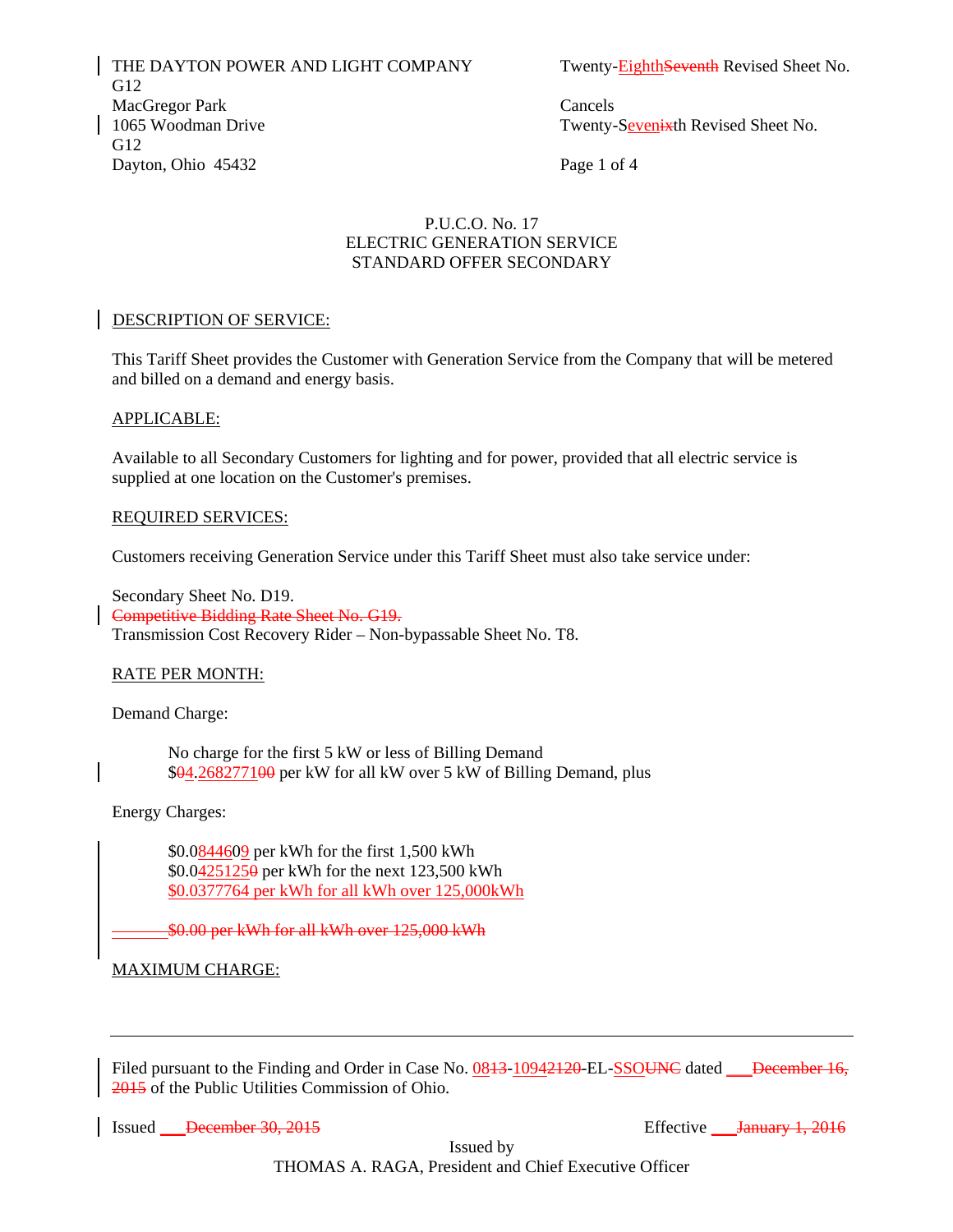THE DAYTON POWER AND LIGHT COMPANY Twenty-EighthSeventh Revised Sheet No. G12 MacGregor Park Cancels 1065 Woodman Drive Twenty-Seven is the Revised Sheet No. G12 Dayton, Ohio 45432 Page 2 of 4

## P.U.C.O. No. 17 ELECTRIC GENERATION SERVICE STANDARD OFFER SECONDARY

The billing under the Demand and Energy charge provisions shall not exceed \$0.252307400 per kWh for total billed charges excluding: Universal Service Fee, Excise Tax Surcharge, CRES Charges, Alternative Energy Rider, Energy Efficiency Rider, Fuel Rider, Economic Development Rider, Competitive Bid Trueup Rider, Reconciliation Rider, and the Distribution Customer Charge. The generation portion of the Max Charge amount is  $$0.1773066$ .

## ADDITIONAL RIDERS:

Service under this Tariff Sheet shall also be subject to the following riders:

Environmental Investment Rider on Sheet No. G24. Rate Stabilization Charge on Sheet No. G25. Alternative Energy Rider on Sheet No. G26. PJM RPM Rider on Sheet No. G27. FUEL Rider on Sheet No. G28. Service Stability Rider on Sheet No. G29. CBT Rider on Sheet No. G30. Transmission Cost Recovery Rider – Bypassable Sheet No. T9.

## PRIMARY VOLTAGE METERING:

The above rates are based upon Secondary Voltage Level of Service and metering. When metering is at Primary Voltage Level of Service, both the kilowatt billing demand and the energy kilowatt-hours will be adjusted downward by one percent (1%) for billing purposes.

#### DETERMINATION OF KILOWATT BILLING DEMAND:

The billing demand shall be as defined on Electric Distribution Tariff Sheet No. D19.

#### <sup>U</sup>UNMETERED SERVICE PROVISION:

Unmetered single-phase service is available under this provision upon mutual agreement between the Company and the Customer for lighting and/or incidental power purposes for rated loads less than five (5) kilowatts having uniformity of consumption which can be predicted accurately.

Filed pursuant to the Finding and Order in Case No. 0843-10942420-EL-SSOUNC dated December 16, 2015 of the Public Utilities Commission of Ohio.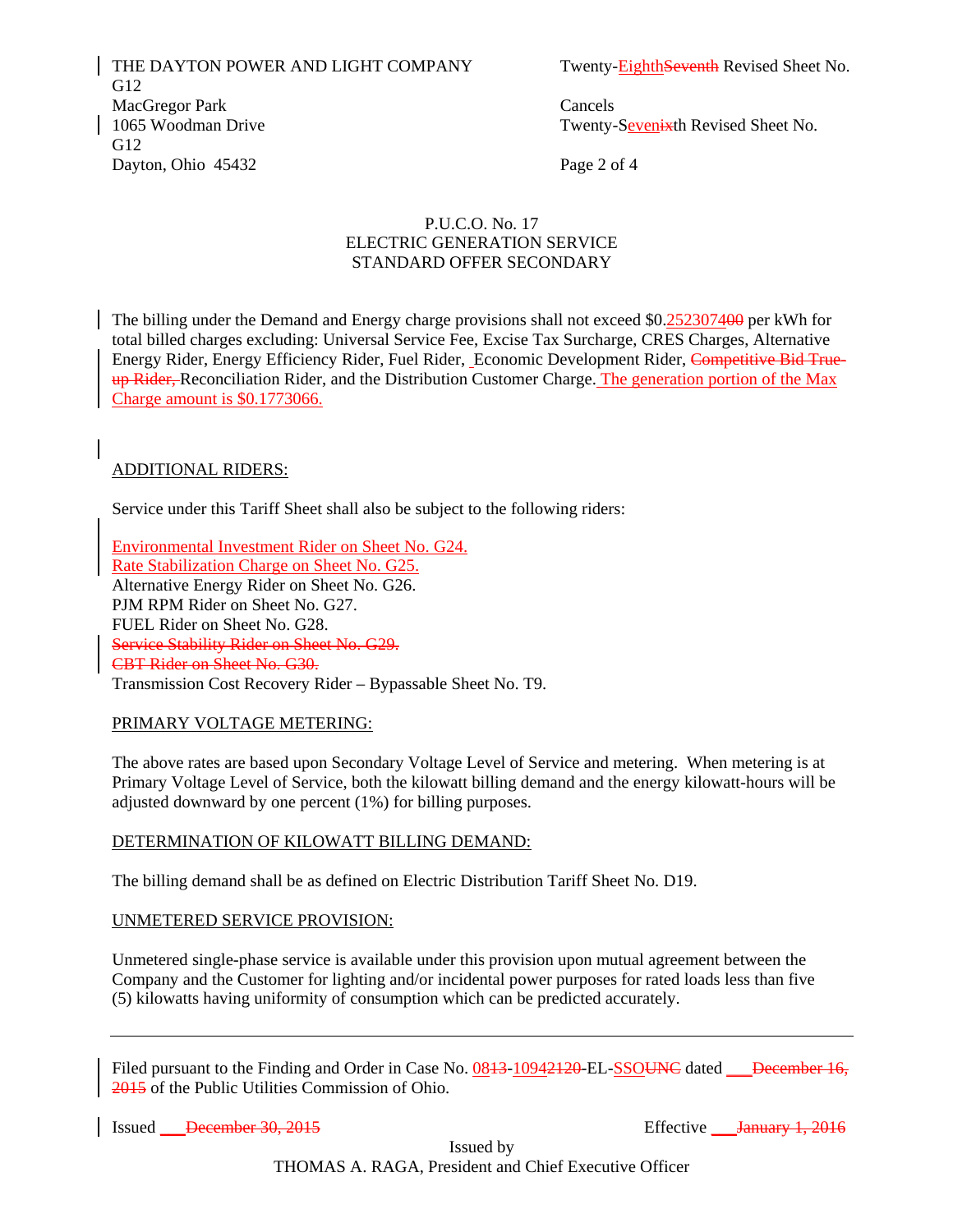THE DAYTON POWER AND LIGHT COMPANY Twenty-**EighthSeventh** Revised Sheet No. G12 MacGregor Park Cancels 1065 Woodman Drive Twenty-Sevenixth Revised Sheet No. G12 Dayton, Ohio  $45432$  Page 3 of 4

## P.U.C.O. No. 17 ELECTRIC GENERATION SERVICE STANDARD OFFER SECONDARY

This rate is available on application and only to those Customers whose rated load requirements of five (5) kilowatts or less can be served at one point of delivery.

For each monthly billing period the kW billing demand shall be the estimated or measured load in kilowatts, and the kilowatt-hours consumed shall be the product of the estimated or measured load in kilowatts multiplied by seven hundred and thirty (730) hours.

The Customer shall furnish electrical protection devices which meet local electric code requirements. In the absence of a local electrical code, the National Electrical Code will be followed. The Customer shall notify the Company in advance of every change in connected load, and the Company reserves the right to inspect the Customer's equipment at any time to verify or measure such load. In the event the Customer fails to notify the Company of an increase in load, the Company reserves the right to refuse to serve the location thereafter under this rate, and shall be entitled to bill the Customer retroactively on the basis of the increased load for the full period such load was connected. If the character of such load should change, so as to require metered service, the Customer shall provide the facilities to permit the metering.

#### TERM OF CONTRACT:

There is no minimum required term under this Tariff Sheet; however, if the Customer selects an Alternate Generation Supplier, applicable Switching Fees will apply as defined in Tariff Sheet No. D34.

#### DEFAULT SERVICE:

Customers who do not select an Alternate Generation Supplier, opt-out of a government aggregation program or are dropped by their Alternate Generation Supplier due to a violation of coordination obligations will be served under this Tariff Sheet.

Customers served under this Tariff Sheet as a result of opting-out of a government aggregation program or due to a violation of coordination obligations by their Alternate Generation Supplier will not be subject to any minimum required term.

## RULES AND REGULATIONS:

All Generation Service of the Company is rendered under and subject to the Rules and Regulations contained within this Schedule and any terms and conditions set forth in any Service Agreement between the Company and the Customer.

Filed pursuant to the Finding and Order in Case No. 0843-10942420-EL-SSOUNC dated December 16, 2015 of the Public Utilities Commission of Ohio.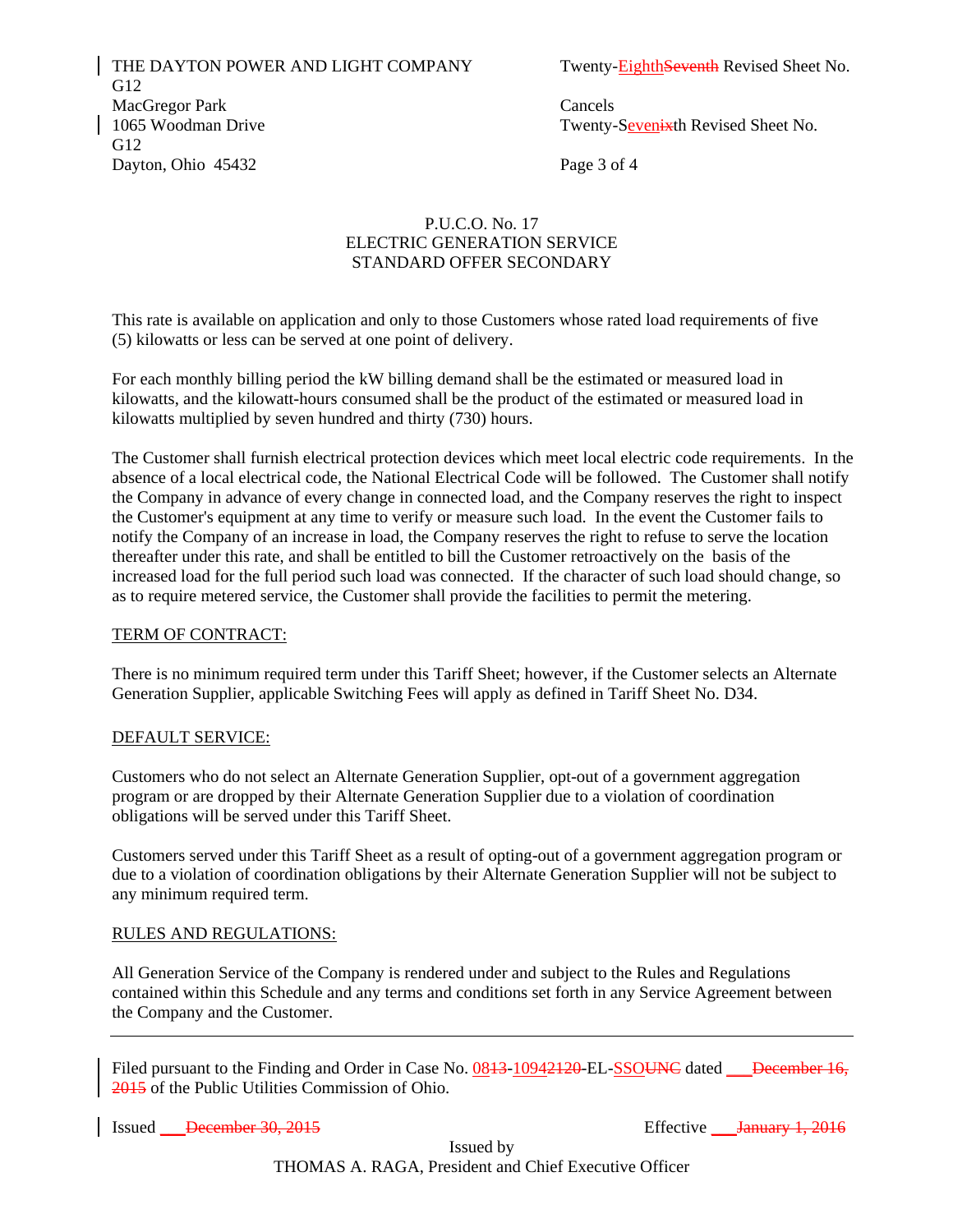THE DAYTON POWER AND LIGHT COMPANY Twenty-Eighth Seventh Revised Sheet No. G12 MacGregor Park Cancels<br>1065 Woodman Drive Twenty-G12 Dayton, Ohio 45432 Page 4 of 4

Twenty-Sevenixth Revised Sheet No.

P.U.C.O. No. 17 ELECTRIC GENERATION SERVICE STANDARD OFFER SECONDARY

Filed pursuant to the Finding and Order in Case No. 0843-10942420-EL-SSOUNC dated December 16, 2015 of the Public Utilities Commission of Ohio.

Issued December 30, 2015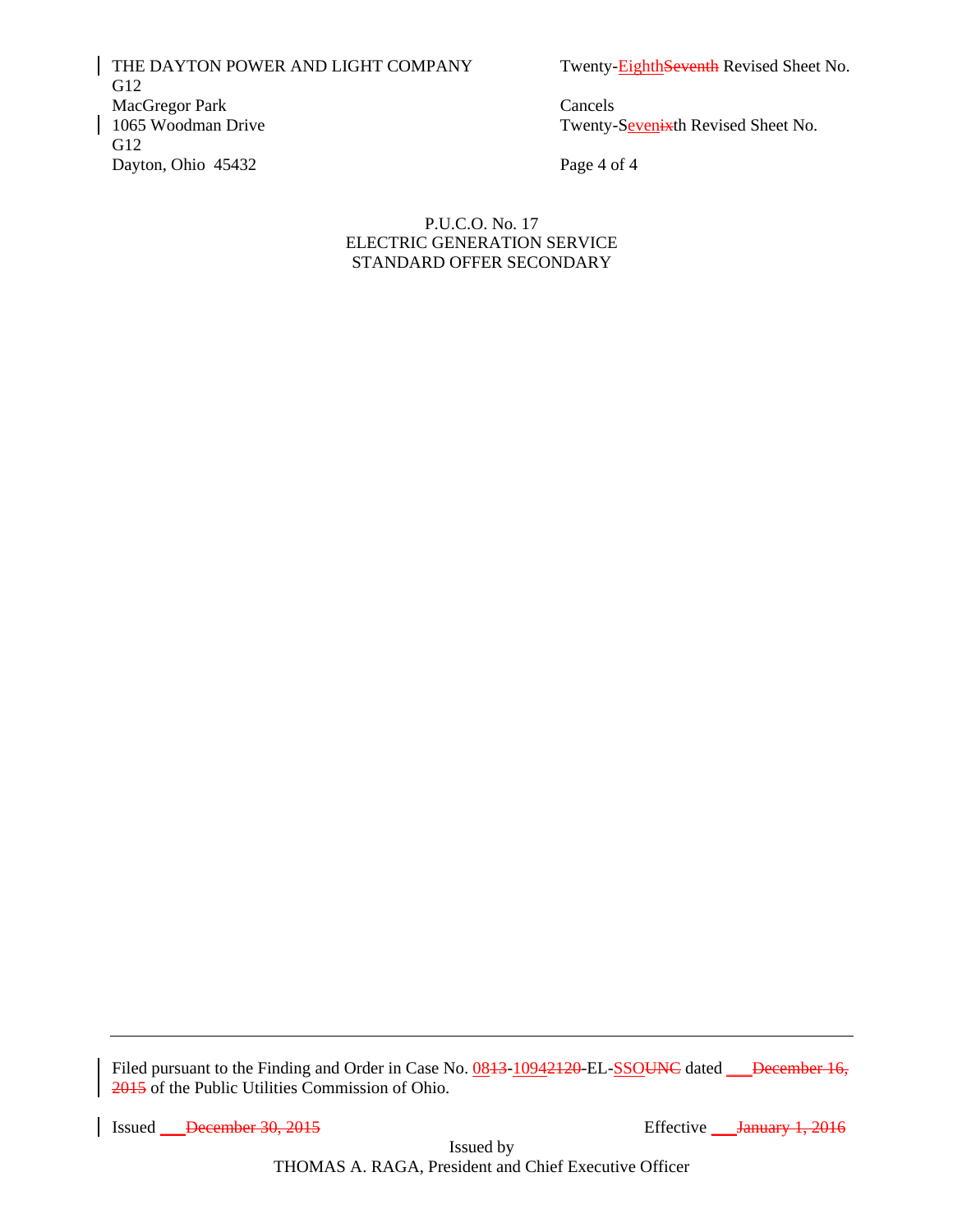## P.U.C.O. No. 17 ELECTRIC GENERATION SERVICE STANDARD OFFER PRIMARY

#### DESCRIPTION OF SERVICE:

This Tariff Sheet provides the Customer with Generation Service from the Company that will be metered and billed on a demand and energy basis.

#### APPLICABLE:

Available to all Primary Customers for lighting and for power, provided that all electric service is supplied at one location on the Customer's premises.

#### REQUIRED SERVICES:

Customers receiving Generation Service under this Tariff Sheet must also take service under:

Primary Sheet No. D20. Competitive Bidding Rate Sheet No. G19. Transmission Cost Recovery Rider – Non-bypassable Sheet No. T8.

## RATE PER MONTH:

Demand Charge:

\$30.415632600 per kW for all kW of Billing Demand, plus

Energy Charge:

\$0.0502128 per kWh for all kWh

## MAXIMUM CHARGE:

The billing under the Demand and Energy charge provisions shall not exceed \$0.259806500 per kWh for total billed charges excluding: Universal Service Fee, Excise Tax Surcharge, CRES Charges, Alternative Energy Rider, Energy Efficiency Rider, Fuel Rider, Economic Development Rider, Competitive Bid

Filed pursuant to the Finding and Order in Case No. 0843-10942420-EL-SSOUNC dated December 16, 2015 of the Public Utilities Commission of Ohio.

Issued \_\_\_\_December 30, 2015 Effective \_\_\_January 1, 2016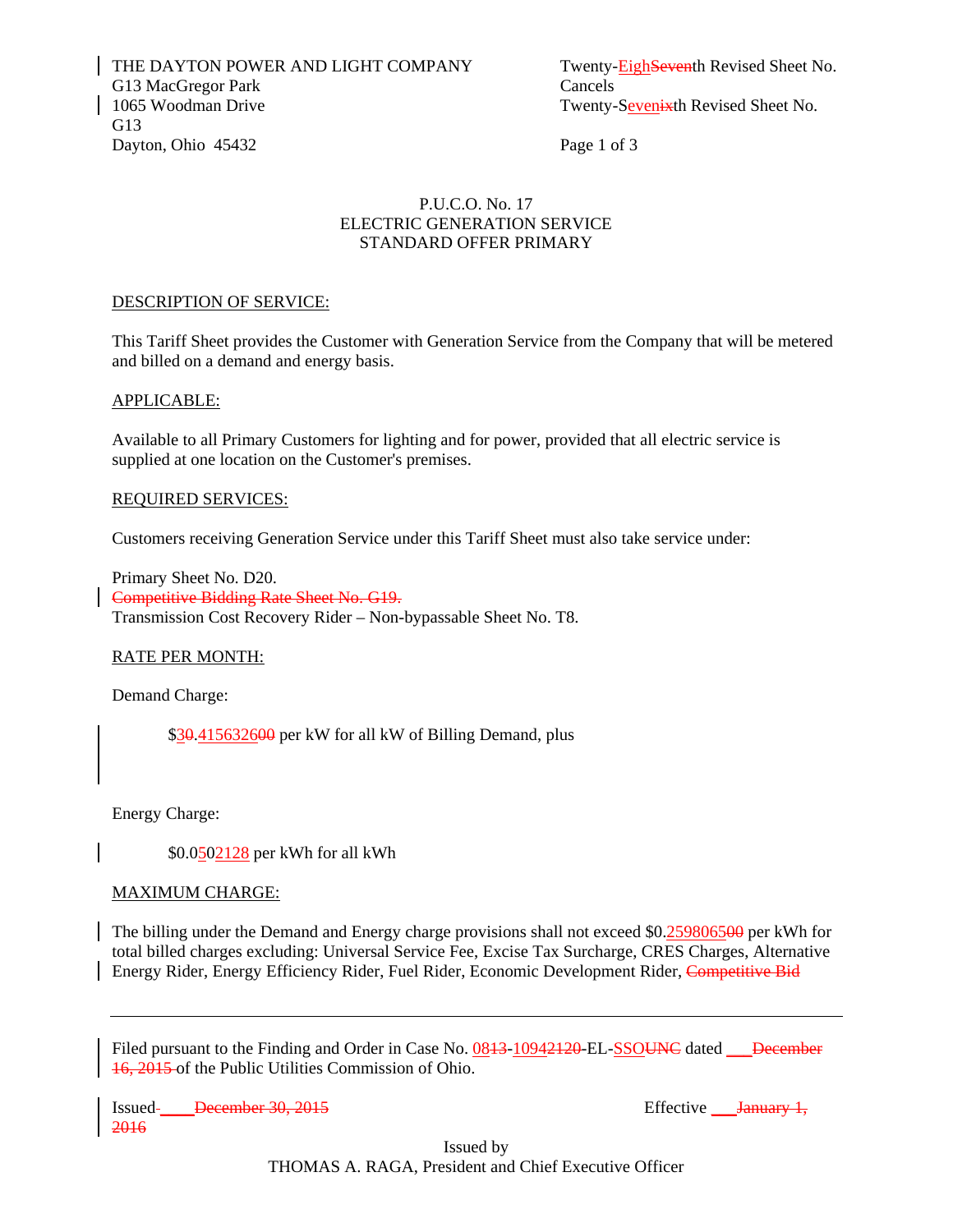## P.U.C.O. No. 17 ELECTRIC GENERATION SERVICE STANDARD OFFER PRIMARY

True-up Rider, Reconciliation Rider, and the Distribution Customer Charge. The generation portion of the Max Charge amount is \$0.1908818.

## ADDITIONAL RIDERS:

Service under this Tariff Sheet shall also be subject to the following riders:

Environmental Investment Rider on Sheet No. G24. Rate Stabilization Charge on Sheet No. G25. Alternative Energy Rider on Sheet No. G26. PJM RPM Rider on Sheet No. G27. FUEL Rider on Sheet No. G28. Service Stability Rider on Sheet No. G29. CBT Rider on Sheet No. G30. Transmission Cost Recovery Rider – Bypassable Sheet No. T9.

## SECONDARY VOLTAGE METERING:

The above rates are based upon Primary Voltage Level of Service and metering. When metering is at Secondary Voltage Level of Service, both the kilowatt billing demand and the energy kilowatt-hours will be adjusted upward by one percent (1%) for billing purposes.

## DETERMINATION OF KILOWATT BILLING DEMAND:

The billing demand shall be as defined on Electric Distribution Tariff Sheet No. D20.

#### TERM OF CONTRACT:

There is no minimum required term under this Tariff Sheet; however, if the Customer selects an Alternate Generation Supplier, applicable Switching Fees will apply as defined in Tariff Sheet No. D34.

#### DEFAULT SERVICE:

Filed pursuant to the Finding and Order in Case No. 0843-10942420-EL-SSOUNC dated December 16, 2015 of the Public Utilities Commission of Ohio.

Issued- <del>December 30, 2015</del> Effective Land Effective Land Because 2015 2016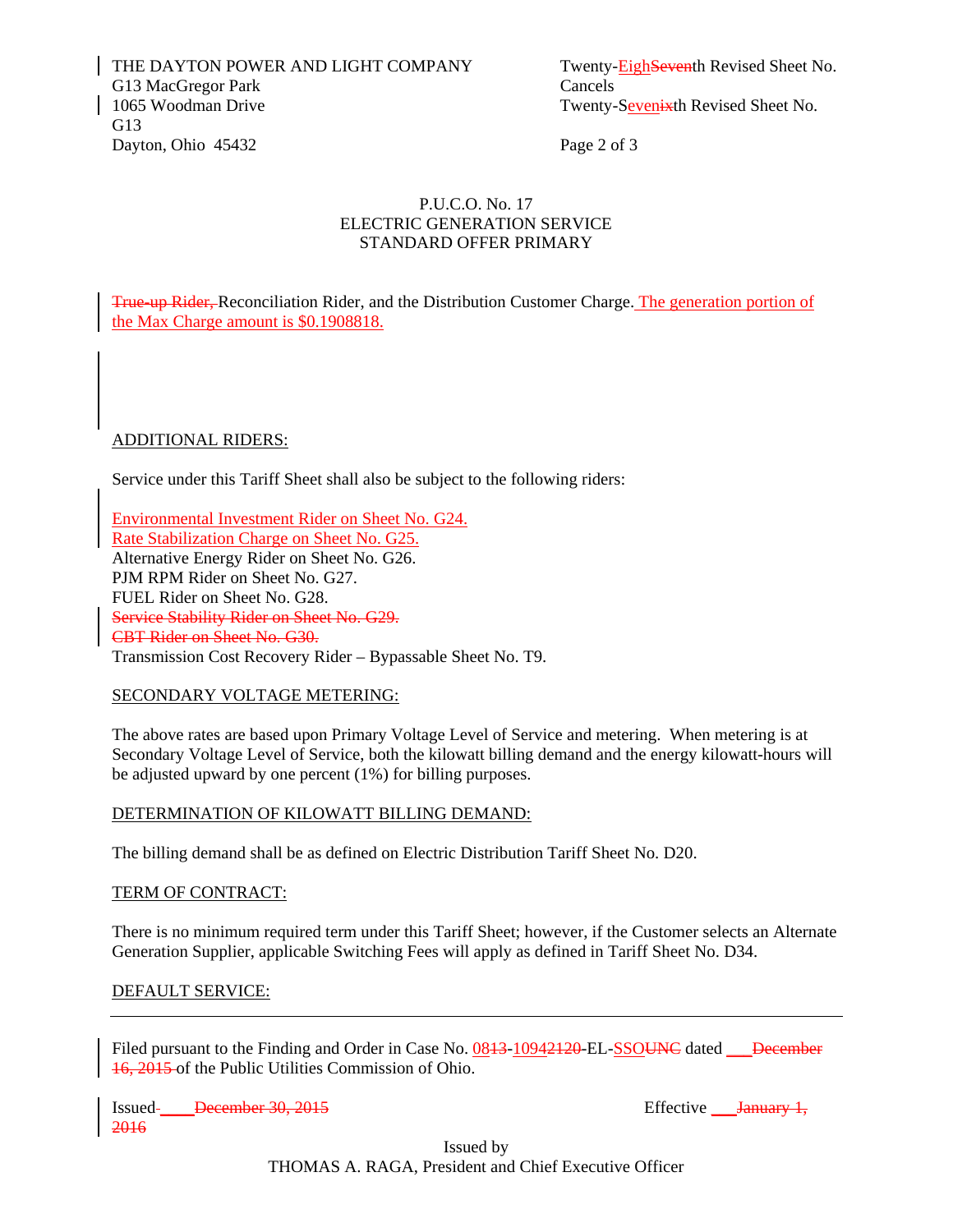THE DAYTON POWER AND LIGHT COMPANY Twenty-EighSeventh Revised Sheet No. G13 MacGregor Park Cancels 1065 Woodman Drive Twenty-Sevenixth Revised Sheet No. G13 Dayton, Ohio 45432 Page 3 of 3

## P.U.C.O. No. 17 ELECTRIC GENERATION SERVICE STANDARD OFFER PRIMARY

Customers who do not select an Alternate Generation Supplier, opt-out of a government aggregation program or are dropped by their Alternate Generation Supplier due to a violation of coordination obligations will be served under this Tariff Sheet.

Customers served under this Tariff Sheet as a result of opting-out of a government aggregation program or due to a violation of coordination obligations by their Alternate Generation Supplier will not be subject to any minimum required term.

## RULES AND REGULATIONS:

All Generation Service of the Company is rendered under and subject to the Rules and Regulations contained within this Schedule and any terms and conditions set forth in any Service Agreement between the Company and the Customer.

Filed pursuant to the Finding and Order in Case No. 0843-10942420-EL-SSOUNC dated December 16, 2015 of the Public Utilities Commission of Ohio.

Issued \_\_\_\_December 30, 2015 Effective \_\_\_January 1, 2016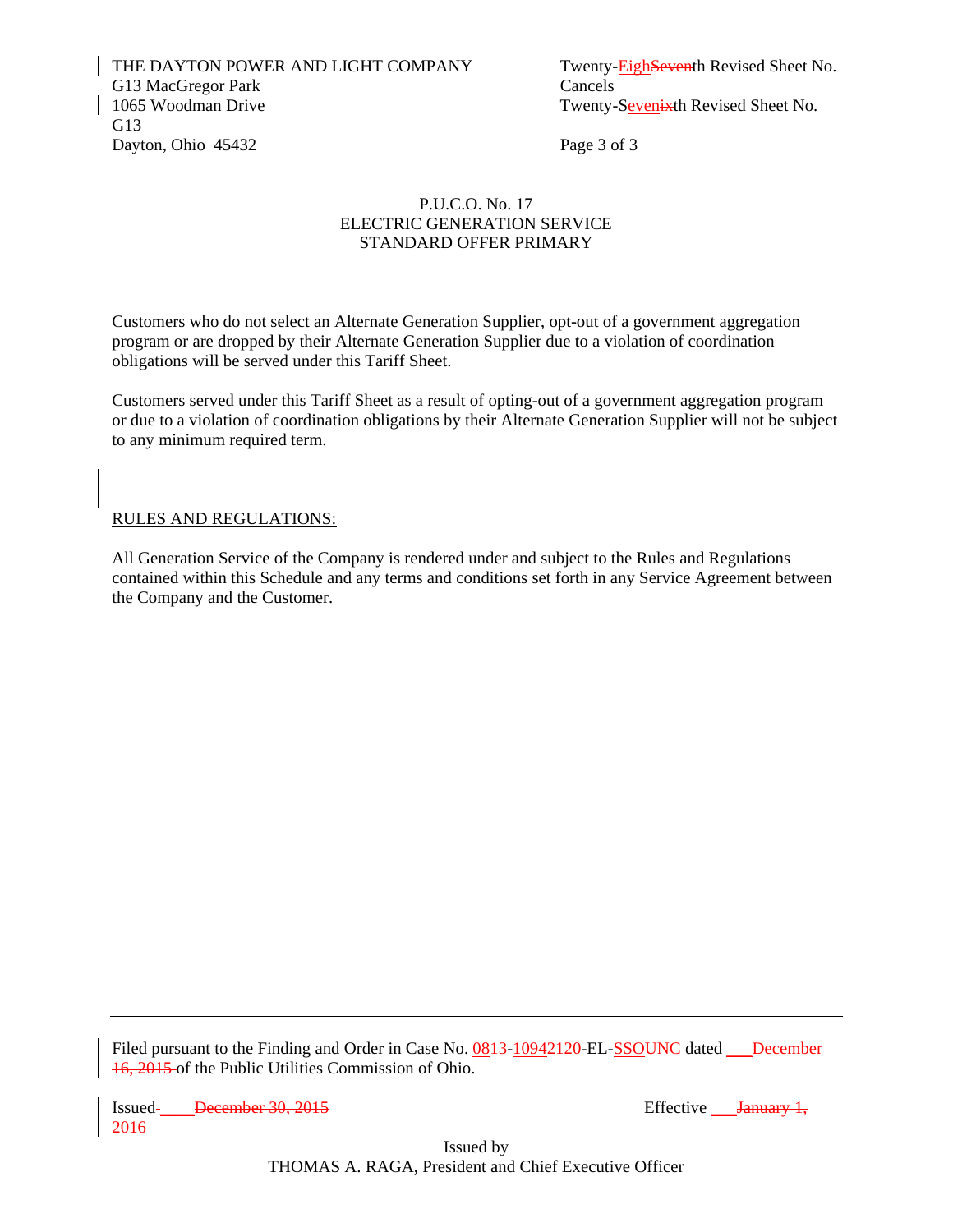THE DAYTON POWER AND LIGHT COMPANY TwelfEleventh Revised Sheet No. G14 MacGregor Park Cancels 1065 Woodman Drive **Elev**Tenth Revised Sheet No. G14 Dayton, Ohio 45432 Page 1 of 2

## P.U.C.O. No. 17 ELECTRIC GENERATION SERVICE STANDARD OFFER PRIMARY-SUBSTATION

#### DESCRIPTION OF SERVICE:

This Tariff Sheet provides the Customer with Generation Service from the Company that will be metered and billed on a demand and energy basis.

#### APPLICABLE:

Available for lighting and for power to all Primary-Substation Customers, provided that all electric service is supplied at one location on the Customer's premises.

#### REQUIRED SERVICES:

Customers receiving Generation Service under this Tariff Sheet must also take service under:

Primary-Substation Sheet No. D21. Competitive Bidding Rate Sheet No. G19. Transmission Cost Recovery Rider – Non-bypassable Sheet No. T8.

## RATE PER MONTH:

Demand Charge:

\$40.0209986 per kW for all kW of Billing Demand, plus

Energy Charge:

\$0.0500940 per kWh for all kWh

#### ADDITIONAL RIDERS:

Service under this Tariff Sheet shall also be subject to the following riders:

Environmental Investment Rider on Sheet No. G24. Rate Stabilization Charge on Sheet No. G25. Alternative Energy Rider on Sheet No. G26.

Filed pursuant to the Finding and Order in Case No. 0843-10942420-EL-SSOUNC dated December 16, 2015 of the Public Utilities Commission of Ohio.

Issued <del>December 30, 2015</del> Effective <del>January 1, 2016</del>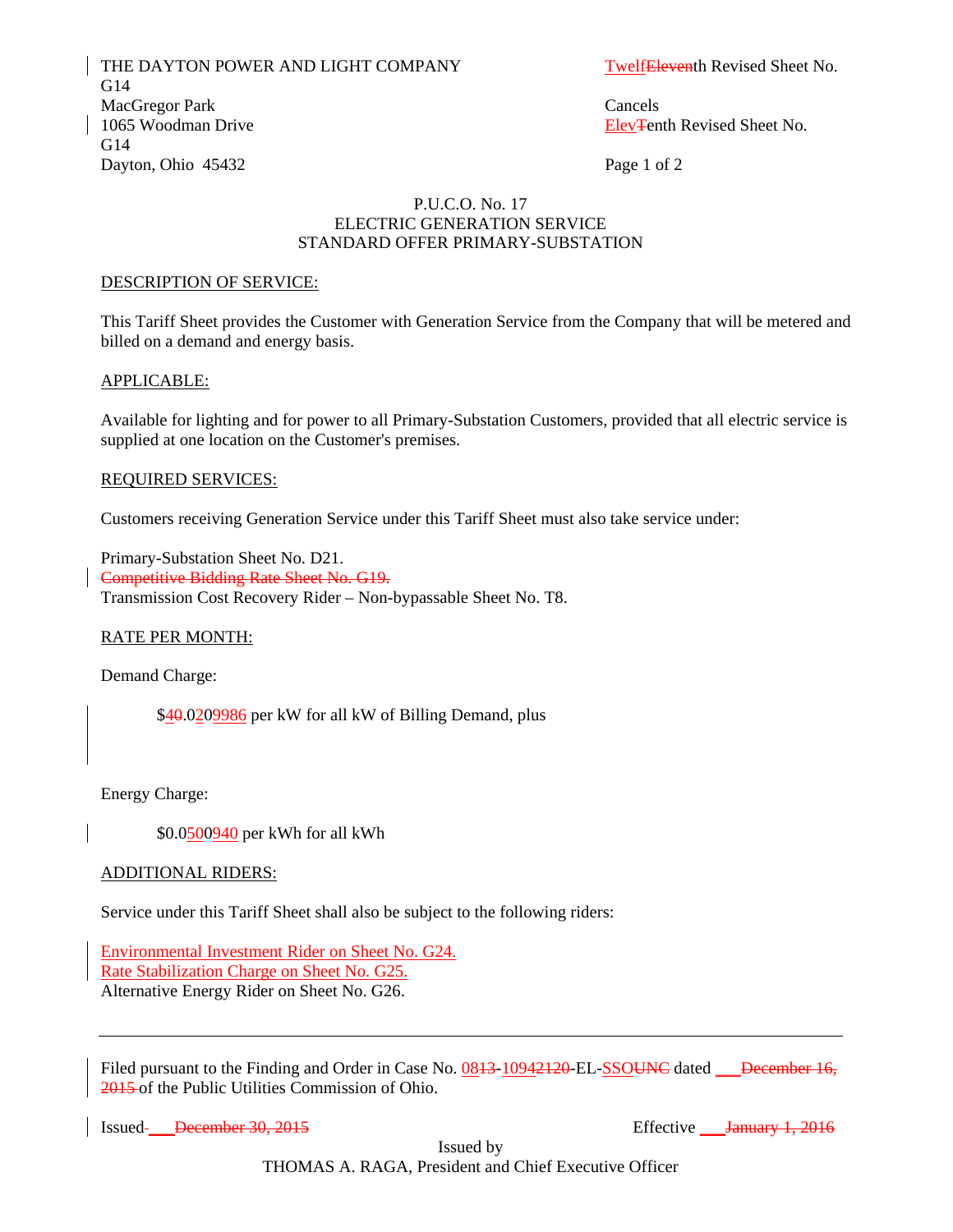THE DAYTON POWER AND LIGHT COMPANY TwelfEleventh Revised Sheet No. G14 MacGregor Park Cancels 1065 Woodman Drive ElevTenth Revised Sheet No. G14 Dayton, Ohio 45432 Page 2 of 2

## P.U.C.O. No. 17 ELECTRIC GENERATION SERVICE STANDARD OFFER PRIMARY-SUBSTATION

PJM RPM Rider on Sheet No. G27. FUEL Rider on Sheet No. G28. Service Stability Rider on Sheet No. G29. CBT Rider on Sheet No. G30. Transmission Cost Recovery Rider – Bypassable Sheet No. T9.

## SECONDARY VOLTAGE METERING:

The above rates are based upon Primary Voltage Level of Service and metering. When metering is at Secondary Voltage Level of Service, both kilowatt billing demand and energy kilowatt-hours will be adjusted upward by one percent (1%) for billing purposes.

## DETERMINATION OF KILOWATT BILLING DEMAND:

The billing demand shall be as defined on Electric Distribution Tariff Sheet No. D21.

## TERM OF CONTRACT:

There is no minimum required term under this Tariff Sheet; however, if the Customer selects an Alternate Generation Supplier, applicable Switching Fees will apply as defined in Tariff Sheet No. D34.

#### DEFAULT SERVICE:

Customers who do not select an Alternate Generation Supplier, opt-out of a government aggregation program or are dropped by their Alternate Generation Supplier due to a violation of coordination obligations will be served under this Tariff Sheet.

Customers served under this Tariff Sheet as a result of opting-out of a government aggregation program or due to a violation of coordination obligations by their Alternate Generation Supplier will not be subject to any minimum required term.

#### RULES AND REGULATIONS:

All Generation Service of the Company is rendered under and subject to the Rules and Regulations contained within this Schedule and any terms and conditions set forth in any Service Agreement between the Company and the Customer.

Filed pursuant to the Finding and Order in Case No. 0843-10942420-EL-SSOUNC dated December 16, 2015 of the Public Utilities Commission of Ohio.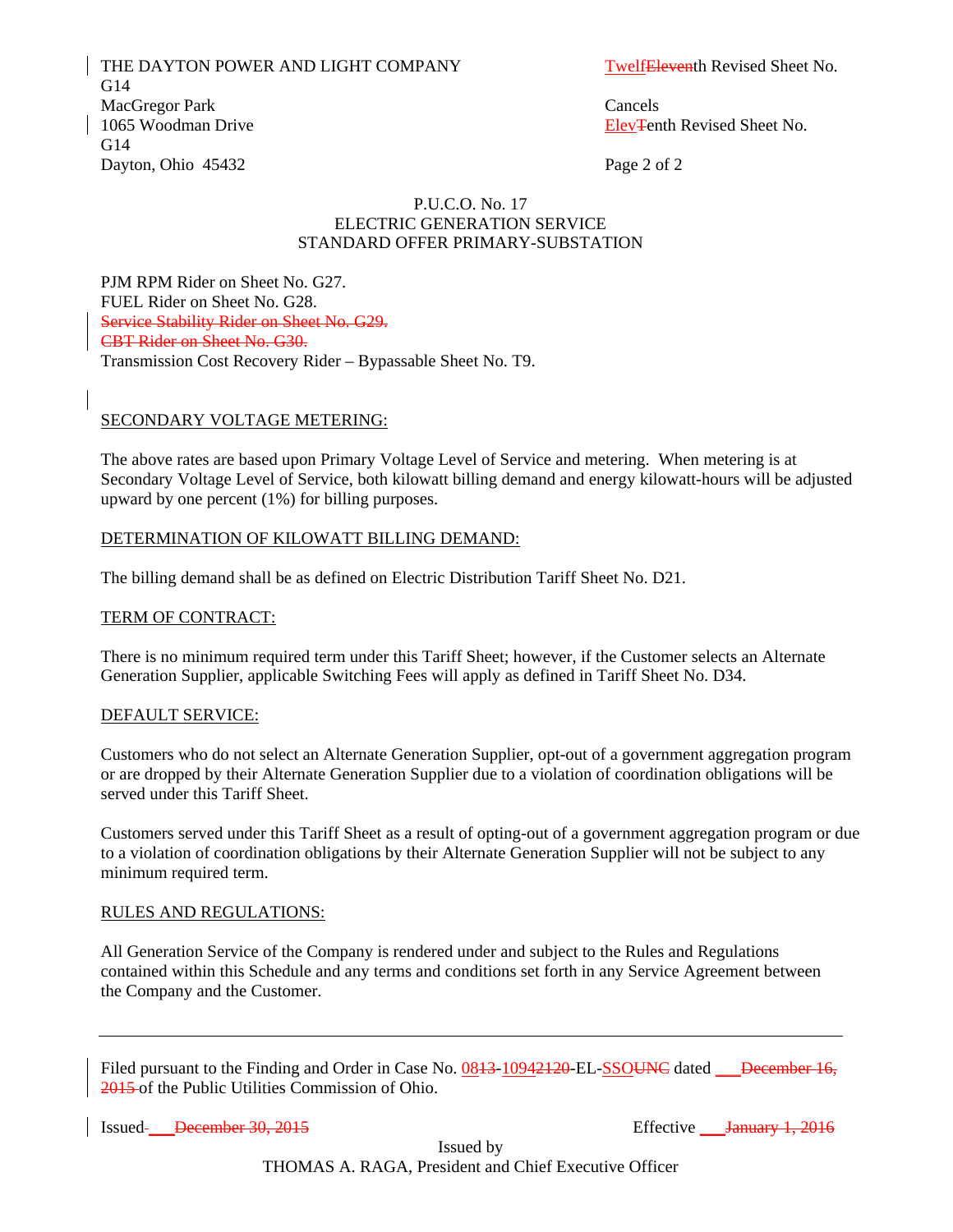THE DAYTON POWER AND LIGHT COMPANY TwelfEleventh Revised Sheet No. G15 MacGregor Park Cancels 1065 Woodman Drive **Elev**Tenth Revised Sheet No. G15 Dayton, Ohio 45432 Page 1 of 3

## P.U.C.O. No. 17 ELECTRIC GENERATION SERVICE STANDARD OFFER HIGH VOLTAGE

#### DESCRIPTION OF SERVICE:

This Tariff Sheet provides the Customer with Generation Service from the Company that will be metered and billed on a demand and energy basis.

#### APPLICABLE:

Available for lighting and for power to all High Voltage Customers, provided that all electric service is supplied at one location on the Customer's premises.

Customers receiving electric service under this Tariff Sheet as of April 30, 1988 are required to receive service at sixty-nine thousand (69,000) volts or higher and to have monthly demands equal to or in excess of one thousand (1,000) kW for all electric service supplied to one location on the Customer's premises.

#### REQUIRED SERVICES:

Customers receiving Generation Service under this Tariff Sheet must also take service under:

High Voltage Sheet No. D22. Competitive Bidding Rate Sheet No. G19. Transmission Cost Recovery Rider – Non-bypassable Sheet No. T8.

## RATE PER MONTH:

Demand Charge:

\$40.284583500 per kW for all kW of Billing Demand, plus

Energy Charge:

\$0.00491216 per kWh for all kWh

## ADDITIONAL RIDERS:

Filed pursuant to the Finding and Order in Case No. 0843-10942420-EL-SSOUNC dated December 16, 2015 of the Public Utilities Commission of Ohio.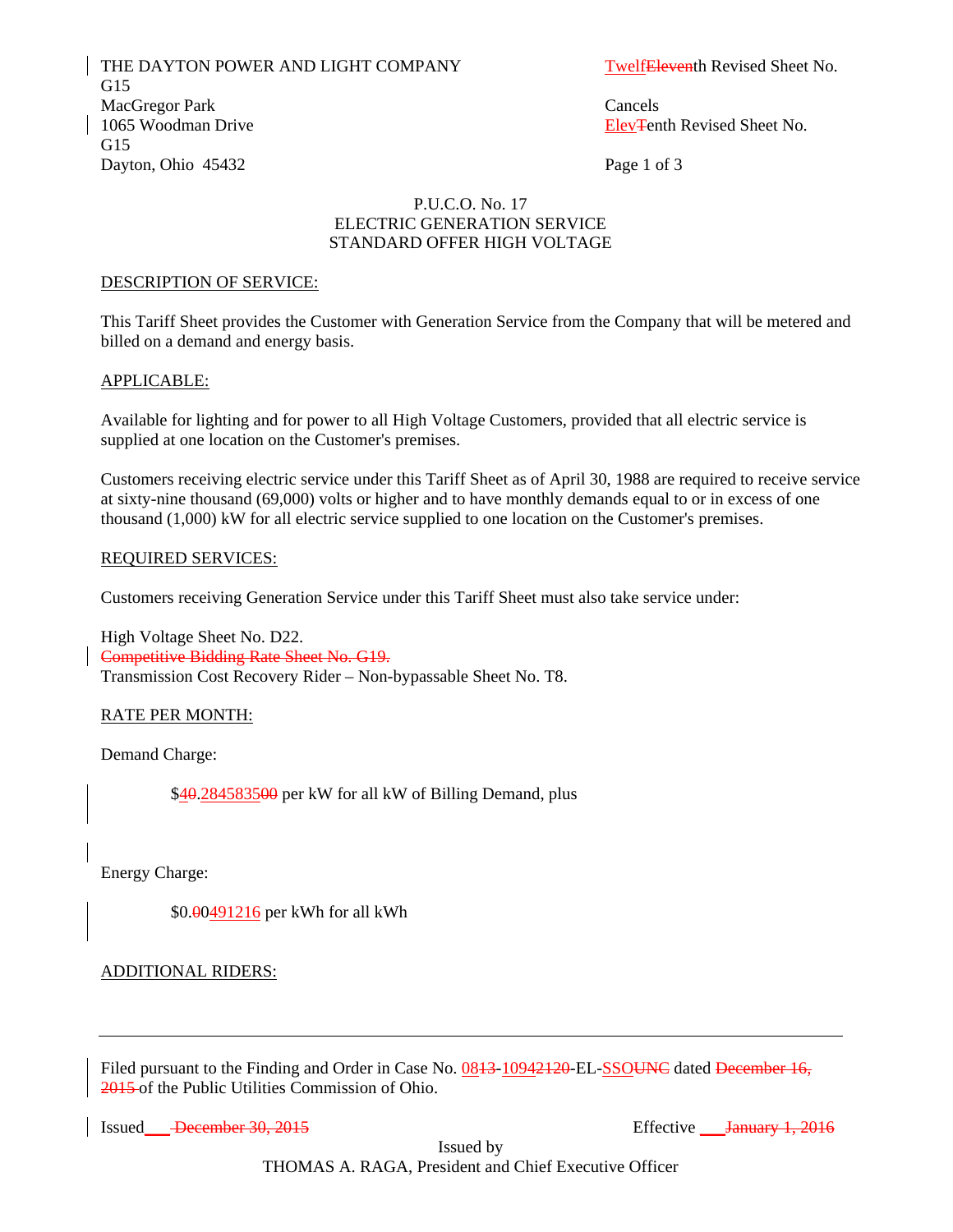THE DAYTON POWER AND LIGHT COMPANY TwelfEleventh Revised Sheet No. G15 MacGregor Park Cancels 1065 Woodman Drive **Elev**Tenth Revised Sheet No. G15 Dayton, Ohio 45432 Page 2 of 3

### P.U.C.O. No. 17 ELECTRIC GENERATION SERVICE STANDARD OFFER HIGH VOLTAGE

Service under this Tariff Sheet shall also be subject to the following riders:

Environmental Investment Rider on Sheet No. G24. Rate Stabilization Charge on Sheet No. G25. Alternative Energy Rider on Sheet No. G26. PJM RPM Rider on Sheet No. G27. FUEL Rider on Sheet No. G28. Service Stability Rider on Sheet No. G29. CBT Rider on Sheet No. G30. Transmission Cost Recovery Rider – Bypassable Sheet No. T9.

#### PRIMARY VOLTAGE METERING:

The above rates are based upon High Voltage Level of Service and metering. When metering is at Primary Voltage Level of Service, both the kilowatt billing demand and the energy kilowatt-hours will be adjusted upward by one percent (1%).

## DETERMINATION OF KILOWATT BILLING DEMAND:

The billing demand shall be as defined on Electric Distribution Tariff Sheet No. D22.

#### TERM OF CONTRACT:

There is no minimum required term under this Tariff Sheet; however, if the Customer selects an Alternate Generation Supplier, applicable Switching Fees will apply as defined in Tariff Sheet No. D34. <sup>U</sup>

#### DEFAULT SERVICE:

Customers who do not select an Alternate Generation Supplier, opt-out of a government aggregation program or are dropped by their Alternate Generation Supplier due to a violation of coordination obligations will be served under this Tariff Sheet.

Customers served under this Tariff Sheet as a result of opting-out of a government aggregation program or due to a violation of coordination obligations by their Alternate Generation Supplier will not be subject to any minimum required term.

#### RULES AND REGULATIONS:

Filed pursuant to the Finding and Order in Case No. 0843-10942120-EL-SSOUNC dated December 16, 2015 of the Public Utilities Commission of Ohio.

Issued <del>December 30, 2015</del> Effective <del>January 1, 2016</del>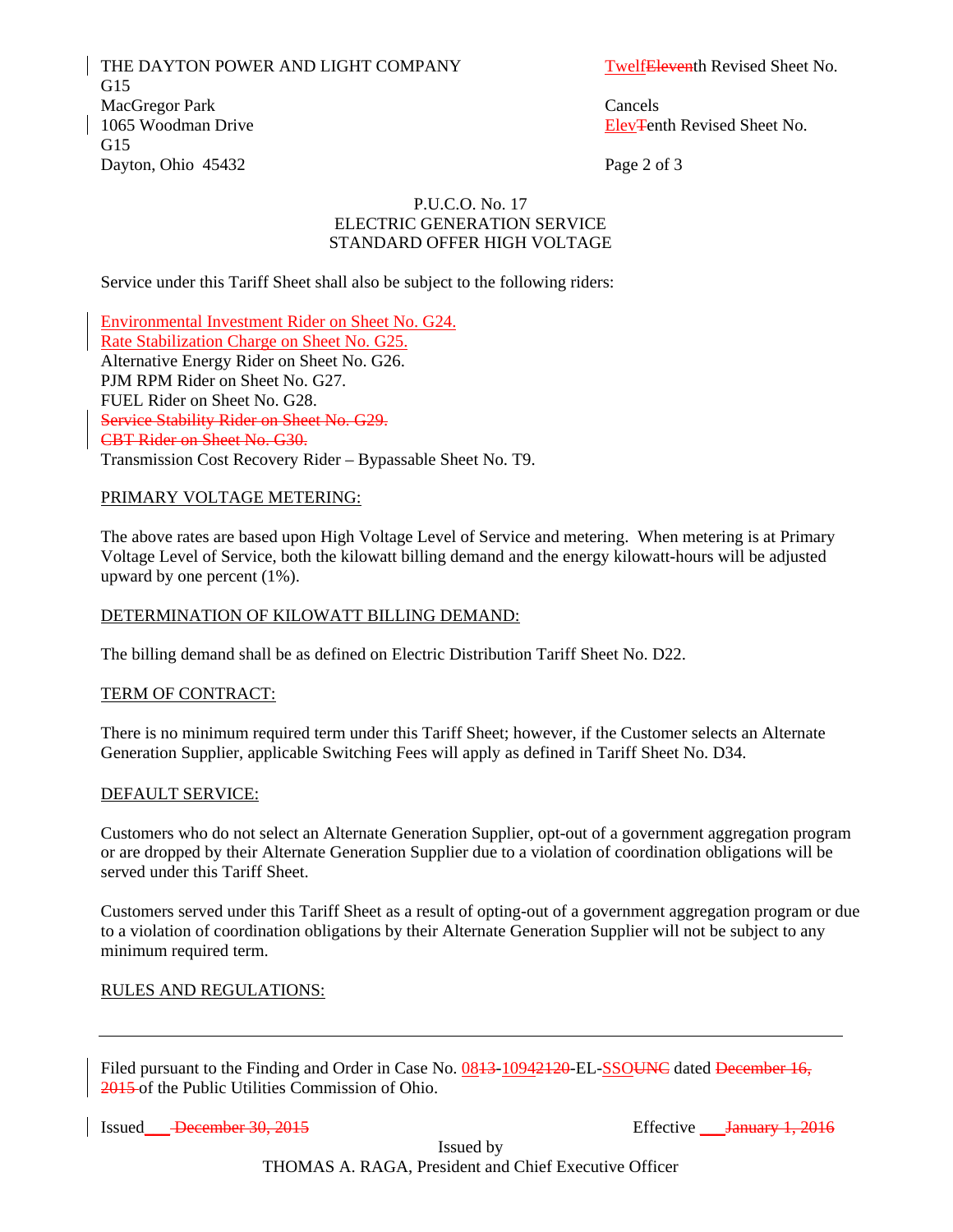THE DAYTON POWER AND LIGHT COMPANY TwelfEleventh Revised Sheet No. G15 MacGregor Park Cancels 1065 Woodman Drive **Elev**Tenth Revised Sheet No. G15 Dayton, Ohio 45432 Page 3 of 3

## P.U.C.O. No. 17 ELECTRIC GENERATION SERVICE STANDARD OFFER HIGH VOLTAGE

All Generation Service of the Company is rendered under and subject to the Rules and Regulations contained within this Schedule and any terms and conditions set forth in any Service Agreement between the Company and the Customer.

Filed pursuant to the Finding and Order in Case No. 0843-10942120-EL-SSOUNC dated December 16, 2015 of the Public Utilities Commission of Ohio.

Issued <del>December 30, 2015</del> Effective *January 1, 2016*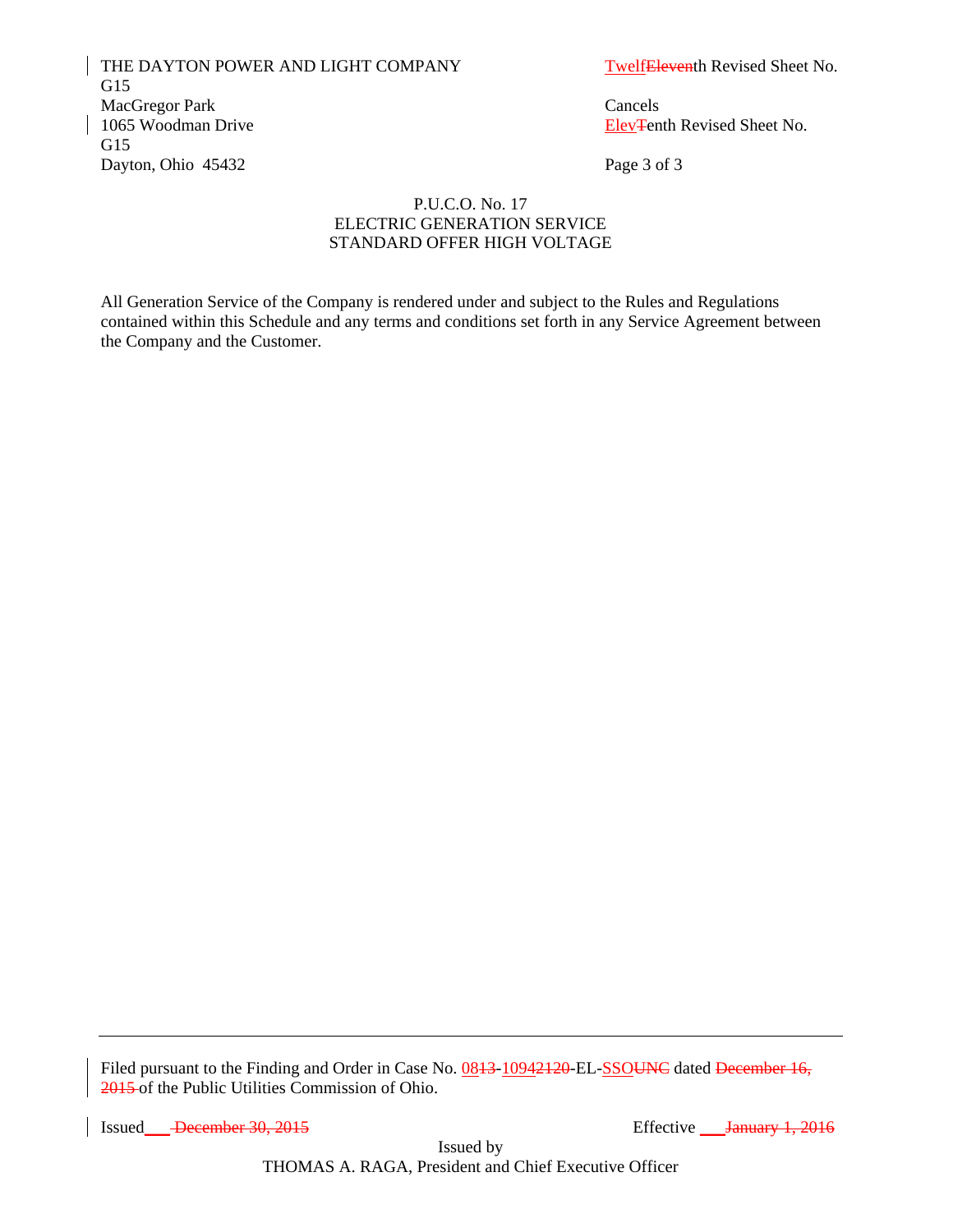## P.U.C.O. No. 17 ELECTRIC GENERATION SERVICE STANDARD OFFER PRIVATE OUTDOOR LIGHTING

## DESCRIPTION OF SERVICE:

This Tariff Sheet provides the Customer Generation Service along with a lighting fixture for all-night outdoor lighting of a driveway or other outdoor area, billed on a per fixture basis.

## APPLICABLE:

Available for all-night outdoor lighting service to any Customer for lighting of driveway and other outdoor areas on the Customer's premises, where such service can be supplied by the installation of lighting fixtures supplied directly from existing secondary circuits. All facilities shall be owned by the Company.

#### REQUIRED SERVICES:

Customers receiving Generation Service under this Tariff Sheet must also take service under:

Private Outdoor Lighting Sheet No. D23. Competitive Bidding Rate Sheet No. G19. Transmission Cost Recovery Rider – Non-bypassable Sheet No. T8.

## RATE PER MONTH:

| <b>Fixture Charge:</b>                                     | kWh |
|------------------------------------------------------------|-----|
| \$10.925371500 per lamp, 9,500 Lumens High Pressure Sodium | 39  |
| \$40.73937600 per lamp, 28,000 Lumens High Pressure Sodium | 96  |

## THE FOLLOWING FIXTURES ARE NOT AVAILABLE FOR NEW INSTALLATIONS:

| $$30.70026375$ per lamp, 7,000 Lumens (Nominal) Mercury           | 75  |  |
|-------------------------------------------------------------------|-----|--|
| \$70.60027490 per lamp, 21,000 Lumens (Nominal) Mercury           | 154 |  |
| $$30.01595840$ per lamp, 2,500 Lumens (Nominal) Incandescent      | 64  |  |
| \$30.02583210 per lamp, 7,000 Lumens (Nominal) Fluorescent        | 66  |  |
| $$92.001228455$ per lamp, 4,000 Lumens (Nominal) Post Top Mercury |     |  |

The Fixture Charge shall include a lamp with **lumenaire**luminaire, controlled automatically, and where needed an upsweep arm not over six (6) feet in length, on an existing pole, where service is supplied from existing secondary facilities of the Company. The four thousand (4,000) Lumens Post Top Mercury Fixture Charge for underground service only, shall include a post for twelve (12) foot mounting height.

Filed pursuant to the Finding and Order in Case No. 0843-10942420-EL-SSOUNC dated December 16, 2015 of the Public Utilities Commission of Ohio.

Issued <del>December 30, 2015</del> Effective **January 1, 2016**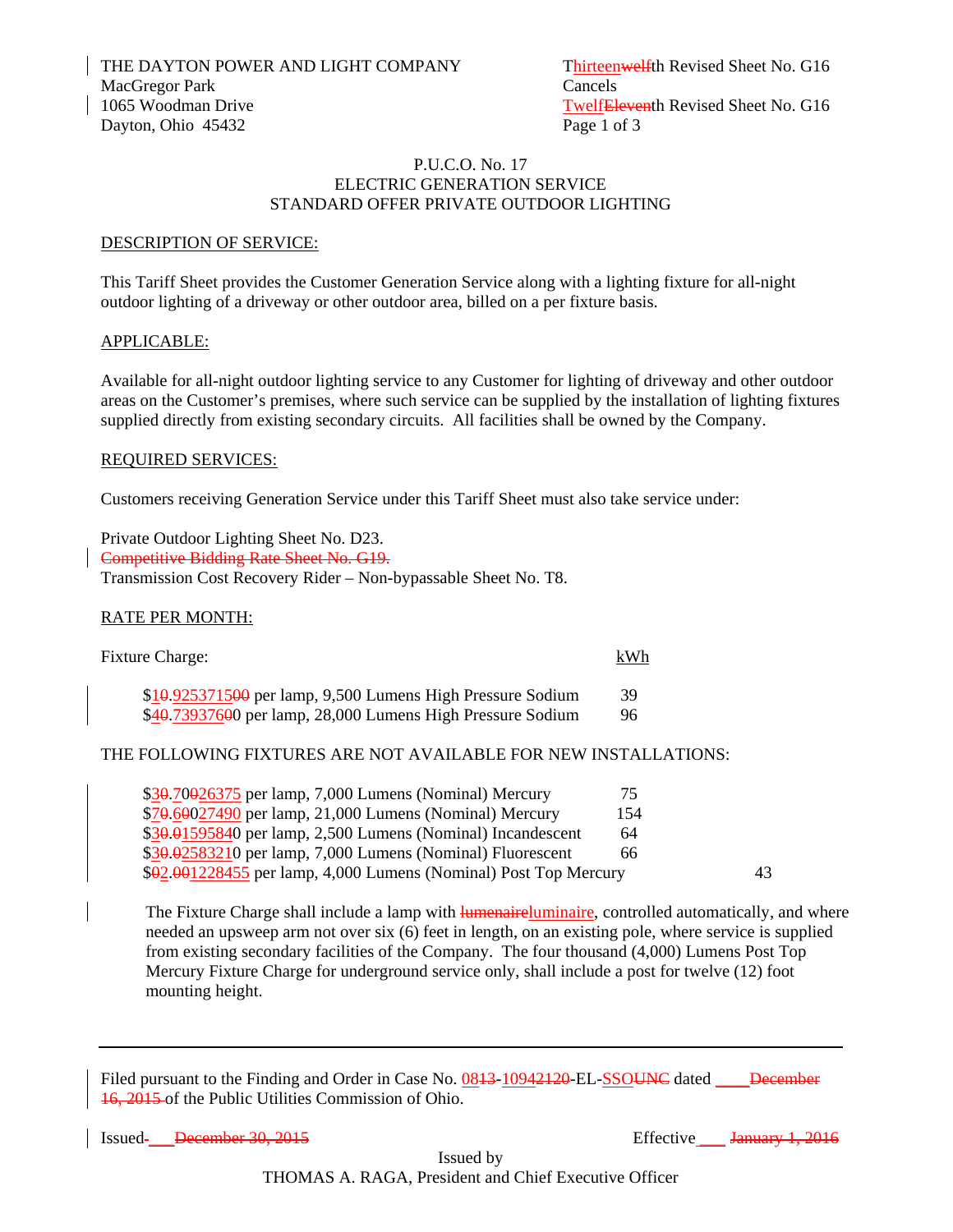THE DAYTON POWER AND LIGHT COMPANY Thirteenwelfth Revised Sheet No. G16 MacGregor Park Cancels 1065 Woodman Drive TwelfEleventh Revised Sheet No. G16 Dayton, Ohio 45432 Page 2 of 3

## P.U.C.O. No. 17 ELECTRIC GENERATION SERVICE STANDARD OFFER PRIVATE OUTDOOR LIGHTING

## ADDITIONAL RIDERS:

Service under this Tariff Sheet shall also be subject to the following riders:

Environmental Investment Rider on Sheet No. G24. Rate Stabilization Charge on Sheet No. G25. Alternative Energy Rider on Sheet No. G26. PJM RPM Rider on Sheet No. G27. Fuel Rider on Sheet No. G28. Service Stability Rider on Sheet No. G29. CBT Rider on Sheet No. G30. Transmission Cost Recovery Rider – Bypassable Sheet No. T9.

## TERM OF CONTRACT:

There is no minimum required term under this Tariff Sheet; however, if the Customer selects an Alternate Generation Supplier, applicable Switching Fees will apply as defined in Tariff Sheet No. D34.

## DEFAULT SERVICE:

Customers who do not select an Alternate Generation Supplier, opt-out of a government aggregation program or are dropped by their Alternate Generation Supplier due to a violation of coordination obligations, will be served under this Tariff Sheet.

Customers served under this Tariff Sheet as a result of opting-out of a government aggregation program or due to a violation of coordination obligations by their Alternate Generation Supplier will not be subject to any minimum required term.

## SERVICES PROVIDED:

The Company will maintain the equipment and replace defective lamps. All service and necessary maintenance will be performed only during the regular scheduled working hours of the Company. The Company does not guarantee continuous lighting and shall not be liable to the Customer or anyone else for any damage, loss or injury resulting from any interruption in such lighting due to any cause.

All lamps shall burn from dusk to dawn, burning approximately four thousand (4,000) hours per annum.

## RULES AND REGULATIONS:

Filed pursuant to the Finding and Order in Case No. 0843-10942420-EL-SSOUNC dated December 16, 2015 of the Public Utilities Commission of Ohio.

Issued <del>December 30, 2015</del> Effective **January 1, 2016**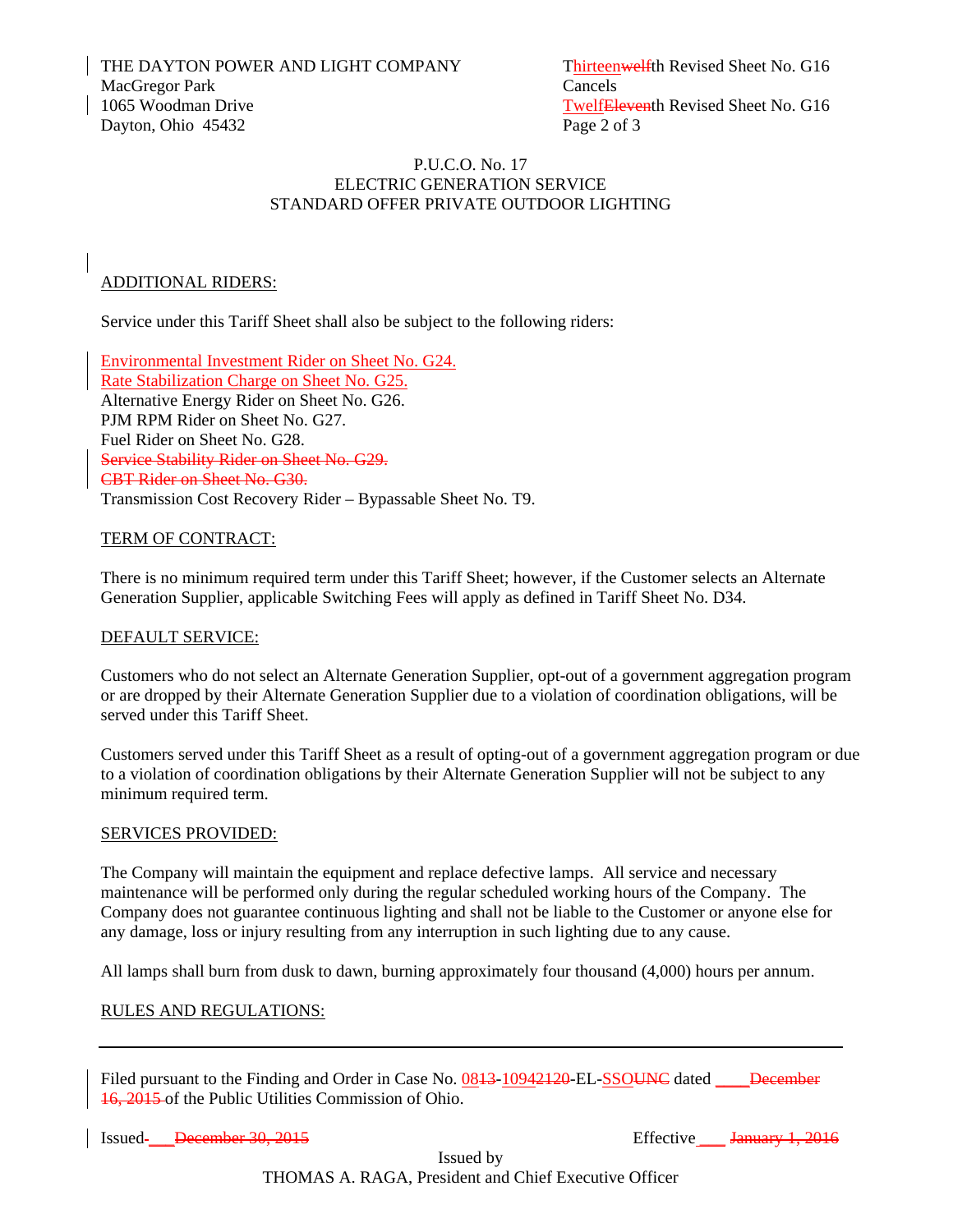## P.U.C.O. No. 17 ELECTRIC GENERATION SERVICE STANDARD OFFER PRIVATE OUTDOOR LIGHTING

All Generation Service of the Company is rendered under and subject to the Rules and Regulations contained within this Schedule and any terms and conditions set forth in any Service Agreement between the Company and the Customer.

Filed pursuant to the Finding and Order in Case No. 0843-10942120-EL-SSOUNC dated \_\_\_\_December 16, 2015 of the Public Utilities Commission of Ohio.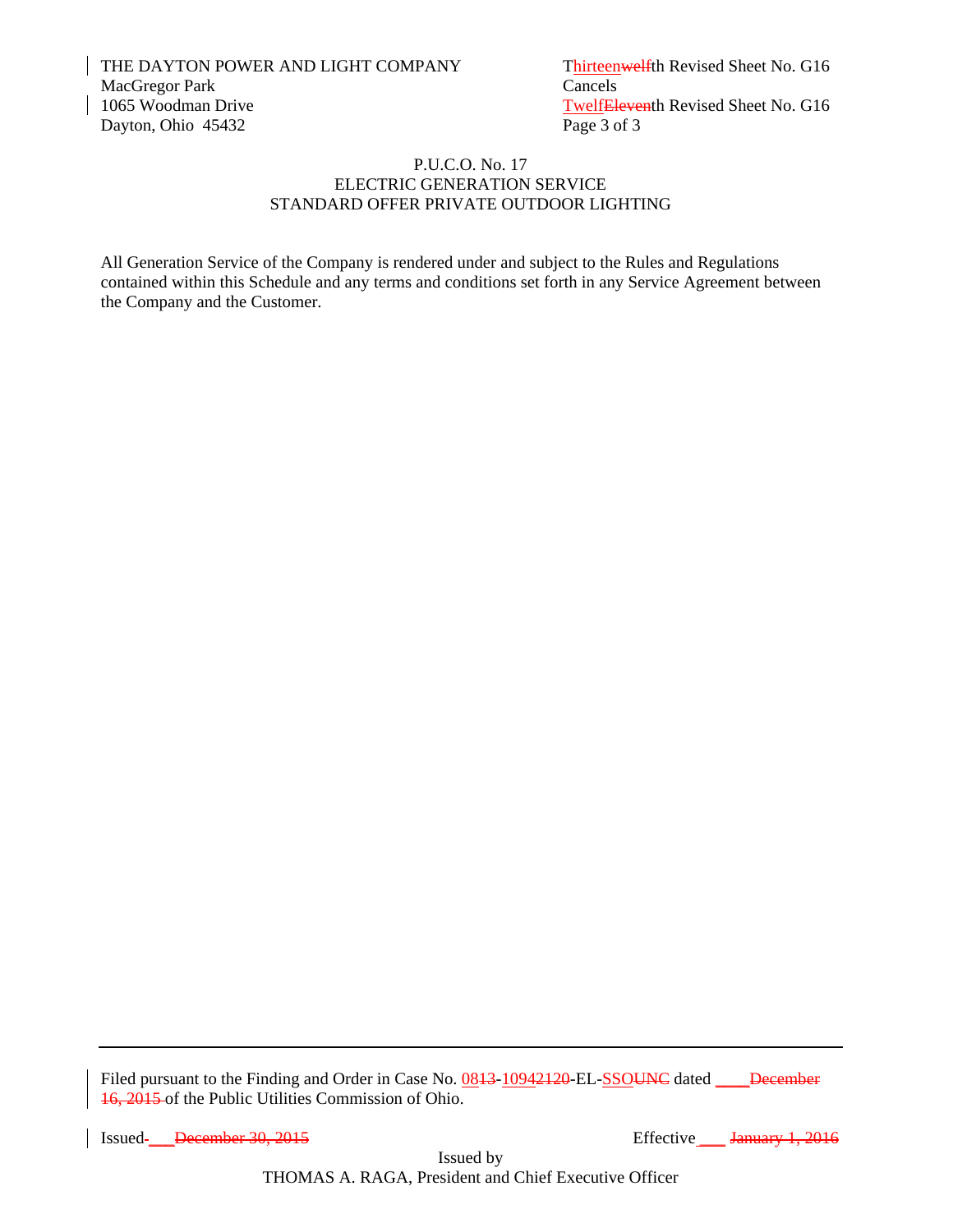THE DAYTON POWER AND LIGHT COMPANY TwelfEleventh Revised Sheet No. G17 MacGregor Park Cancels 1065 Woodman Drive **Elev**Tenth Revised Sheet No. G17 Dayton, Ohio 45432 Page 1 of 2

## P.U.C.O. No. 17 ELECTRIC GENERATION SERVICE STANDARD OFFER SCHOOL

## THIS TARIFF IS IN THE PROCESS OF ELIMINATION AND IS WITHDRAWN EXCEPT FOR THE PRESENT INSTALLATIONS OF CUSTOMERS WHO RECEIVED SERVICE HEREUNDER PRIOR TO OCTOBER 23, 1976 AND WILL NOT BE APPLICABLE TO ADDITIONAL CUSTOMERS.

## DESCRIPTION OF SERVICE:

This Tariff Sheet provides the Customer with Generation Service from the Company that will be metered and billed on an energy-only basis.

#### APPLICABLE:

Available to all primary and secondary public schools and other schools of similar nature operated not-forprofit, which provide courses of instruction substantially equivalent to that of the public schools for lighting, heating, cooking, and incidental power served through one meter.

#### REQUIRED SERVICES:

Customers receiving Generation Service under this Tariff Sheet must also take service under:

School Sheet No. D24. Competitive Bidding Rate Sheet No. G19. Transmission Cost Recovery Rider – Non-bypassable Sheet No. T8.

## RATE PER MONTH:

Energy Charge:

\$0.05923570 per kWh for all kWh

#### ADDITIONAL RIDERS:

Service under this Tariff Sheet shall also be subject to the following riders:

Environmental Investment Rider on Sheet No. G24. Rate Stabilization Charge on Sheet No. G25. Alternative Energy Rider on Sheet No. G26. PJM RPM Rider on Sheet No. G27.

Filed pursuant to the Finding and Order in Case No. 0843-10942420-EL-SSOUNC dated December 16, 2015 of the Public Utilities Commission of Ohio.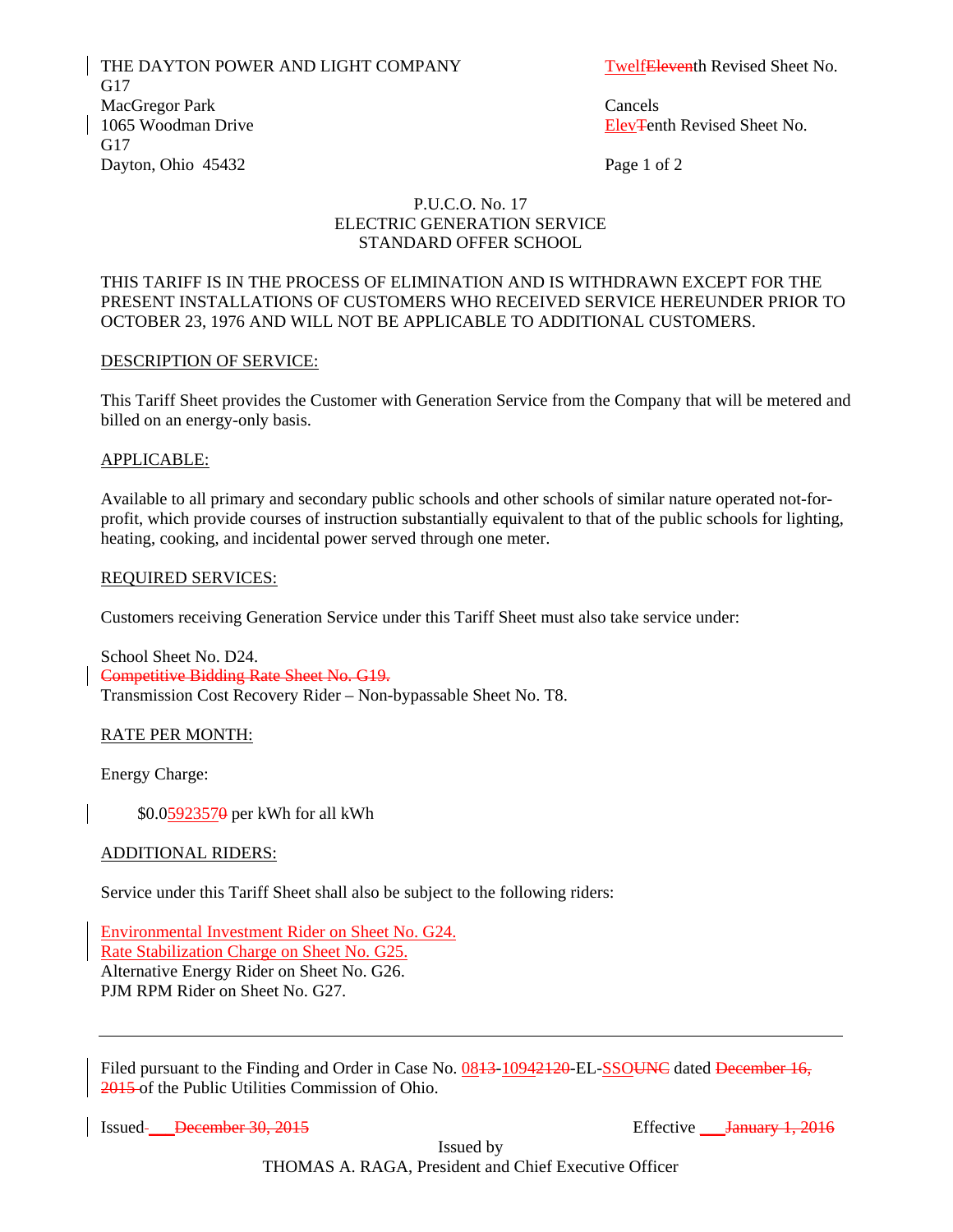THE DAYTON POWER AND LIGHT COMPANY TwelfEleventh Revised Sheet No. G17 MacGregor Park Cancels 1065 Woodman Drive **Elev**Tenth Revised Sheet No. G17 Dayton, Ohio 45432 Page 2 of 2

## P.U.C.O. No. 17 ELECTRIC GENERATION SERVICE STANDARD OFFER SCHOOL

FUEL Rider on Sheet No. G28. Service Stability Rider on Sheet No. G29. CBT Rider on Sheet No. G30. Transmission Cost Recovery Rider – Bypassable Sheet No. T9.

## TERM OF CONTRACT:

There is no minimum required term under this Tariff Sheet; however, if the Customer selects an Alternate Generation Supplier, applicable Switching Fees will apply as defined in Tariff Sheet No. D34.

#### DEFAULT SERVICE:

Customers who do not select an Alternate Generation Supplier, opt-out of a government aggregation program or are dropped by their Alternate Generation Supplier due to a violation of coordination obligations will be served under this Tariff Sheet.

Customers served under this Tariff Sheet as a result of opting-out of a government aggregation program or due to a violation of coordination obligations by their Alternate Generation Supplier will not be subject to any minimum required term.

#### RULES AND REGULATIONS:

All Generation Service of the Company is rendered under and subject to the Rules and Regulations contained within this Schedule and any terms and conditions set forth in any Service Agreement between the Company and the Customer.

Filed pursuant to the Finding and Order in Case No. 0843-10942120-EL-SSOUNC dated December 16, 2015 of the Public Utilities Commission of Ohio.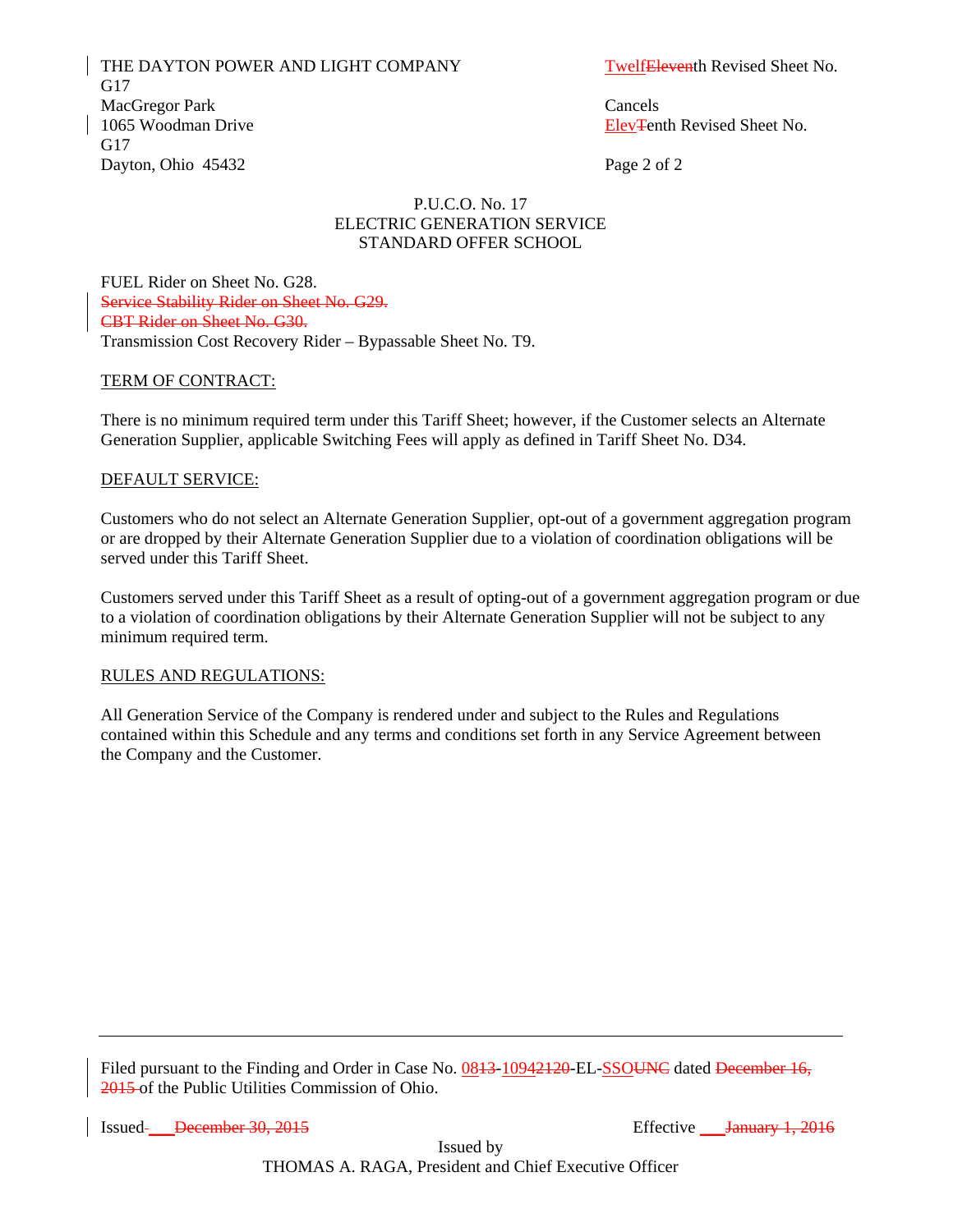THE DAYTON POWER AND LIGHT COMPANY TwelfEleventh Revised Sheet No. G18 MacGregor Park Cancels 1065 Woodman Drive **Elev**Tenth Revised Sheet No. G18 Dayton, Ohio 45432 Page 1 of 4

#### P.U.C.O. No. 17 ELECTRIC GENERATION SERVICE STANDARD OFFER STREET LIGHTING

#### DESCRIPTION OF SERVICE:

This Tariff Sheet provides unmetered Generation Service from the Company that will be billed on an energy-only basis.

#### APPLICABLE:

Available for energy for the all-night outdoor lighting of streets, highways, parks, and other public places.

#### REQUIRED SERVICES:

Customers receiving Generation Service under this Tariff Sheet must also take service under:

Street Lighting Sheet No. D25. Competitive Bidding Rate Sheet No. G19. Transmission Cost Recovery Rider – Non-bypassable Sheet No. T8.

## RATE PER MONTH:

Energy Charge:

\$0.0<del>0493699</del> per kWh

## ADDITIONAL RIDERS:

Service under this Tariff Sheet shall also be subject to the following riders:

Environmental Investment Rider on Sheet No. G24. Rate Stability Charge on Sheet No. G25. Alternative Energy Rider on Sheet No. G26. PJM RPM Rider on Sheet No. G27. FUEL Rider on Sheet No. G28. Service Stability Rider on Sheet No. G29. CBT Rider on Sheet No. G30. Transmission Cost Recovery Rider – Bypassable Sheet No. T9.

Filed pursuant to the Finding and Order in Case No. 0843-10942120-EL-SSOUNC dated December 16, 2015 of the Public Utilities Commission of Ohio.

Issued <del>December 30, 2015</del> Superior Contract Effective <del>January 1, 2016</del>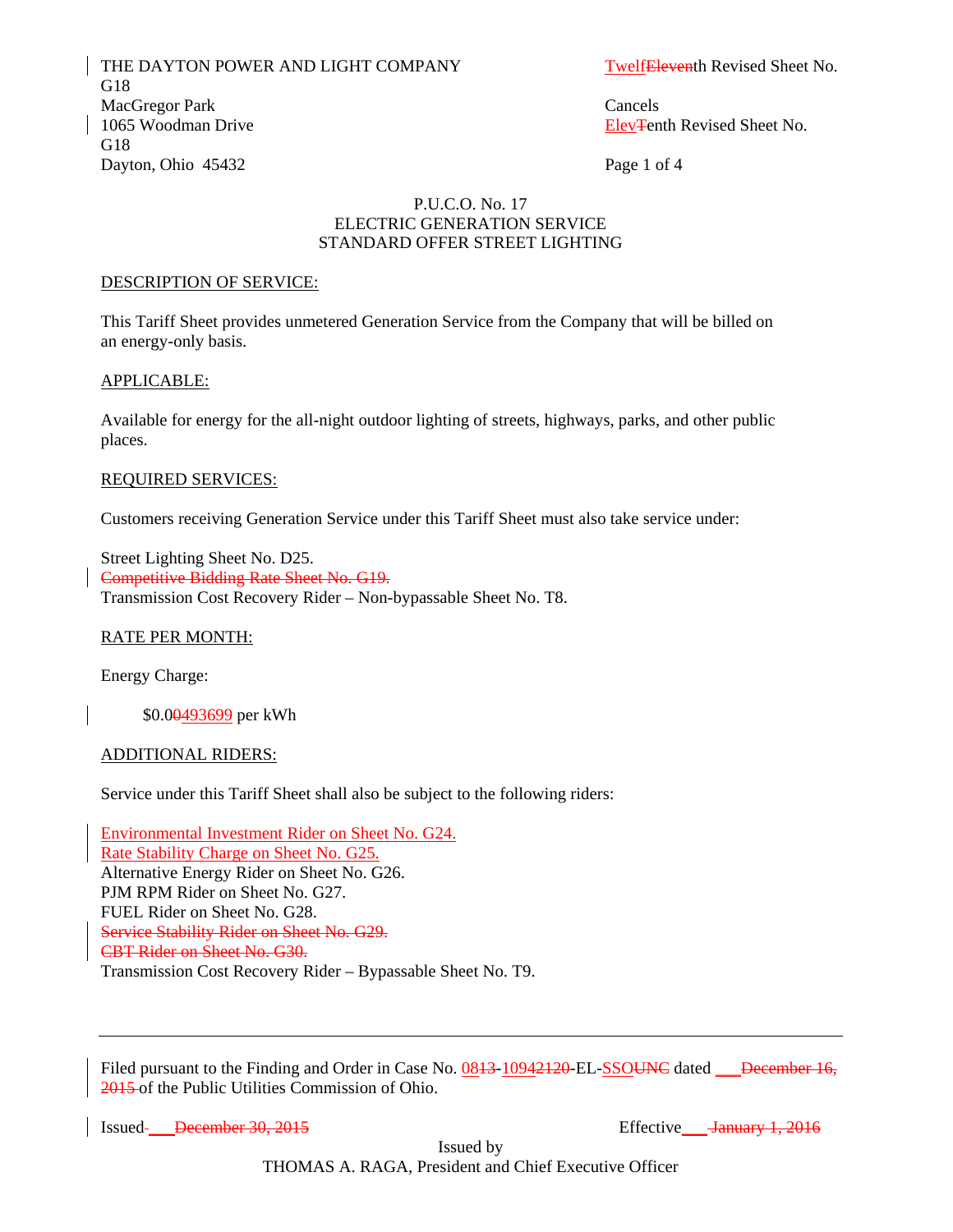THE DAYTON POWER AND LIGHT COMPANY TwelfEleventh Revised Sheet No. G18 MacGregor Park Cancels 1065 Woodman Drive **Elev**Tenth Revised Sheet No. G18 Dayton, Ohio 45432 Page 2 of 4

MONTHLY

## P.U.C.O. No. 17 ELECTRIC GENERATION SERVICE STANDARD OFFER STREET LIGHTING

## DETERMINATION OF ENERGY USAGE:

 The following list shows the monthly kWh for selected street light fixtures that will be used to determine the kWhs billed. For any fixture owned and maintained by the Customer that is not included below, the monthly kWh will be determined by multiplying the input wattage of the fixture, including lamp and ballast, times three hundred thirty-three and three tenths (333.3) hours use. The input wattage of the fixture shall be mutually agreed upon between the Company and the Customer.

|                             | <b>IVIOIVIIILI</b> |
|-----------------------------|--------------------|
| <b>HIGH PRESSURE SODIUM</b> | $-kWh-$            |
| 70 Watt (5,800 Lumen)       | 28                 |
| 100 Watt (9,500 Lumen)      | 39                 |
| 150 Watt (16,000 Lumen)     | 57                 |
| 250 Watt (27,000 Lumen)     | 104                |
| 400 Watt (50,000 Lumen)     | 162                |
| 500 Watt (54,000 Lumen)     | 208                |
| 650 Watt (77,000 Lumen)     | 266                |
| 800 Watt (100,000 Lumen)    | 324                |
|                             |                    |
| <b>MERCURY</b>              |                    |
| 100 Watt (4,000 Lumen)      | 42                 |
| 175 Watt (7,700 Lumen)      | 70                 |
| 250 Watt (11,000 Lumen)     | 97                 |
| 400 Watt (21,000 Lumen)     | 153                |
| 1,000 Watt (54,000 Lumen)   | 367                |
|                             |                    |
| <b>INCANDESCENT</b>         |                    |
| 103 Watt (1,000 Lumen)      | 34                 |
| 202 Watt (2,500 Lumen)      | 67                 |
| 327 Watt (4,000 Lumen)      | 109                |
| 448 Watt (6,000 Lumen)      | 149                |
|                             |                    |

Filed pursuant to the Finding and Order in Case No. 0843-10942120-EL-SSOUNC dated December 16, 2015 of the Public Utilities Commission of Ohio.

Issued<del>December 30, 2015</del>
Effective
<u>Sanuary 1, 2016</u>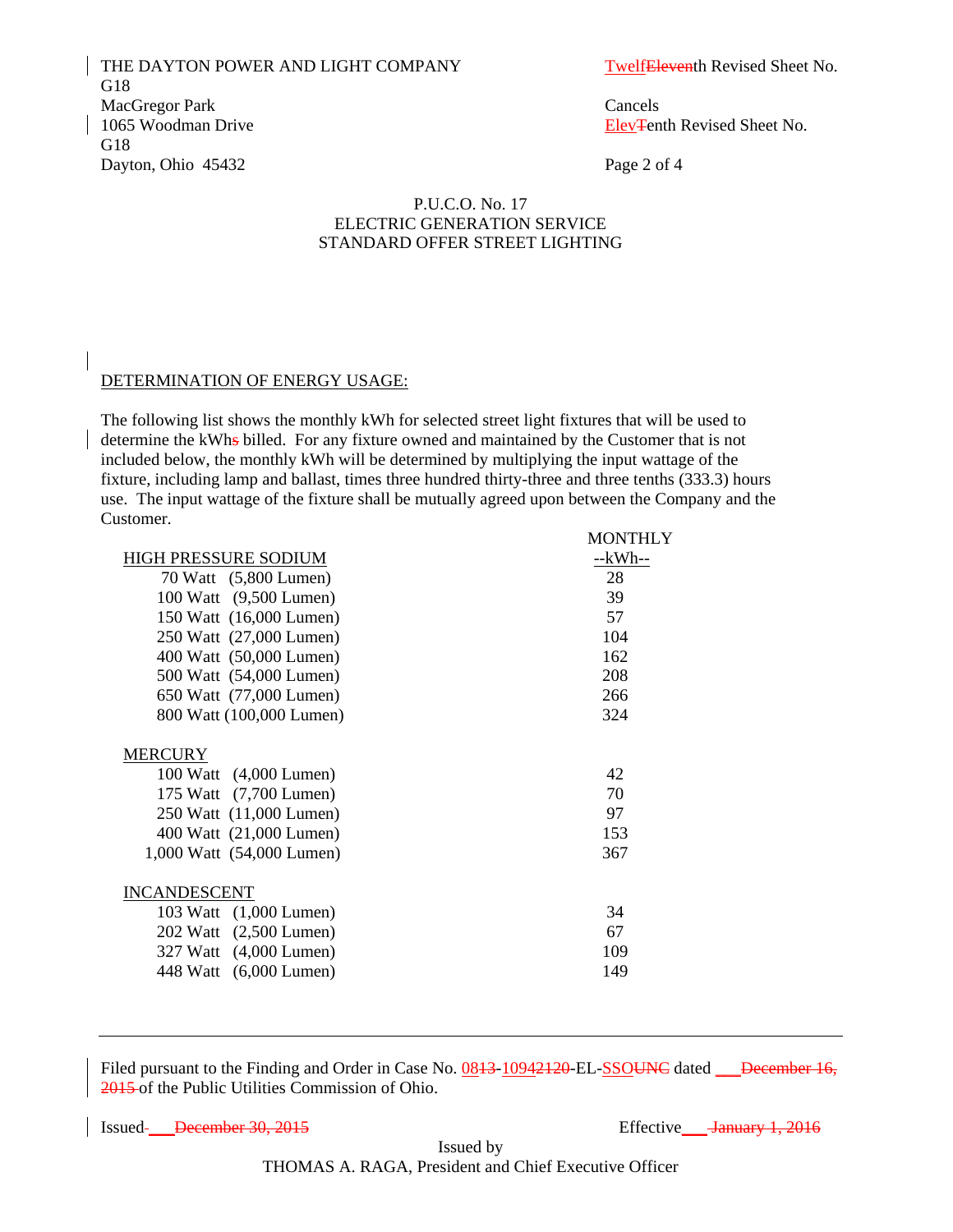THE DAYTON POWER AND LIGHT COMPANY TwelfEleventh Revised Sheet No. G18 MacGregor Park Cancels 1065 Woodman Drive **Elev**Tenth Revised Sheet No. G18 Dayton, Ohio 45432 Page 3 of 4

## P.U.C.O. No. 17 ELECTRIC GENERATION SERVICE STANDARD OFFER STREET LIGHTING

#### FLUORESCENT

| 70 Watt (2,800 Lumen)   | 32  |
|-------------------------|-----|
| 85 Watt (5,000 Lumen)   | 39  |
| 120 Watt (7,000 Lumen)  | 59  |
| 220 Watt (12,000 Lumen) | 89  |
| 320 Watt (22,000 Lumen) | 160 |
| 640 Watt (44,000 Lumen) | 320 |
| POINT OF DELIVERY:      |     |

The point of delivery shall be at the point where the Customer's street lighting facilities attach to the Company's existing secondary distribution system. All points of delivery shall be at a level which will allow the Company to maintain all necessary code clearances for Company owned facilities. All facilities beyond the point of delivery are to be furnished and maintained by the Customer. The Customer may be required to furnish electrical protection devices. If such devices are required, they must meet all applicable electric code requirements.

#### REQUEST FOR SERVICE:

The Customer shall request service for each streetlight or group of streetlights to be served under this Tariff Sheet. Each request shall include the size, type, specific location and number of fixtures to be served. The Company shall promptly determine if the requested service can be served from the existing secondary distribution system and if so, shall promptly notify the Customer of the location(s) of the point(s) of delivery. The Customer shall notify the Company promptly of any changes in fixture load served under this Tariff Sheet including, but not limited to, replacement of fixtures with a different size or type, replacement of ballast or lamp with a different size and any changes in the number of fixtures. In the event the Customer fails to notify the Company of a change in fixture load, the Company reserves the right to refuse to serve the location thereafter under this Tariff Sheet, and shall be entitled to bill the Customer retroactively on the basis of any change in fixture load for the full period the load was connected. If the Company exercises its right to refuse service under this Tariff Sheet, and requires that the service be under a metered Standard Offer Generation Service rate, then the Customer shall provide the facilities for the installation of a meter.

#### CONTACTING COMPANY POLES AND STANDARDS:

Any and every contact of a Company-owned pole by the Customer for the purpose of providing street lighting will be billed in accordance with and governed by the Company's Pole Attachment

Filed pursuant to the Finding and Order in Case No. 0843-10942420-EL-SSOUNC dated December 16, 2015 of the Public Utilities Commission of Ohio.

Issued <del>December 30, 2015</del> Superior Contract Effective <del>January 1, 2016</del>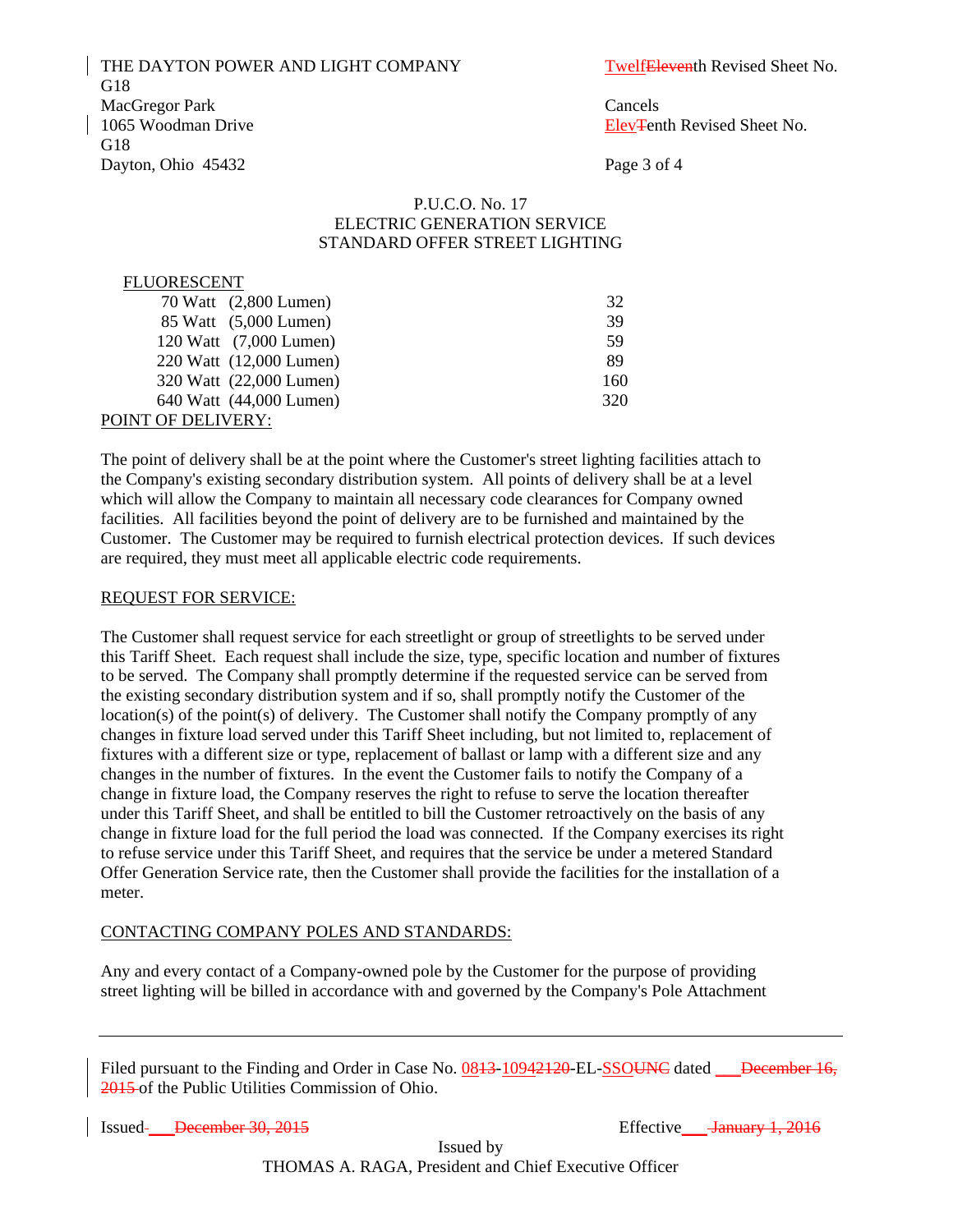THE DAYTON POWER AND LIGHT COMPANY TwelfEleventh Revised Sheet No. G18 MacGregor Park Cancels 1065 Woodman Drive **Elev**Tenth Revised Sheet No. G18 Dayton, Ohio 45432 Page 4 of 4

## P.U.C.O. No. 17 ELECTRIC GENERATION SERVICE STANDARD OFFER STREET LIGHTING

Tariff as filed with the Public Utilities Commission of Ohio. The Company will not own and maintain poles whose sole purpose is to provide contacts for street light facilities.

## TERM OF CONTRACT:

There is no minimum required term under this Tariff Sheet; however, if the Customer selects an Alternate Generation Supplier, applicable Switching Fees will apply as defined in Tariff Sheet No. D34.

#### DEFAULT SERVICE:

Customers who do not select an Alternate Generation Supplier, opt-out of a government aggregation program or are dropped by their Alternate Generation Supplier due to a violation of coordination obligations will be served under this Tariff Sheet.

Customers served under this Tariff Sheet as a result of opting-out of a government aggregation program or due to a violation of coordination obligations by their Alternate Generation Supplier will not be subject to any minimum required term.

#### RULES AND REGULATIONS:

All Generation Service of the Company is rendered under and subject to the Rules and Regulations contained within this Schedule and any terms and conditions set forth in any Service Agreement between the Company and the Customer.

Filed pursuant to the Finding and Order in Case No. 0843-10942120-EL-SSOUNC dated December 16, 2015 of the Public Utilities Commission of Ohio.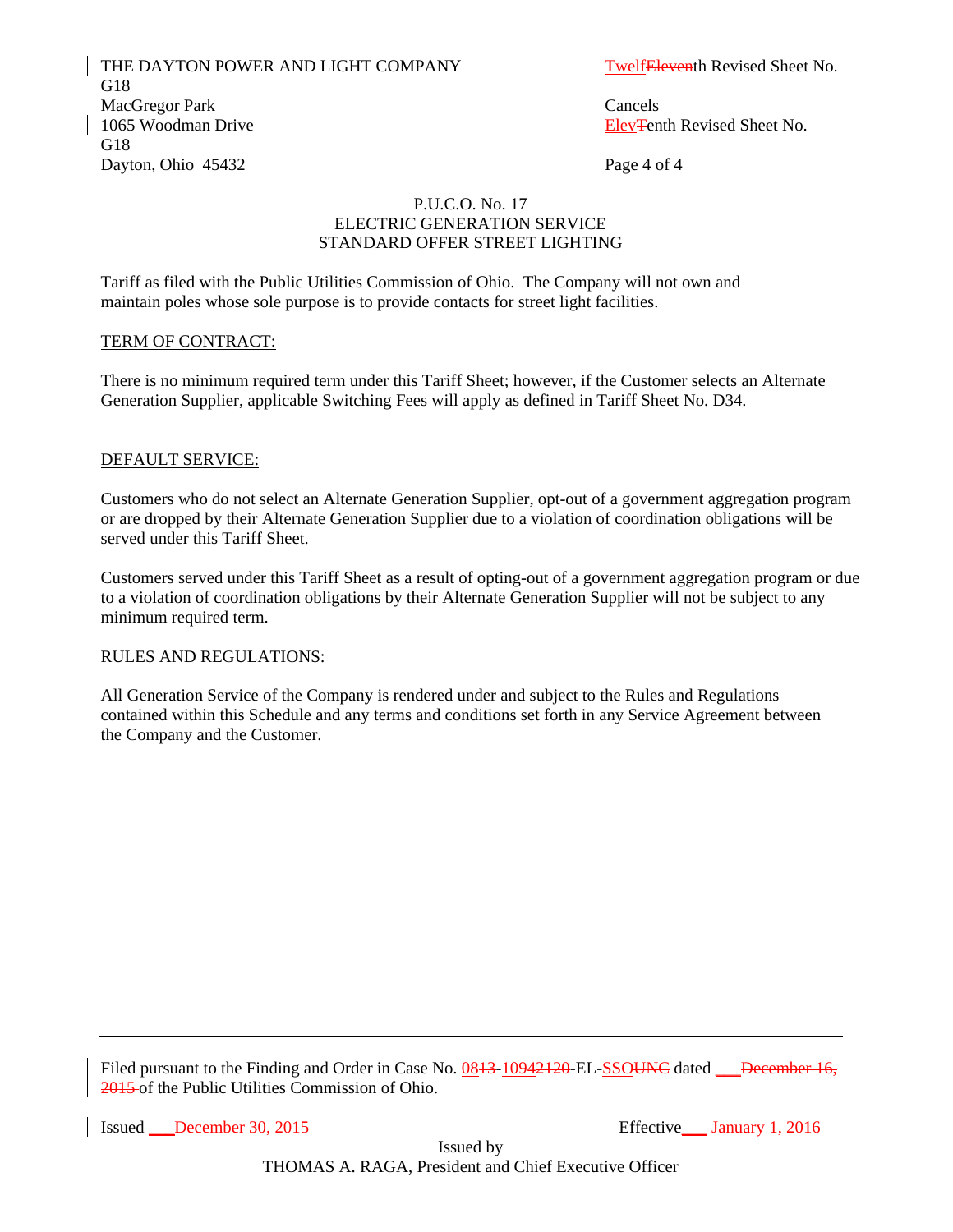THE DAYTON POWER AND LIGHT COMPANY Seventhixth Revised Sheet No. G19 MacGregor Park Cancels 1065 Woodman Drive Sixth Fifth Revised Sheet No. G19 Dayton, Ohio 45432 Page 1 of 2

## P.U.C.O. No. 17 ELECTRIC GENERATION SERVICE COMPETITIVE BIDDING RATE **RESERVED FOR FUTURE USE**

## DESCRIPTION:

The Competitive Bidding (CB) rate is intended to compensate the Dayton Power and Light Company for supply costs associated with the Competitive Bidding Process.

#### APPLICABLE:

This charge will be assessed on a service-rendered basis beginning January 1, 2016 on Customers served under the Electric Generation Service Tariff Sheet G10-G18 based on the following rates.

#### CHARGES: January 1, 2016 – May 31, 2017

| Residential                                |                                |
|--------------------------------------------|--------------------------------|
| Energy Charge (0-750 kWh)                  | \$0.0670061 /kWh               |
| Energy Charge (over 750 kWh)               | \$0.0565484 /kWh               |
| <b>Residential Heating</b>                 |                                |
| Energy Charge (0-750 kWh)                  | \$0.0670061<br>/kWh            |
| <b>Energy Charge (over 750 kWh) Summer</b> | \$0.0565484 /kWh               |
| Energy Charge (over 750 kWh) Winter        | \$0.0379838<br><u>/kWh</u>     |
| <del>Secondary</del>                       |                                |
| <b>Billed Demand (over 5 kW)</b>           | <del>\$4.2682771 /kW</del>     |
| Energy Charge (0-1,500 kWh)                | \$0.0844609 /kWh               |
| Energy Charge (1,501-125,000 kWh)          | \$0.0425125<br>/kWh            |
| Energy Charge (over 125,000 kWh)           | <del>\$0.0377764</del><br>/kWh |
| <b>Max Charge</b>                          | \$0.1773066— ⁄kWh              |
| Primary                                    |                                |
| <b>Billed Demand</b>                       | $$3.4156326$ kW                |
| <b>Energy Charge</b>                       | \$0.0502128 /kWh               |
| <b>Max Charge</b>                          | \$0.1908818<br>$A$ k $W$ h     |
| <b>Primary Substation</b>                  |                                |
|                                            | \$4.0209986<br>$A\subset W$    |

Filed pursuant to the Finding and Order in Case No. 0843-10942120-EL-SSOUNC dated December 16, 2015 of the Public Utilities Commission of Ohio.

Issued December 30, 2015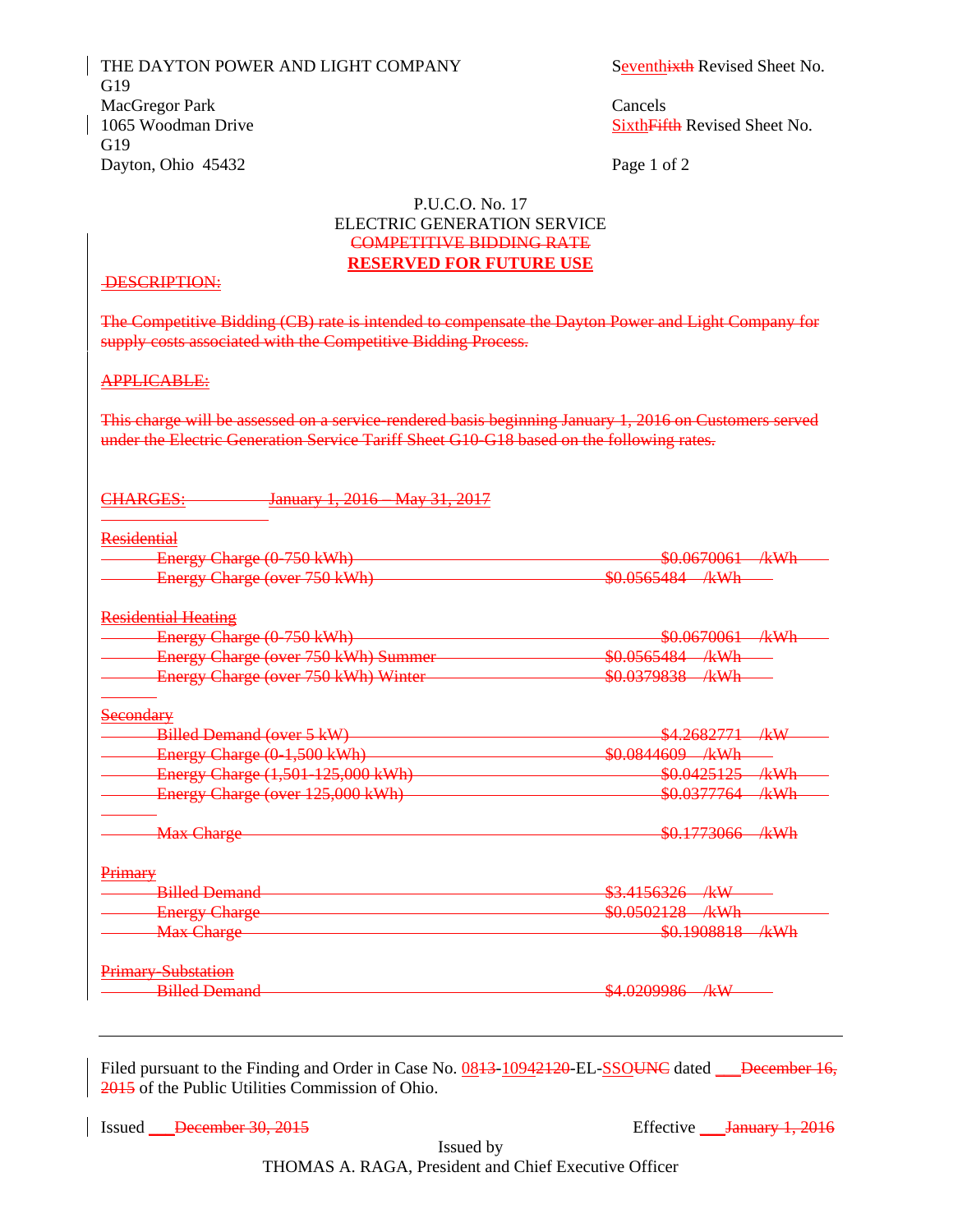THE DAYTON POWER AND LIGHT COMPANY Seventhixth Revised Sheet No. G19 MacGregor Park Cancels 1065 Woodman Drive Sixth Fifth Revised Sheet No. G19 Dayton, Ohio 45432 Page 2 of 2

#### P.U.C.O. No. 17 ELECTRIC GENERATION SERVICE COMPETITIVE BIDDING RATE

| <b>Energy Charge</b>               | \$0.0500940 /kWh                |
|------------------------------------|---------------------------------|
| <b>High Voltage</b>                |                                 |
| <b>Billed Demand</b>               | \$4.2845835 /kW                 |
| <b>Energy Charge</b>               | \$0.0491216 /kWh                |
| <b>Private Outdoor Lighting</b>    |                                 |
| 9,500 Lumens High Pressure Sodium  | \$1.9253715 /lamp/month         |
| 28,000 Lumens High Pressure Sodium | \$4.7393760 / / / / / / / month |
| 7,000 Lumens Mercury               | \$3.7026375 /lamp/month         |
| 21,000 Lumens Mercury              | \$7.6027490                     |
| <b>Aamp/month</b>                  |                                 |
| 2,500 Lumens Incandescent          | <del>\$3.1595840</del>          |
| Aamp/month                         |                                 |
| 7,000 Lumens Fluorescent           | <del>\$3.2583210</del>          |
| <b>Aamp/month</b>                  |                                 |
| 4,000 Lumens PT Mercury            | \$2.1228455                     |
| Aamp/month                         |                                 |
| <del>School</del>                  |                                 |
| <b>Energy Charge</b>               | \$0.0592357 /kWh                |
| <b>Street Lighting-</b>            |                                 |
| <b>Energy Charge</b>               | \$0.0493699 /kWh                |
|                                    |                                 |
| <b>TERMS AND CONDITIONS:</b>       |                                 |

The CB rates charged under this Tariff Sheet are updated on an annual basis.

Filed pursuant to the Finding and Order in Case No. 0843-10942120-EL-SSOUNC dated December 16, 2015 of the Public Utilities Commission of Ohio.

Issued December 30, 2015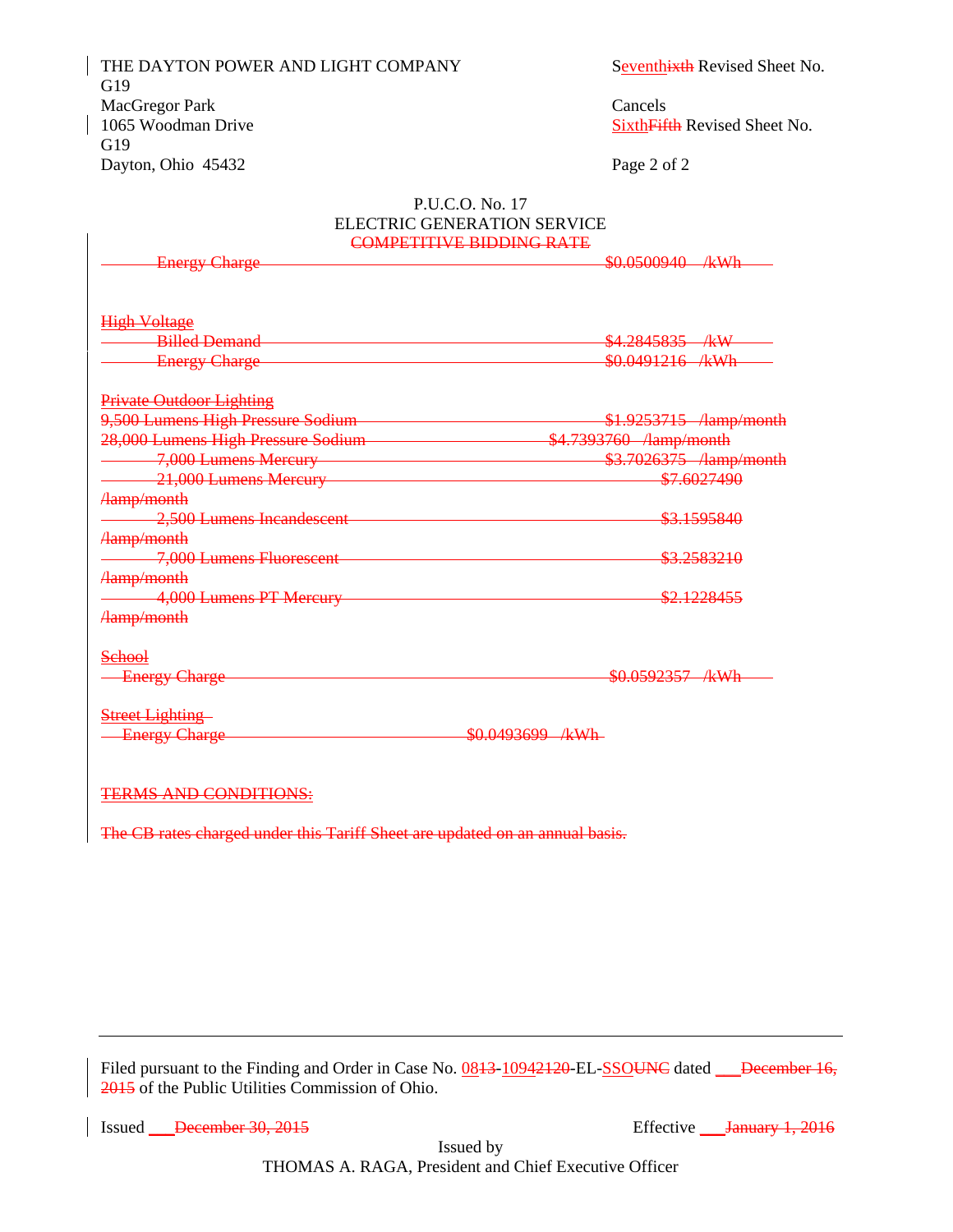# P.U.C.O. No. 17 ELECTRIC GENERATION SERVICE ENVIRONMENTAL INVESTMENT RIDER

# **RESERVED FOR FUTURE USE**

# DESCRIPTION:

The Environmental Investment Rider (EIR) is intended to compensate the Dayton Power and Light Company for environmental plant investments and compliance costs.

# APPLICABLE:

The EIR will be assessed on all Customers served under the Electric Generation Service Tariff Sheet G10- 18 based on the following rates.

# CHARGES:

# **Residential**

 $\overline{a}$ 

| Energy Charge $(0-750 \text{ kWh})$ | $$0.01244$ /kWh |
|-------------------------------------|-----------------|
| Energy Charge (over 750 kWh)        | $$0.01016$ /kWh |

# **Residential Heating**

| Energy Charge $(0-750 \text{ kWh})$ | $$0.01244$ /kWh |
|-------------------------------------|-----------------|
| Energy Charge (over 750 kWh) Summer | $$0.01016$ /kWh |
| Energy Charge (over 750 kWh) Winter | \$0.00608 /kWh  |

# **Secondary**

| Billed Demand (over 5 kW)                   | $$1.59536$ /kW  |
|---------------------------------------------|-----------------|
| Energy Charge $(0-1,500 \text{ kWh})$       | $$0.01336$ /kWh |
| Energy Charge $(1,501-125,000 \text{ kWh})$ | \$0.00588 /kWh  |
| Energy Charge (over 125,000 kWh)            | $$0.00500$ /kWh |

If the Maximum Charge provision contained in Electric Generation Service Tariff Sheet No. G12 applies, the Customer will be charged an energy charge of \$0.03116 per kWh for all kWh in lieu of the above demand and energy charges.

Filed pursuant to the Opinion and Order in Case No. 0812-1094426-EL-SSO dated September 6, 2013 of the Public Utilities Commission of Ohio.

Issued <del>December 30, 2013</del> Effective <del>January 1, 2014</del> 2014

Issued by

THOMASDEREK A. PORTERAGA, President and Chief Executive Officer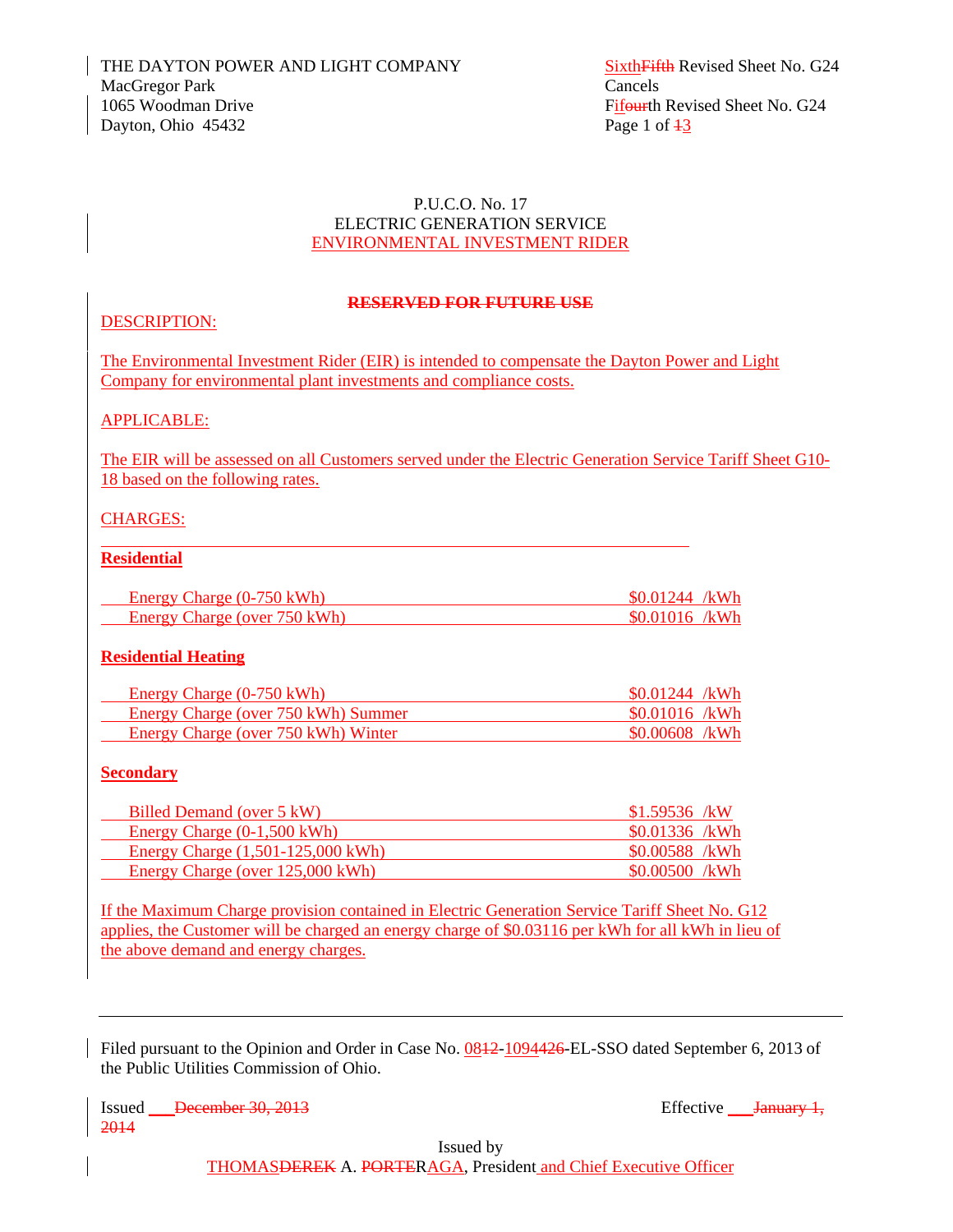# P.U.C.O. No. 17 ELECTRIC GENERATION SERVICE ENVIRONMENTAL INVESTMENT RIDER

# **Primary**

| Billed Demand    | /kW                       |  |
|------------------|---------------------------|--|
| 'nerov<br>ിharπe | $\sqrt{k}$ Wh<br>`UBA72 . |  |

If the Maximum Charge provision contained in Electric Generation Service Tariff Sheet No. G13 applies, the Customer will be charged an energy charge of \$0.03288 per kWh for all kWh in lieu of the above demand and energy charges.

# **Primary-Substation**

| Billed Demand    | 08036             | /kW  |
|------------------|-------------------|------|
| merov (<br>naroe | $\bf{M}$ $\bf{A}$ | /kWh |

# **High Voltage**

| Hed.          | kW        |
|---------------|-----------|
| - глентана –  | <b>YA</b> |
| nero<br>naroe | /レ\\/h    |

# **Private Outdoor Lighting**

| 9,500 Lumens High Pressure Sodium  | $$0.21746$ /month |
|------------------------------------|-------------------|
| 28,000 Lumens High Pressure Sodium | $$0.48479$ /month |
| 7,000 Lumens Mercury               | \$0.41820 /month  |
| 21,000 Lumens Mercury              | \$0.77768 /month  |
| 2,500 Lumens Incandescent          | $$0.51648$ /month |
| 7,000 Lumens Fluorescent           | $$0.72796$ /month |
| 4,000 Lumens PT Mercury            | $$1.16220$ /month |

# **School**

| Enerov | :harge | ድል ል1<br>יי<br>החו | $7 - 11$<br><br>w |
|--------|--------|--------------------|-------------------|
|        |        |                    |                   |

# **Street Lighting**

Filed pursuant to the Opinion and Order in Case No. 0812-1094426-EL-SSO dated September 6, 2013 of the Public Utilities Commission of Ohio.

Issued December 30, 2013 Effective Lanuary 1, 2014

Issued by

THOMASDEREK A. PORTERAGA, President and Chief Executive Officer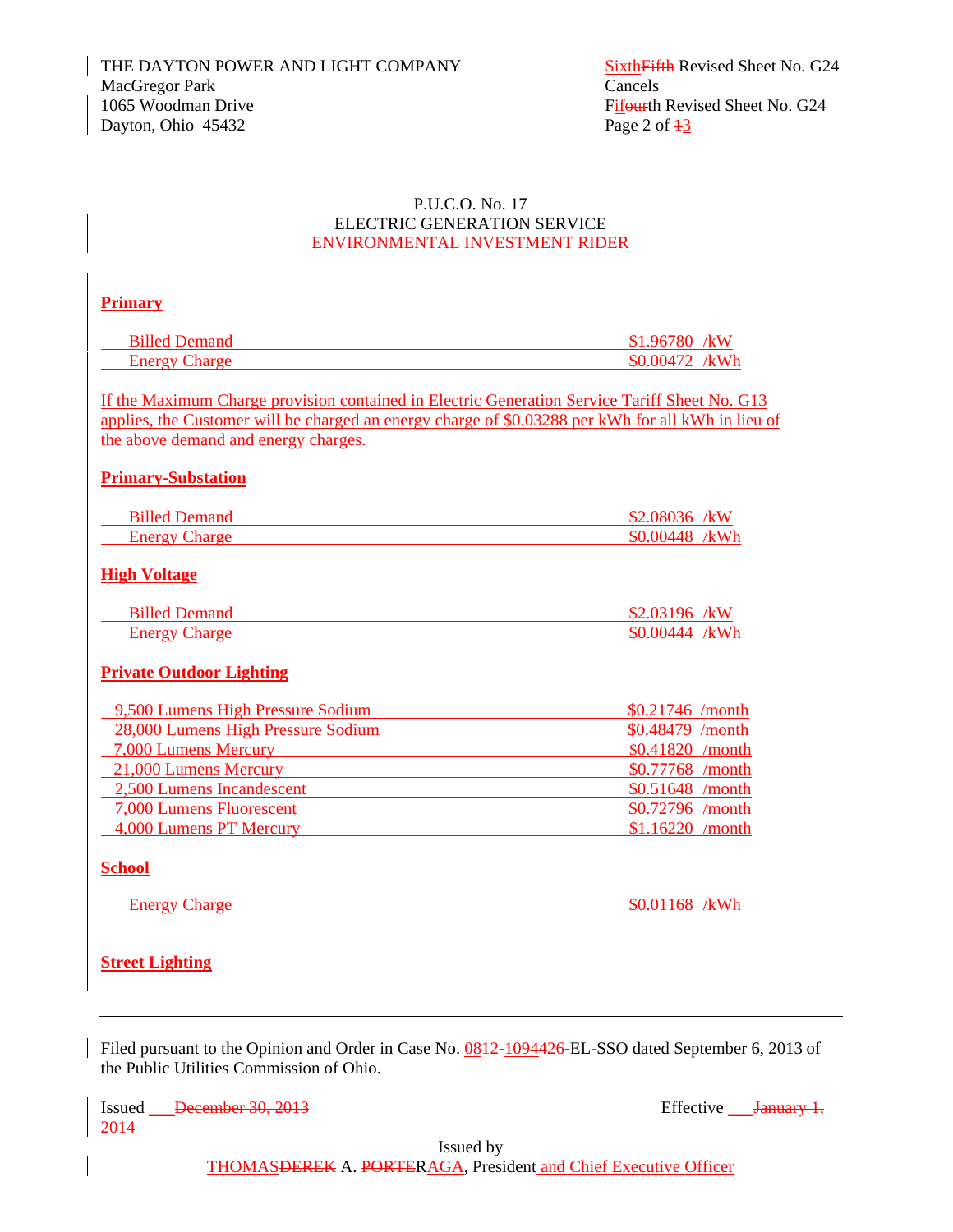# P.U.C.O. No. 17 ELECTRIC GENERATION SERVICE ENVIRONMENTAL INVESTMENT RIDER

Energy Charge  $\frac{\$0.00532}{kWh}$ 

Filed pursuant to the Opinion and Order in Case No. 0842-1094426-EL-SSO dated September 6, 2013 of the Public Utilities Commission of Ohio.

Issued December 30, 2013 2014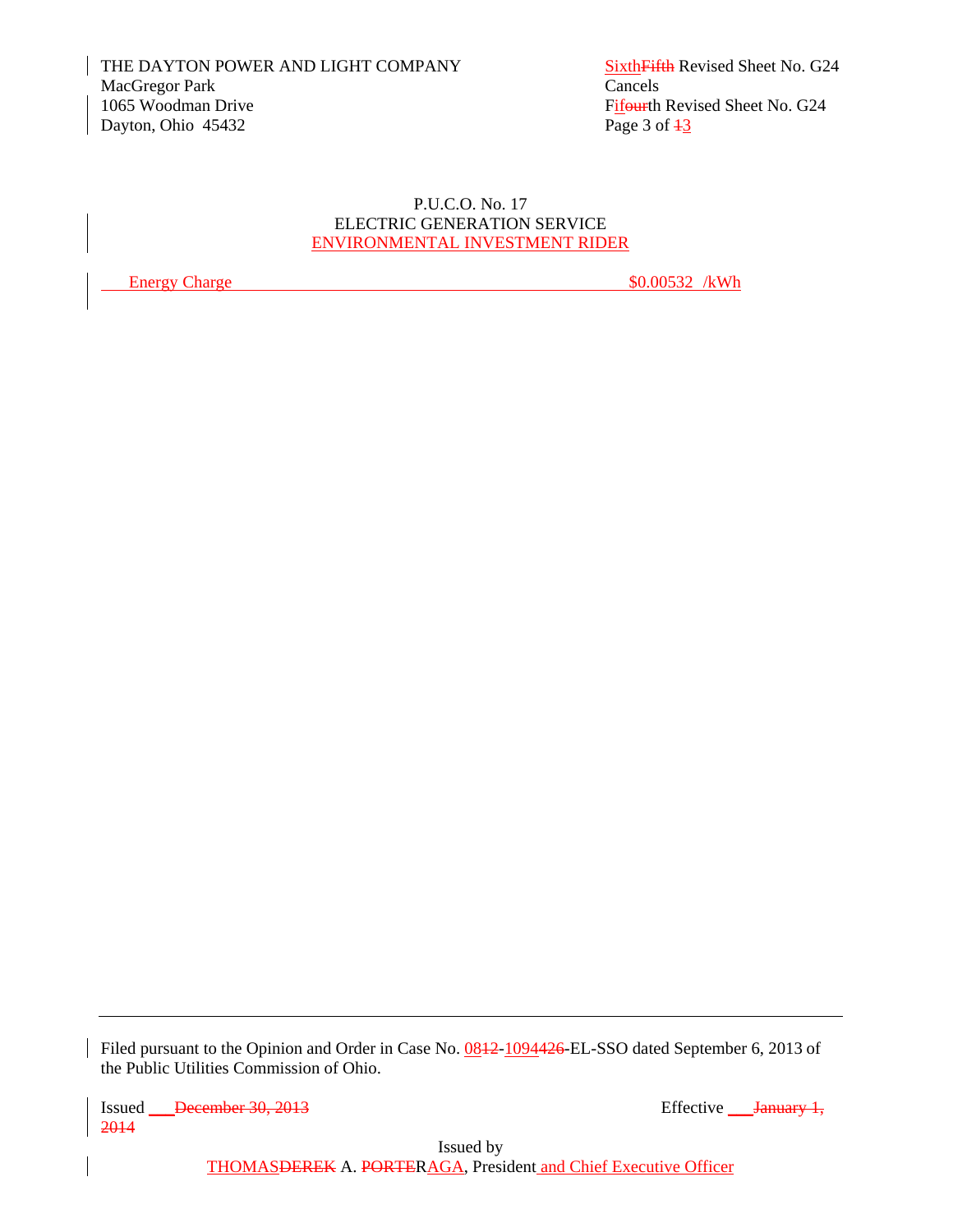THE DAYTON POWER AND LIGHT COMPANY FourthThird Revised Sheet No. G25 MacGregor Park Cancels 1065 Woodman Drive ThirdSecond Revised Sheet No. G25 Dayton, Ohio  $45432$  Page 1 of  $24$ 

#### P.U.C.O. No. 17 ELECTRIC GENERATION SERVICE RATE STABILIZATION CHARGE

#### **RESERVED FOR FUTURE USE**

# DESCRIPTION:

 $\overline{a}$ 

The Rate Stabilization Charge (RSC) rider is intended to compensate DP&L for providing stabilized rates for customers.

#### APPLICABLE:

The RSC rider will be assessed to all Customers served under the Electric Generation Service Tariff Sheets G9-G18 based on the following rates.

#### CHARGES:

| Residential                                |           |      |
|--------------------------------------------|-----------|------|
| Energy Charge (0-750 kWh)                  | \$0.00634 | /kWh |
| Energy Charge (over 750 kWh)               | \$0.00517 | /kWh |
|                                            |           |      |
| <b>Residential Heating</b>                 |           |      |
| Energy Charge (0-750 kWh)                  | \$0.00634 | /kWh |
| <b>Energy Charge (over 750 kWh) Summer</b> | \$0.00517 | /kWh |
| Energy Charge (over 750 kWh) Winter        | \$0.00310 | /kWh |
|                                            |           |      |
| Secondary                                  |           |      |
| Billed Demand (over 5 kW)                  | \$0.81245 | /kW  |
| Energy Charge (0-1,500kWh)                 | \$0.00681 | /kWh |
| Energy Charge (1,501-125,000 kWh)          | \$0.00299 | /kWh |
| Energy Charge (over 125,000 kWh)           | \$0.00254 | /kWh |
| <b>Max Charge</b>                          | \$0.01587 | /kWh |
|                                            |           |      |
| Primary                                    |           |      |
| <b>Billed Demand</b>                       | \$1.00212 | /kW  |
| <b>Energy Charge</b>                       | \$0.00239 | /kWh |
| <b>Max Charge</b>                          | \$0.01675 | /kWh |
|                                            |           |      |
| <b>Primary-Substation</b>                  |           |      |
| <b>Billed Demand</b>                       | \$1,05943 | /kW  |
| <b>Energy Charge</b>                       | \$0.00228 | /kWh |
|                                            |           |      |

Filed pursuant to the Opinion and Order in Case No.  $0.0812 - 1094426$ -EL-SSO dated September 6, 2013 of the Public Utilities Commission of Ohio.

Issued <del>December 30, 2013</del> Effective *January 1, 2014* 

Issued by

THOMASDEREK A. RAGAPORTER, President and Chief Executive Officer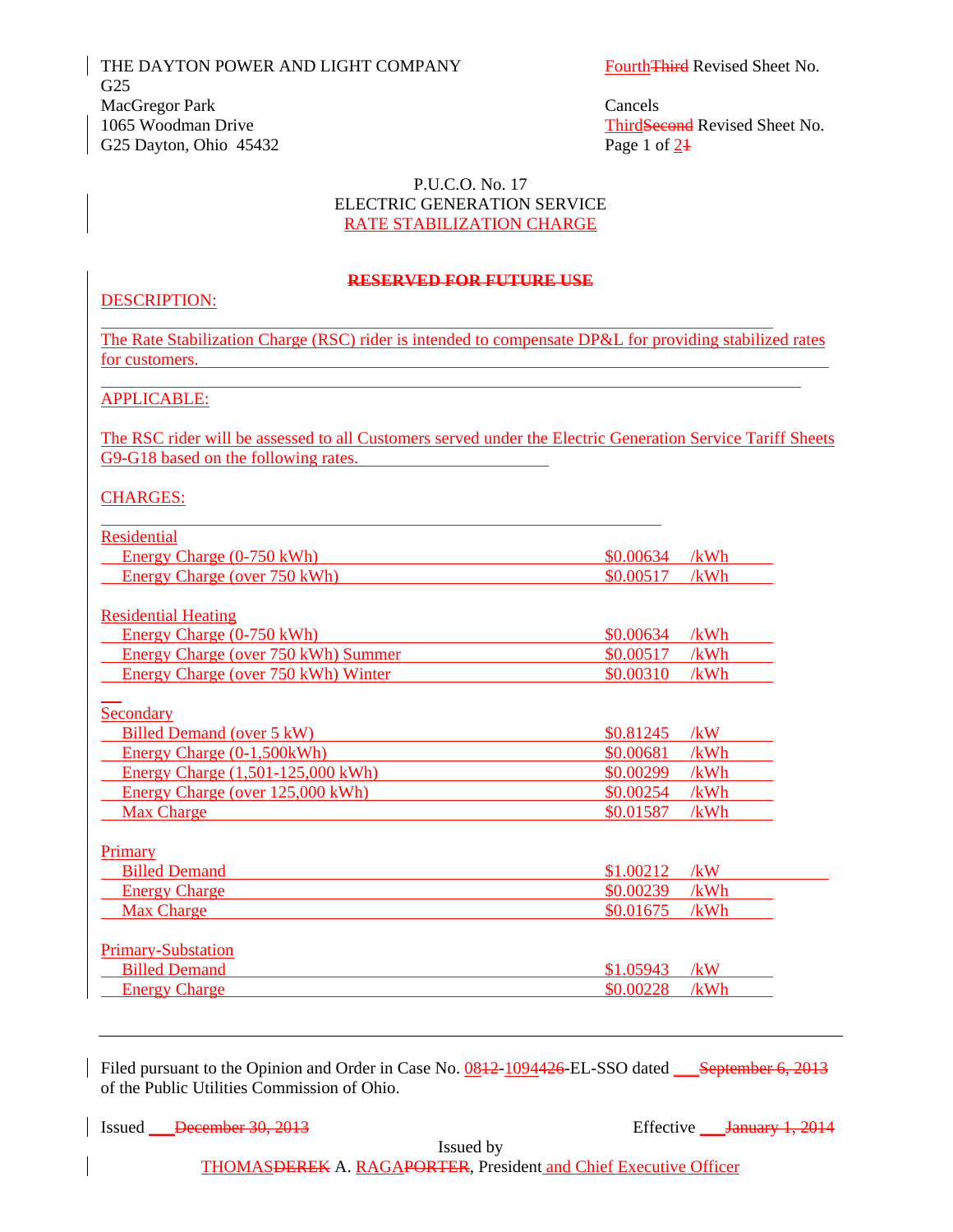THE DAYTON POWER AND LIGHT COMPANY FourthThird Revised Sheet No. G25 MacGregor Park Cancels 1065 Woodman Drive ThirdSecond Revised Sheet No. G25 Dayton, Ohio  $45432$  Page 2 of  $24$ 

#### P.U.C.O. No. 17 ELECTRIC GENERATION SERVICE RATE STABILIZATION CHARGE

| <b>High Voltage</b>                |           |                     |
|------------------------------------|-----------|---------------------|
| <b>Billed Demand</b>               | \$1,03479 | /kW                 |
| <b>Energy Charge</b>               | \$0.00225 | /kWh                |
|                                    |           |                     |
| <b>Private Outdoor Lighting</b>    |           |                     |
| 9,500 Lumens High Pressure Sodium  | \$0.11074 | $\lambda$ amp/month |
| 28,000 Lumens High Pressure Sodium | \$0.24688 | $\lambda$ amp/month |
| 7,000 Lumens Mercury               | \$0.21297 | /lamp/month         |
| 21,000 Lumens Mercury              | \$0.39604 | /lamp/month         |
| 2,500 Lumens Incandescent          | \$0.26302 | /lamp/month         |
| 7,000 Lumens Fluorescent           | \$0.37072 | $\lambda$ amp/month |
| 4,000 Lumens PT Mercury            | \$0.59186 | $\lambda$ amp/month |
|                                    |           |                     |
| School                             |           |                     |
| <b>Energy Charge</b>               | \$0.00594 | /kWh                |
|                                    |           |                     |
| <b>Street Lighting</b>             |           |                     |
| <b>Energy Charge</b>               | \$0.00270 | /kWh                |

Filed pursuant to the Opinion and Order in Case No. 0842-1094426-EL-SSO dated September 6, 2013 of the Public Utilities Commission of Ohio.

Issued December 30, 2013

Issued by

THOMASDEREK A. RAGAPORTER, President and Chief Executive Officer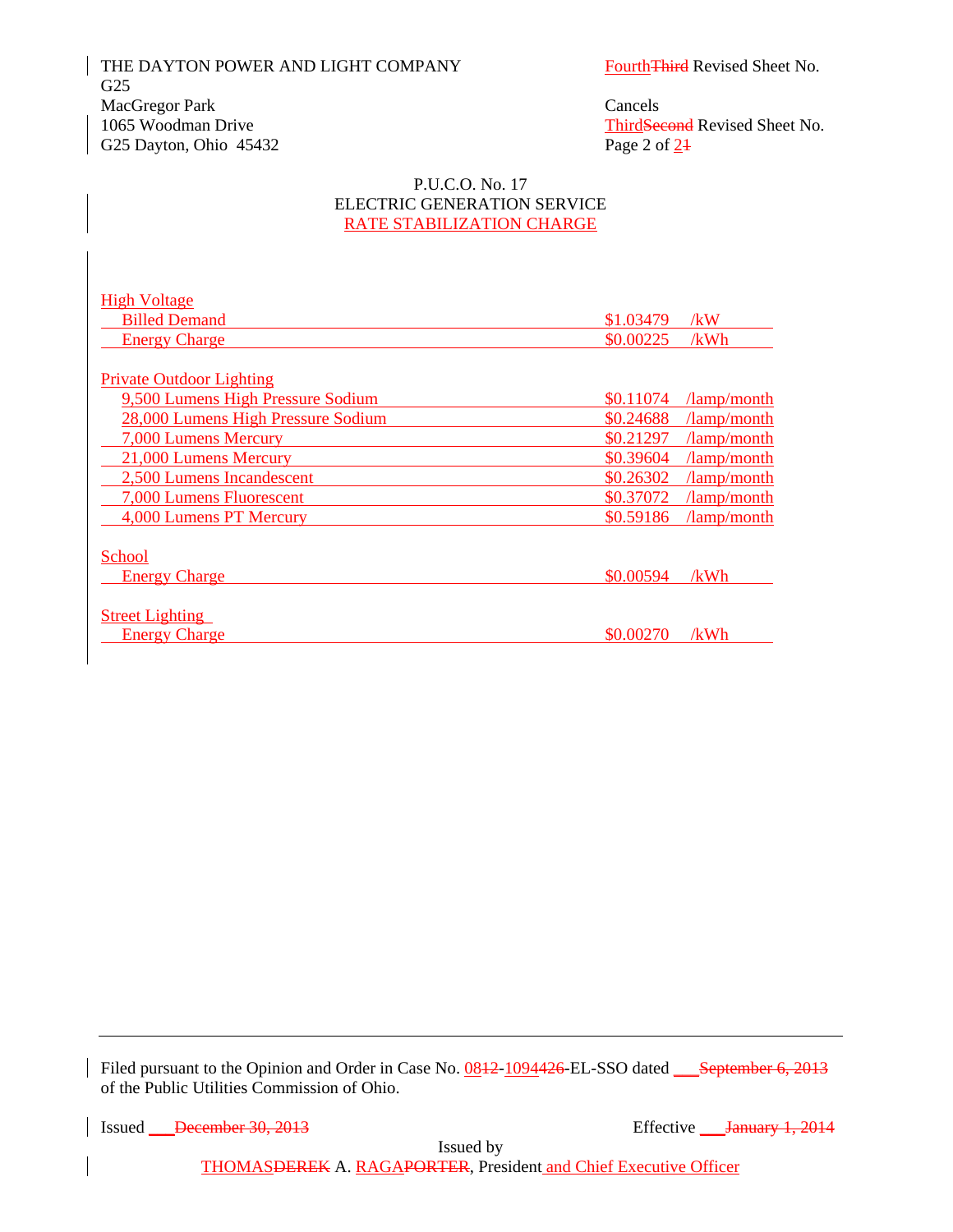THE DAYTON POWER AND LIGHT COMPANY ThirdSecond Revised Sheet No. G29 MacGregor Park Cancels 1065 Woodman Drive Second First Revised Sheet No. G29 Dayton, Ohio 45432 Page 1 of 12

#### P.U.C.O. No. 17 ELECTRIC GENERATION SERVICE SERVICE STABILITY RIDER

#### **RESERVED FOR FUTURE USE**

#### DESCRIPTION:

1

1

The Service Stability Rider (SSR) is intended to compensate DP&L for providing stabilized service for customers.

APPLICABLE:

The SSR will be assessed beginning January 1, 2014 on all Customers served under the Electric Generation Service Tariff Sheets G9-G19 based on the following rates.

#### CHARGES:

| Residential                         |                            |
|-------------------------------------|----------------------------|
| Energy Charge (0-750 kWh)           | \$0.0103362—<br>-⁄kWh      |
| Energy Charge (over 750 kWh)        | \$0.0084287 /kWh           |
| <b>Residential Heating</b>          |                            |
| Energy Charge (0-750 kWh)           | \$0.0103362 /kWh           |
| Energy Charge (over 750 kWh) Summer | \$0.0084287 /kWh           |
| Energy Charge (over 750 kWh) Winter | \$0.0050540<br>/kWh        |
| <b>Secondary</b>                    |                            |
| Billed Demand (over 5 kW)           | \$1.2104318<br>ÆW          |
| Energy Charge (0-1,500 kWh)         | $$0.0101459$ kWh           |
| Energy Charge (1,501-125,000 kWh)   | \$0.0044547<br>/kWh        |
| Energy Charge (over 125,000 kWh)    | \$0.0037842<br>/kWh        |
| <b>Maximum Charge</b>               | \$0.0248410<br><u>/kWh</u> |
| Primary                             |                            |
| <b>Billed Demand</b>                | $$1.4208780 - kW$          |
| <b>Energy Charge</b>                | \$0.0033887<br>$-$ /kWh    |
| <b>Maximum Charge</b>               | \$0.0249517 /kWh           |
| <b>Primary Substation</b>           |                            |
| <b>Billed Demand</b>                | \$1.5092978<br>$-$ kW      |
|                                     |                            |

Filed pursuant to the Finding and Order in Case No. 0843-10942120-EL-SSOUNC dated December 16, 2015 of the Public Utilities Commission of Ohio.

Issued December 30, 2015 Effective Lanuary 1, 2016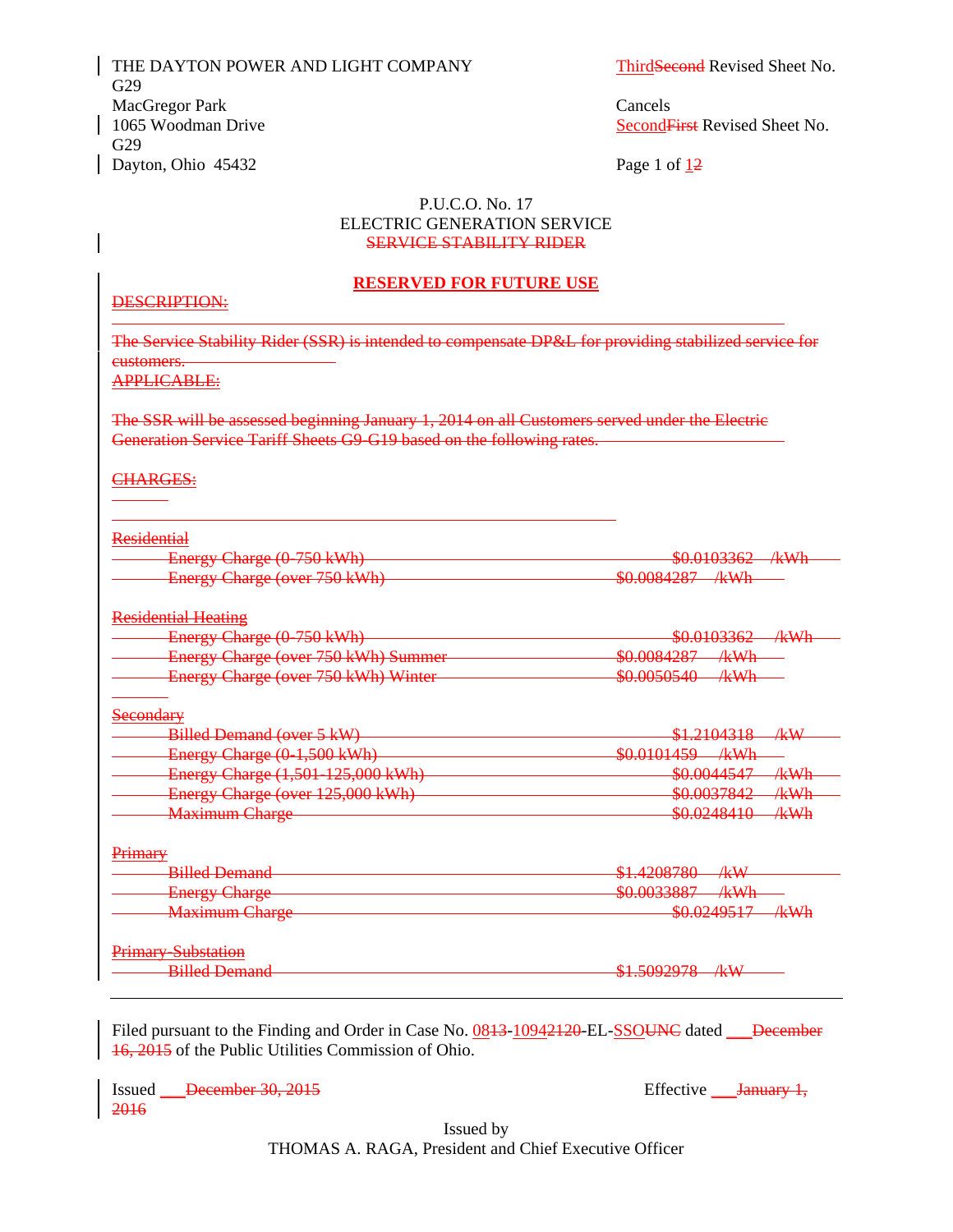THE DAYTON POWER AND LIGHT COMPANY ThirdSecond Revised Sheet No. G29 MacGregor Park Cancels<br>
1065 Woodman Drive Second Figure 2014 G29  $\log 2$  of  $\frac{12}{2}$ 

SecondFirst Revised Sheet No.

#### P.U.C.O. No. 17 ELECTRIC GENERATION SERVICE SERVICE STABILITY RIDER

| <b>Energy Charge</b>               | \$0.0032482 /kWh                   |
|------------------------------------|------------------------------------|
|                                    |                                    |
| <b>High Voltage</b>                |                                    |
| <b>Billed Demand</b>               | \$1.5395867<br>∕k₩                 |
| <b>Energy Charge</b>               | \$0.0033476<br>∦¥Wh                |
|                                    |                                    |
| <b>Private Outdoor Lighting</b>    |                                    |
| 9,500 Lumens High Pressure Sodium  | \$0.1107400 /lamp/month            |
| 28,000 Lumens High Pressure Sodium | \$0.2468800 /lamp/month            |
| 7,000 Lumens Mercury               | \$0.2129700 /lamp/month            |
| 21,000 Lumens Mercury              | <del>\$0.3960400</del>             |
| <b>Hamp/month</b>                  |                                    |
| 2,500 Lumens Incandescent          | <del>\$0.2630200</del>             |
| Aamp/month                         |                                    |
| 7,000 Lumens Fluorescent           | <del>\$0.3707200</del>             |
| Aamp/month                         |                                    |
| 4,000 Lumens PT Mercury            | \$0.5918600                        |
| Aamp/month                         |                                    |
| Sehool                             |                                    |
| <b>Energy Charge</b>               | \$0.0079018<br>ルスカト<br>$\pi\pi\pi$ |
|                                    |                                    |
| <b>Street Lighting</b>             |                                    |
| <b>Energy Charge</b>               | \$0.0027000<br><u>/kWh</u>         |

Filed pursuant to the Finding and Order in Case No. 0843-10942120-EL-SSOUNC dated December 16, 2015 of the Public Utilities Commission of Ohio.

Issued December 30, 2015 Effective Lanuary 1, 2016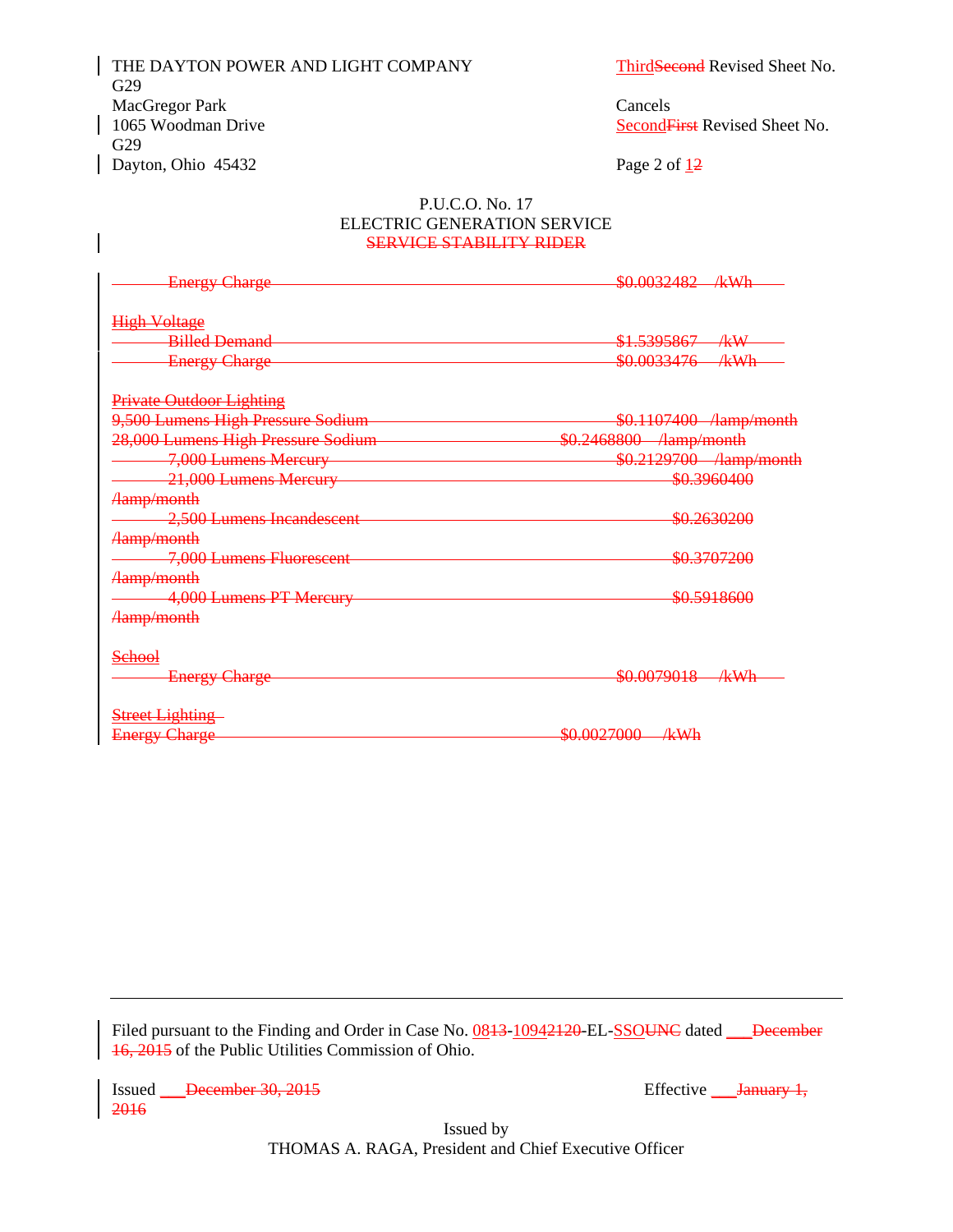THE DAYTON POWER AND LIGHT COMPANY NinTenth Revised Sheet No. G30 MacGregor Park Cancels 1065 Woodman Drive NinEighth Revised Sheet No. G30 Dayton, Ohio 45432 Page 1 of 1

#### P.U.C.O. No. 17 ELECTRIC GENERATION SERVICE COMPETITIVE BID TRUE-UP RIDER **RESERVED FOR FUTURE USE**

#### DESCRIPTION:

The Competitive Bid True-up Rider (CBT) recovers the difference between amounts paid to suppliers for the delivery of SSO supply, as a result of the Competitive Bidding Process (CBP) auction(s), and amounts billed to SSO customers through the Competitive Bidding (CB) Rate. This Rider also recovers costs associated with administering and implementing the CBP. These costs include CBP auction costs, CBP consultant fees, PUCO consultant fees, audit costs, and supplier default costs (if any).

#### APPLICABLE:

This Rider will be assessed on a bills-rendered basis beginning June 1, 2016 on Customers taking Standard Offer Generation Service under Tariff Sheet Nos. G10-G19. The CBT Rider does not apply to Customers taking generation service from a Competitive Retail Electric Service (CRES) Provider.

#### CHARGES:

The following charges will be assessed on a bypassable basis:

#### All Customers

| $\Gamma$ norgy Chorgo (All $\forall W$ h) | $\mathcal{L} \cap \Omega$                                                                                                                                                                                                                                                                                                                                                            | $7 - 11$          |
|-------------------------------------------|--------------------------------------------------------------------------------------------------------------------------------------------------------------------------------------------------------------------------------------------------------------------------------------------------------------------------------------------------------------------------------------|-------------------|
| <b>ERCISY CROSS (AMERICA)</b>             | $\overline{U}$ $\overline{U}$ $\overline{U}$ $\overline{U}$ $\overline{U}$ $\overline{U}$ $\overline{U}$ $\overline{U}$ $\overline{U}$ $\overline{U}$ $\overline{U}$ $\overline{U}$ $\overline{U}$ $\overline{U}$ $\overline{U}$ $\overline{U}$ $\overline{U}$ $\overline{U}$ $\overline{U}$ $\overline{U}$ $\overline{U}$ $\overline{U}$ $\overline{U}$ $\overline{U}$ $\overline{$ | <del>788771</del> |

#### Private Outdoor Lighting

| 1111100000000111111111                                         |                                         |                                                                        |
|----------------------------------------------------------------|-----------------------------------------|------------------------------------------------------------------------|
| 9,500 Lumens High Pressure Sodium                              | \$0.2120206<br>VV.41J/JUU               | Aamp/month                                                             |
| 28.000 Lumens High Pressure Sodium<br>$\overline{\phantom{m}}$ | 0.526500A<br><del>w∪.J∠∪JJ∪ i</del>     | $\Delta$ amn $/m$ onth<br>. <i>. .</i>                                 |
| 7,000 Lumens Mercury                                           | $PQ$ $111105Q$<br>VV. TII TUJU          | $\lambda$ <sub>amn</sub> $\lambda$ <sub>month</sub><br>700000700000000 |
| 21,000 Lumens Mercury                                          | 0.9447516                               | $l_{\rm amn/month}$                                                    |
| 2.500 Lumons Incondessont                                      | VV.OTTIJIV<br>0.2510656                 | <u> autorization t</u><br>$l_{\rm omn/morth}$                          |
| 2,JUU Lumons moanueseem                                        | <del>wu.jutuuu</del><br>$P_{0}$ 2620261 | ,,,,,,,,,,,,,,,,,,,<br>$l_{\rm annn/month}$                            |
| 7,000 Lumens Fluorescent<br>4.000 Lumane DT Marcury            | wo.Jozykowa<br>0.2250722                | , , , , , , , , , , , , , , , , , , ,<br>$l_{\rm amn/month}$           |
| <del>hww Lunions Covictul</del>                                | ww. <i>ajjv</i> o <i>taa</i>            | ,,,,,,,,,,,,,,,,,,                                                     |

All modifications to the Competitive Bid True-up Rider are subject to Commission approval.

#### TERMS AND CONDITIONS:

The CBT rates charged under this Tariff Sheet are updated on a seasonal quarterly basis. This tariff, unless otherwise ordered by the Commission, will be automatically effective on the first day of each seasonal quarter.

Filed pursuant to the Opinion and Order in Case No. 0842-1094426-EL-SSO dated September 6, 2013 of the Public Utilities Commission of Ohio.

Issued <del>May 31, 2016</del> and the May 31, 2016 and the May 31, 2016 and the May 31, 2016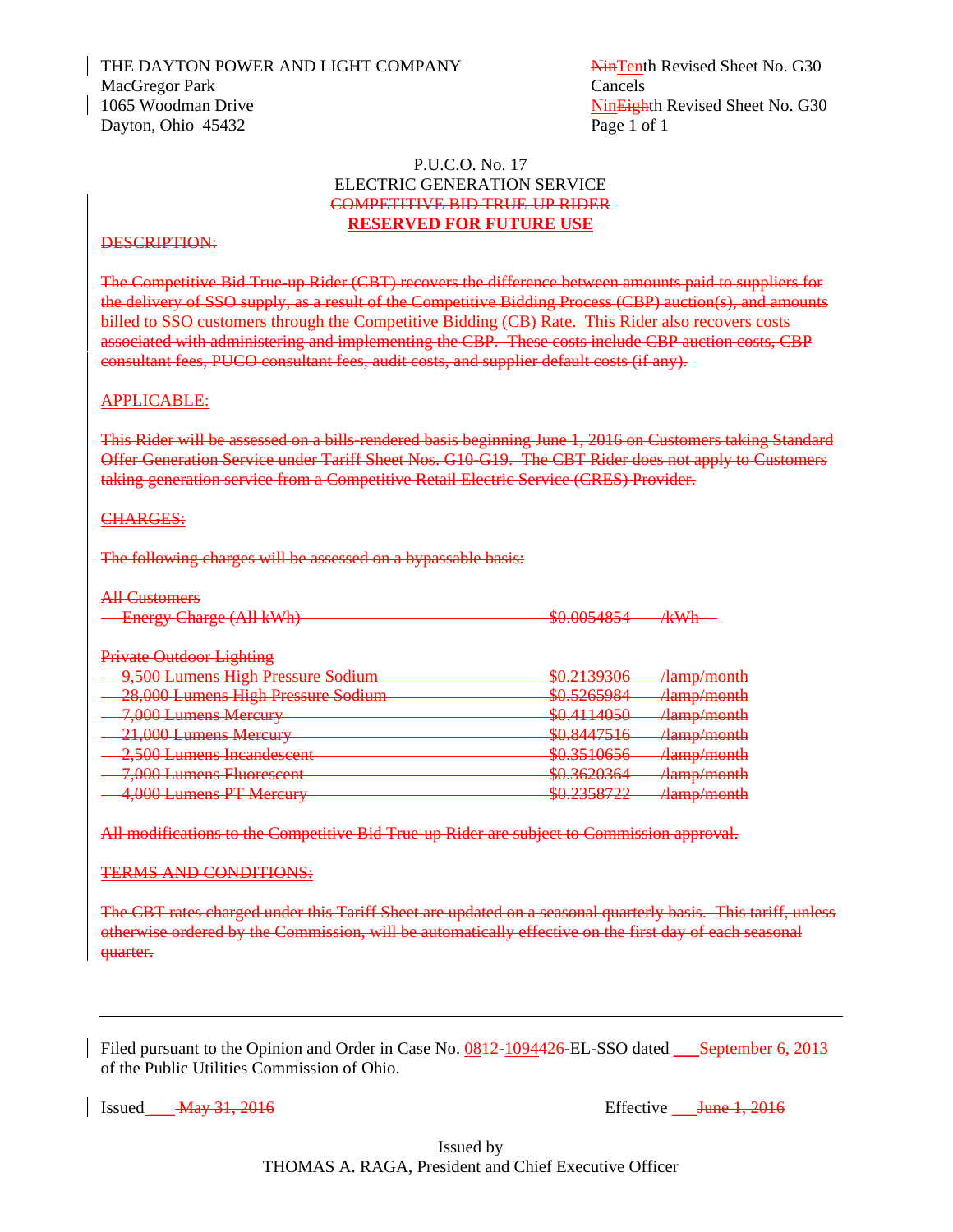# Clean Tariffs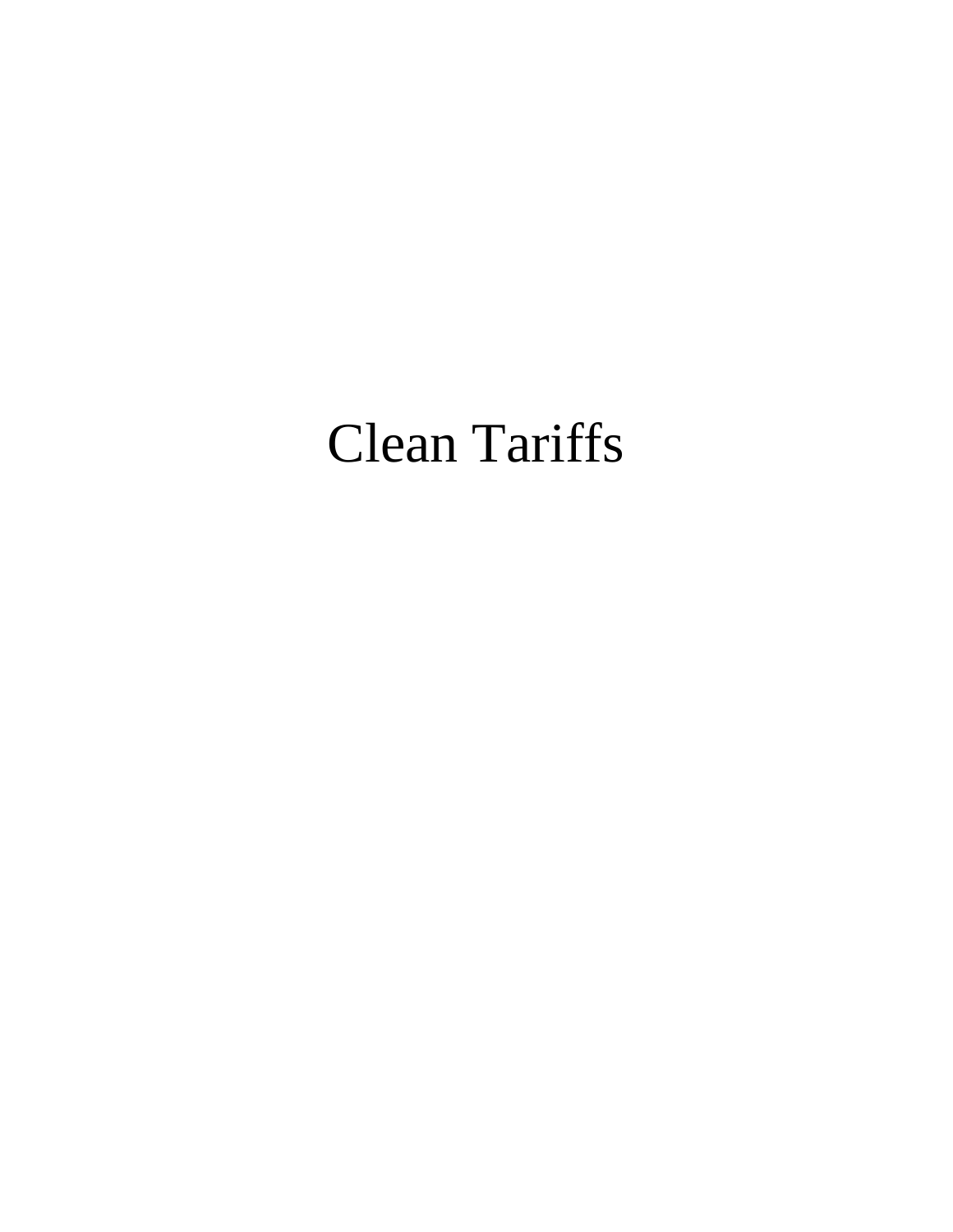# THE DAYTON POWER AND LIGHT COMPANY Sixty-Fourth Revised Sheet No. G2<br>MacGregor Park Cancels MacGregor Park<br>1065 Woodman Drive Dayton, Ohio 45432 Page 1 of 2

#### P.U.C.O. No. 17 ELECTRIC GENERATION SERVICE TARIFF INDEX

| Sheet          |                                      |                                                   | Number                   | <b>Tariff Sheet</b>   |
|----------------|--------------------------------------|---------------------------------------------------|--------------------------|-----------------------|
| No.            | Version                              | Description                                       | of Pages                 | <b>Effective Date</b> |
|                |                                      |                                                   |                          |                       |
| G1             | Seventh Revised                      | <b>Table of Contents</b>                          | 1                        | January 1, 2014       |
| G2             | Sixty-Fourth Revised                 | <b>Tariff Index</b>                               | $\overline{2}$           | , 2016                |
|                | <b>RULES AND REGULATIONS</b>         |                                                   |                          |                       |
| G <sub>3</sub> | <b>First Revised</b>                 | Application and Contract for Service              | 3                        | January 1, 2014       |
| G <sub>4</sub> | <b>First Revised</b>                 | <b>Credit Requirements of Customer</b>            | $\mathbf{1}$             | November 1, 2002      |
| G <sub>5</sub> | <b>First Revised</b>                 | Billing and Payment for Electric Service          | $\mathbf{2}$             | August 16, 2004       |
| G <sub>6</sub> | Original                             | Use and Character of Service                      | $\mathbf{1}$             | January 1, 2001       |
| G7             | <b>First Revised</b>                 | Definitions and Amendments                        | 4                        | August 16, 2004       |
|                | <b>ALTERNATE GENERATION SUPPLIER</b> |                                                   |                          |                       |
| G8             | Ninth Revised                        | <b>Alternate Generation Supplier Coordination</b> | 30                       | January 1, 2014       |
| G <sub>9</sub> | <b>Fourth Revised</b>                | <b>Competitive Retail Generation Service</b>      | 3                        | January 1, 2014       |
| <b>TARIFFS</b> |                                      |                                                   |                          |                       |
| G10            | <b>Fifteenth Revised</b>             | <b>Standard Offer Residential</b>                 | $\mathbf{2}$             | $\frac{1}{2016}$      |
| G11            | <b>Fifteenth Revised</b>             | <b>Standard Offer Residential Heating</b>         |                          | $- 2016$              |
| G12            | Twenty-Eighth Revised                | <b>Standard Offer Secondary</b>                   | $\frac{2}{3}$            | $\frac{1}{2016}$      |
| G13            | Twenty-Eighth Revised                | <b>Standard Offer Primary</b>                     | $\overline{c}$           | $\frac{1}{2016}$      |
| G14            | <b>Twelfth Revised</b>               | <b>Standard Offer Primary-Substation</b>          | $\overline{c}$           | , 2016                |
| G15            | <b>Twelfth Revised</b>               | <b>Standard Offer High Voltage</b>                | 3                        | 2016                  |
| G16            | <b>Thirteenth Revised</b>            | <b>Standard Offer Private Outdoor Lighting</b>    | 3                        | $\frac{1}{2}$ , 2016  |
| G17            | <b>Twelfth Revised</b>               | <b>Standard Offer School</b>                      | $\overline{2}$           | $\frac{1}{2016}$      |
| G18            | <b>Twelfth Revised</b>               | <b>Standard Offer Street Lighting</b>             | $\overline{\mathcal{L}}$ | $\frac{1}{2016}$      |
| G19            | <b>Seventh Revised</b>               | Reserved                                          | $\overline{c}$           | , 2016                |
| G20            | <b>First Revised</b>                 | Reserved                                          | $\mathbf{1}$             | November 2, 2002      |
| G21            | Original                             | Cogeneration                                      | 3                        | January 1, 2001       |
| G23            | Original                             | Adjustable Rate                                   | $\mathbf{1}$             | January 1, 2001       |
|                |                                      |                                                   |                          |                       |

Filed pursuant to the Opinion and Order in Case No. 08-1094-EL-SSO dated \_\_\_ of the Public Utilities Commission of Ohio.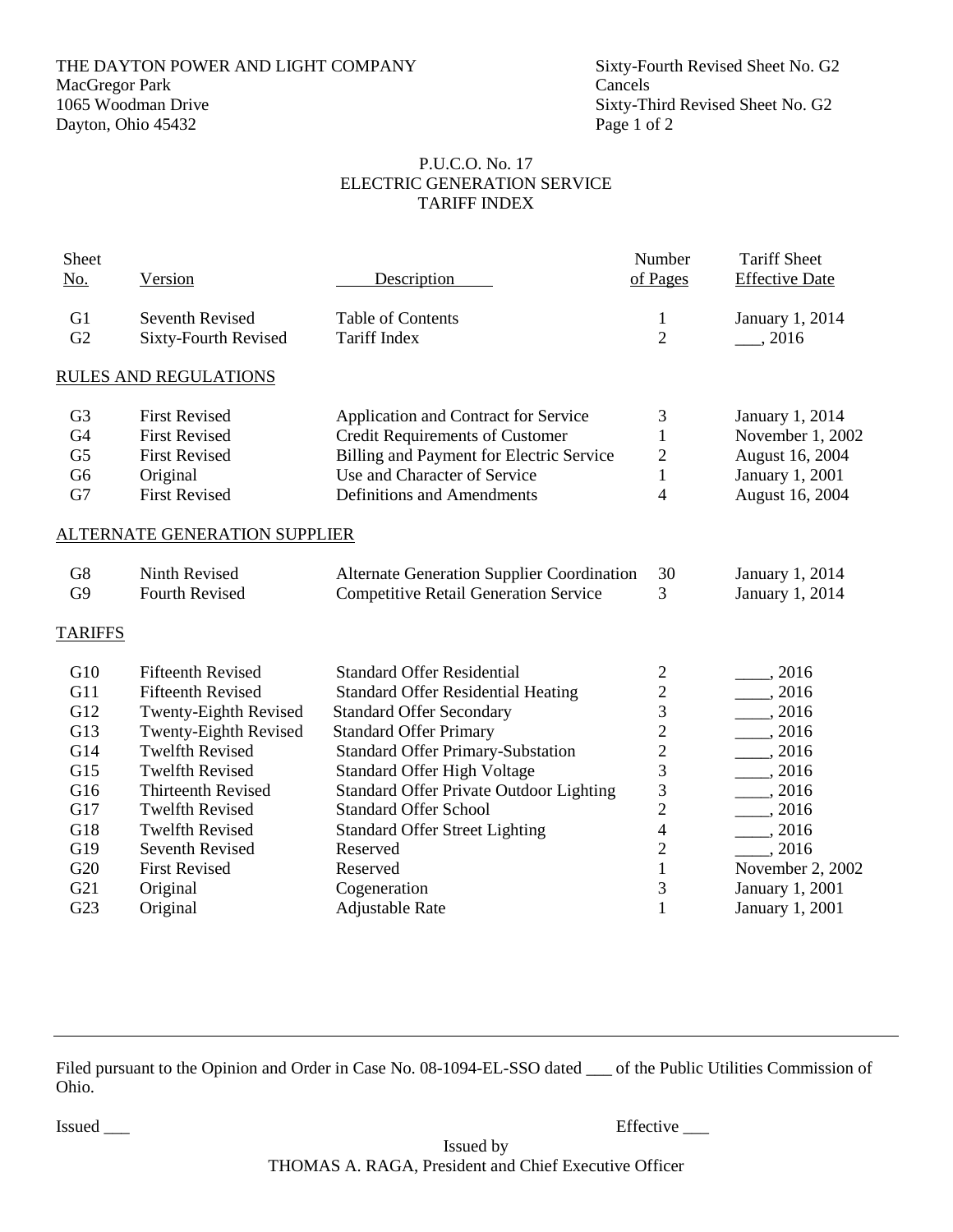# THE DAYTON POWER AND LIGHT COMPANY Sixty-Fourth Revised Sheet No. G2 MacGregor Park Cancels<br>1065 Woodman Drive Sixty-Th Dayton, Ohio 45432 Page 2 of 2

Sixty-Third Revised Sheet No. G2

#### P.U.C.O. No. 17 ELECTRIC GENERATION SERVICE TARIFF INDEX

| <b>Sheet</b><br><u>No.</u> | Version                   | Description                     | Number<br>of Pages | <b>Tariff Sheet</b><br><b>Effective Date</b> |
|----------------------------|---------------------------|---------------------------------|--------------------|----------------------------------------------|
| <b>RIDERS</b>              |                           |                                 |                    |                                              |
| G22                        | Ninth Revised             | Reserved                        |                    | October 22, 2010                             |
| G <sub>24</sub>            | <b>Fifth Revised</b>      | Environmental Investment Rider  |                    | , 2016                                       |
| G <sub>25</sub>            | <b>Fourth Revised</b>     | Rate Stabilization Charge       | 2                  | , 2016                                       |
| G <sub>26</sub>            | <b>Thirteenth Revised</b> | <b>Alternative Energy Rider</b> |                    | June 1, 2016                                 |
| G <sub>27</sub>            | <b>Fifteenth Revised</b>  | PJM RPM Rider                   | 2                  | January 1, 2016                              |
| G28                        | Twenty-Eighth Revised     | FUEL Rider                      |                    | April 1, 2016                                |
| G29                        | Third Revised             | Reserved                        |                    | . 2016                                       |
| G30                        | <b>Tenth Revised</b>      | Reserved                        |                    | . 2016                                       |
|                            |                           |                                 |                    |                                              |

Filed pursuant to the Opinion and Order in Case No. 08-1094-EL-SSO dated \_\_\_ of the Public Utilities Commission of Ohio.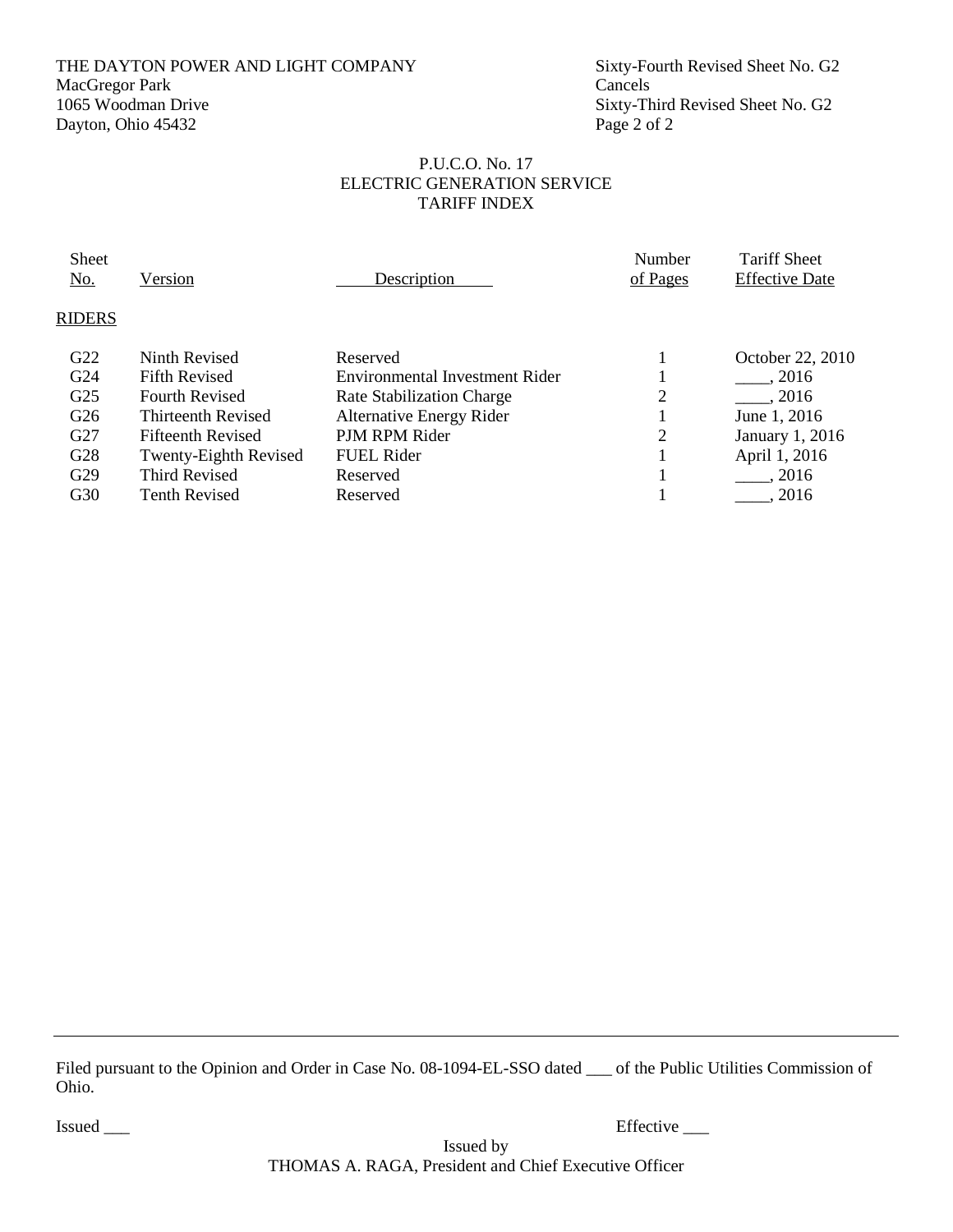#### P.U.C.O. No. 17 ELECTRIC GENERATION SERVICE STANDARD OFFER RESIDENTIAL

#### DESCRIPTION OF SERVICE:

This Tariff Sheet provides the Customer with Generation Service from the Company that will be metered and billed on an energy-only basis.

#### APPLICABLE:

Available to all single-phase Residential Customers for lighting, the operation of appliances and incidental power.

#### REQUIRED SERVICES:

Customers receiving Generation Service under this Tariff Sheet must also take service under:

Residential Sheet No. D17. Transmission Cost Recovery Rider – Non-bypassable Sheet No. T8.

# RATE PER MONTH:

Energy Charges:

\$0.0670061 per kWh for the first 750 kWh \$0.0565484 per kWh for all kWh over 750 kWh

#### ADDITIONAL RIDERS:

Service under this Tariff Sheet shall also be subject to the following riders:

Environmental Investment Rider on Sheet No. G24. Rate Stabilization on Sheet No. G25. Alternative Energy Rider on Sheet No. G26. PJM RPM Rider on Sheet No. G27. FUEL Rider on Sheet No. G28. Transmission Cost Recovery Rider – Bypassable Sheet No. T9.

Filed pursuant to the Finding and Order in Case No. 08-1094-EL-SSO dated of the Public Utilities Commission of Ohio.

Issued \_\_\_ Effective \_\_\_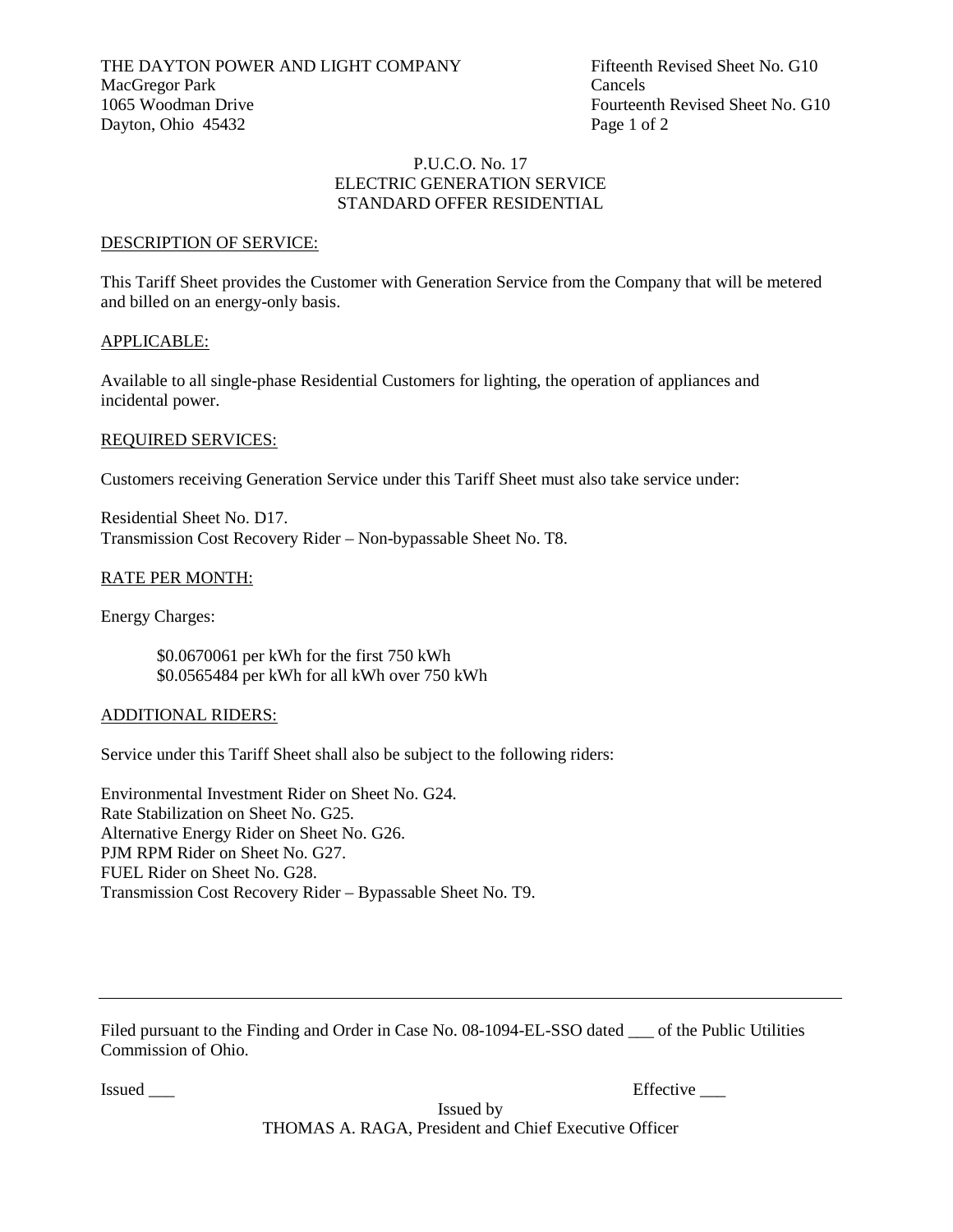#### P.U.C.O. No. 17 ELECTRIC GENERATION SERVICE STANDARD OFFER RESIDENTIAL

#### TERM OF CONTRACT:

There is no minimum required term under this Tariff Sheet; however, if the Customer selects an Alternate Generation Supplier, applicable Switching Fees will apply as defined in Tariff Sheet No. D34.

#### DEFAULT SERVICE:

Customers who do not select an Alternate Generation Supplier, opt-out of a government aggregation program or are dropped by their Alternate Generation Supplier due to a violation of coordination obligations will be served under this Tariff Sheet.

Customers served under this Tariff Sheet as a result of opting-out of a government aggregation program or due to a violation of coordination obligations by their Alternate Generation Supplier will not be subject to any minimum required term.

#### RULES AND REGULATIONS:

All Generation Service of the Company is rendered under and subject to the Rules and Regulations contained within this Schedule and any terms and conditions set forth in any Service Agreement between the Company and the Customer.

Filed pursuant to the Finding and Order in Case No. 08-1094-EL-SSO dated of the Public Utilities Commission of Ohio.

Issued \_\_\_ Effective \_\_\_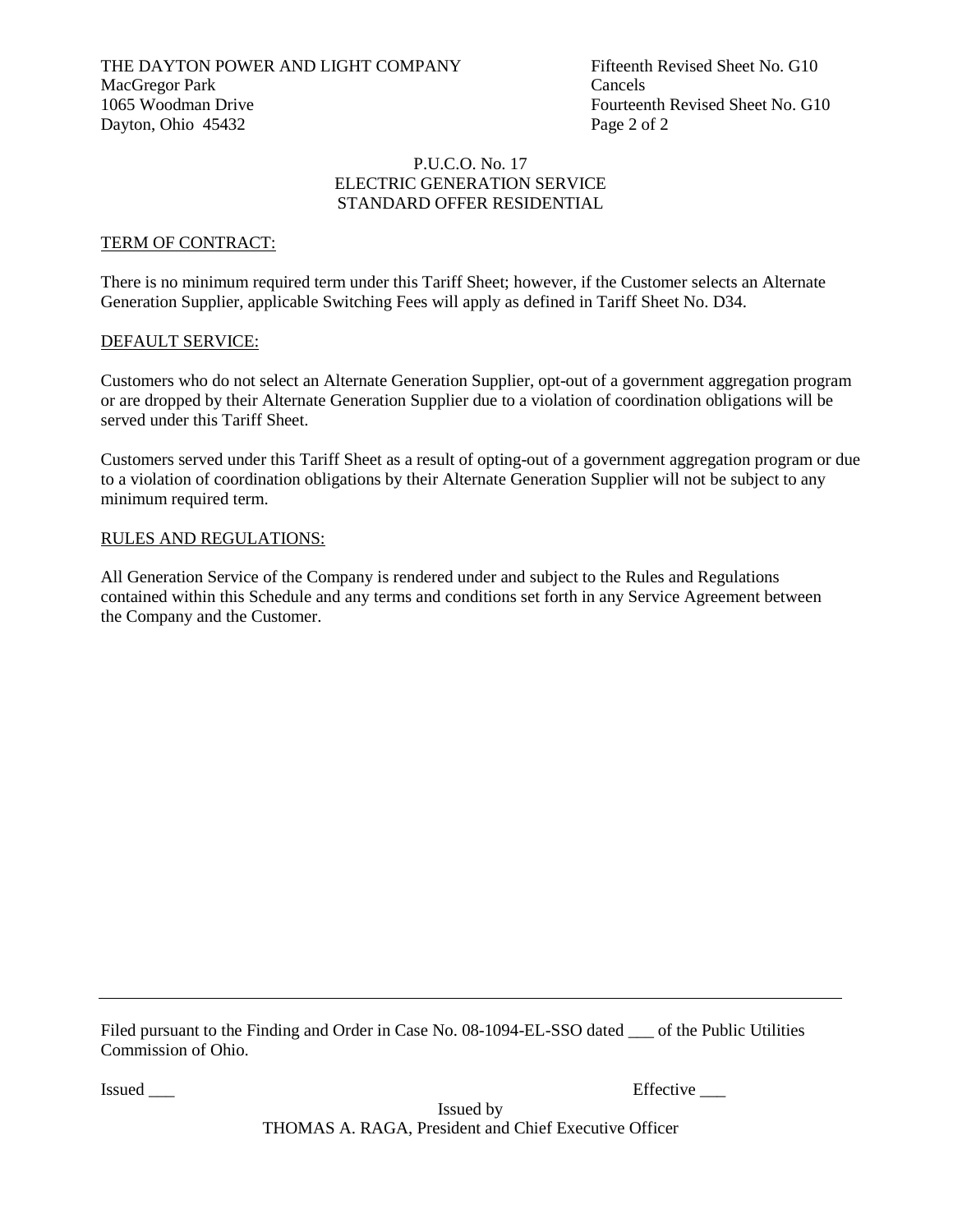#### P.U.C.O. No. 17 ELECTRIC GENERATION SERVICE STANDARD OFFER RESIDENTIAL HEATING

#### DESCRIPTION OF SERVICE:

This Tariff Sheet provides the Customer with Generation Service from the Company that will be metered and billed on an energy-only basis.

#### APPLICABLE:

Available to all single-phase Residential Customers for lighting and the operation of appliances, provided electric energy is used as the primary source of heating the premises.

#### REQUIRED SERVICES:

Customers receiving Generation Service under this Tariff Sheet must also take service under:

Residential Heating Sheet No. D18. Transmission Cost Recovery Rider – Non-bypassable Sheet No. T8.

#### RATE PER MONTH:

Energy Charges:

Summer Period:

\$0.0670061 per kWh for the first 750 kWh \$0.0565484 per kWh for all kWh over 750 kWh

Winter Period:

\$0.0670061 per kWh for the first 750 kWh \$0.0379838 per kWh for all kWh over 750 kWh

The Summer Period shall be the months of June, July, August, September and October.

The Winter Period shall be the months of January, February, March, April, May, November and December.

| Filed pursuant to the Finding and Order in Case No. 08-1094-EL-SSO dated |  | of the Public Utilities |  |
|--------------------------------------------------------------------------|--|-------------------------|--|
| Commission of Ohio.                                                      |  |                         |  |

Issued\_\_\_ Effective \_\_\_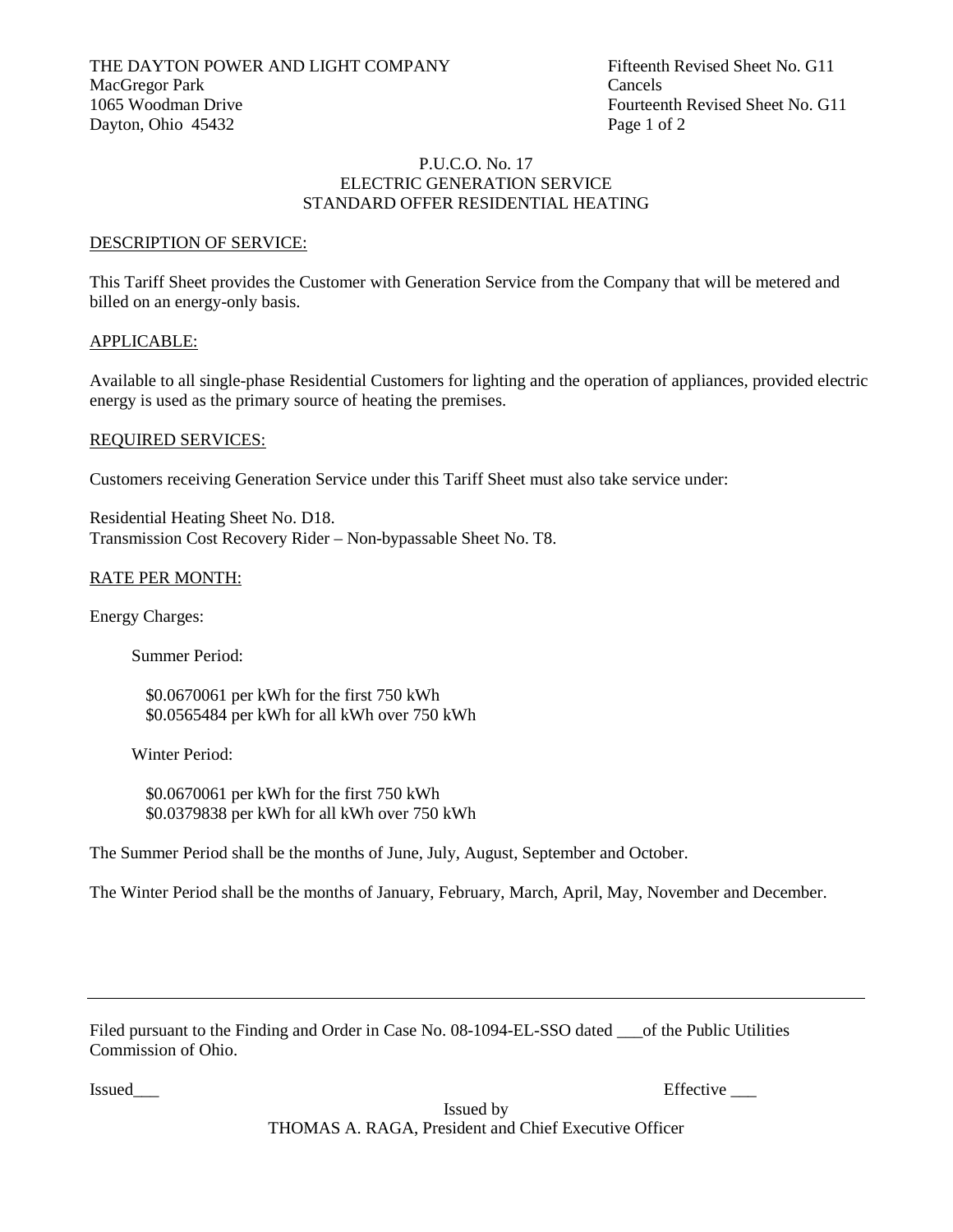THE DAYTON POWER AND LIGHT COMPANY Fifteenth Revised Sheet No. G11 MacGregor Park Cancels 1065 Woodman Drive Fourteenth Revised Sheet No. G11 Dayton, Ohio 45432 Page 2 of 2

#### P.U.C.O. No. 17 ELECTRIC GENERATION SERVICE STANDARD OFFER RESIDENTIAL HEATING

#### ADDITIONAL RIDERS:

Service under this Tariff Sheet shall also be subject to the following riders:

Environmental Investment Rider on Sheet No. G24. Rate Stabilization on Sheet No. G25. Alternative Energy Rider on Sheet No. G26. PJM RPM Rider on Sheet No. G27. FUEL Rider on Sheet No. G28. Transmission Cost Recovery Rider – Bypassable Sheet No. T9.

# TERM OF CONTRACT:

There is no minimum required term under this Tariff Sheet; however, if the Customer selects an Alternate Generation Supplier, applicable Switching Fees will apply as defined in Tariff Sheet No. D34.

# DEFAULT SERVICE:

Customers who do not select an Alternate Generation Supplier, opt-out of a government aggregation program or are dropped by their Alternate Generation Supplier due to a violation of coordination obligations will be served under this Tariff Sheet.

Customers served under this Tariff Sheet as a result of opting-out of a government aggregation program or due to a violation of coordination obligations by their Alternate Generation Supplier will not be subject to any minimum required term.

#### RULES AND REGULATIONS:

All Generation Service of the Company is rendered under and subject to the Rules and Regulations contained within this Schedule and any terms and conditions set forth in any Service Agreement between the Company and the Customer.

Filed pursuant to the Finding and Order in Case No. 08-1094-EL-SSO dated \_\_\_of the Public Utilities Commission of Ohio.

Issued Effective  $\Box$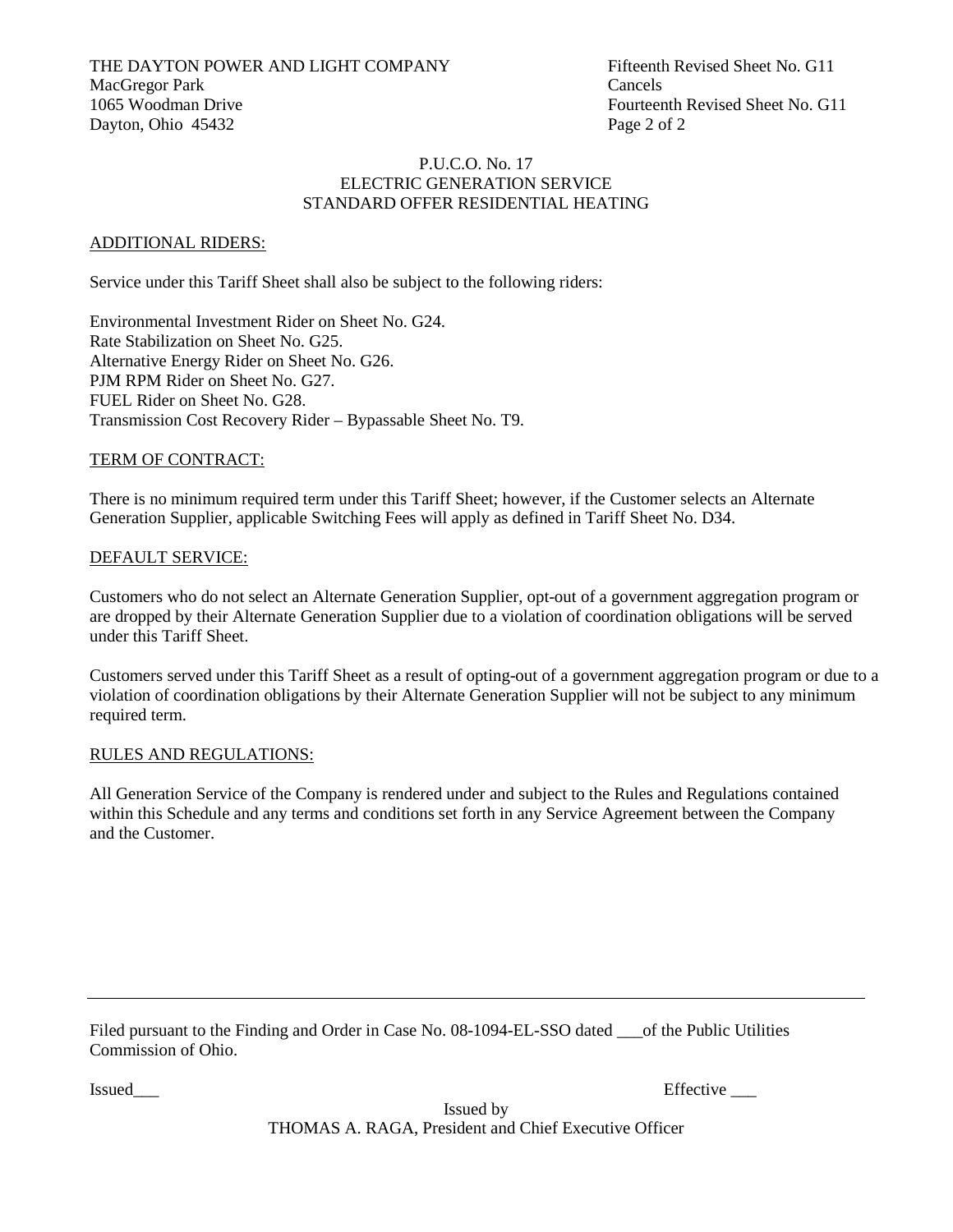# P.U.C.O. No. 17 ELECTRIC GENERATION SERVICE STANDARD OFFER SECONDARY

#### DESCRIPTION OF SERVICE:

This Tariff Sheet provides the Customer with Generation Service from the Company that will be metered and billed on a demand and energy basis.

#### APPLICABLE:

Available to all Secondary Customers for lighting and for power, provided that all electric service is supplied at one location on the Customer's premises.

#### REQUIRED SERVICES:

Customers receiving Generation Service under this Tariff Sheet must also take service under:

Secondary Sheet No. D19. Transmission Cost Recovery Rider – Non-bypassable Sheet No. T8.

#### RATE PER MONTH:

Demand Charge:

No charge for the first 5 kW or less of Billing Demand \$4.2682771 per kW for all kW over 5 kW of Billing Demand, plus

Energy Charges:

\$0.0844609 per kWh for the first 1,500 kWh \$0.0425125 per kWh for the next 123,500 kWh \$0.0377764 per kWh for all kWh over 125,000kWh

#### MAXIMUM CHARGE:

The billing under the Demand and Energy charge provisions shall not exceed \$0.2523074 per kWh for total billed charges excluding: Universal Service Fee, Excise Tax Surcharge, CRES Charges, Alternative Energy Rider, Energy Efficiency Rider, Fuel Rider, Economic Development Rider, Reconciliation Rider, and the Distribution Customer Charge. The generation portion of the Max Charge amount is \$0.1773066.

| Filed pursuant to the Finding and Order in Case No. 08-1094-EL-SSO dated | of the Public Utilities |
|--------------------------------------------------------------------------|-------------------------|
| Commission of Ohio.                                                      |                         |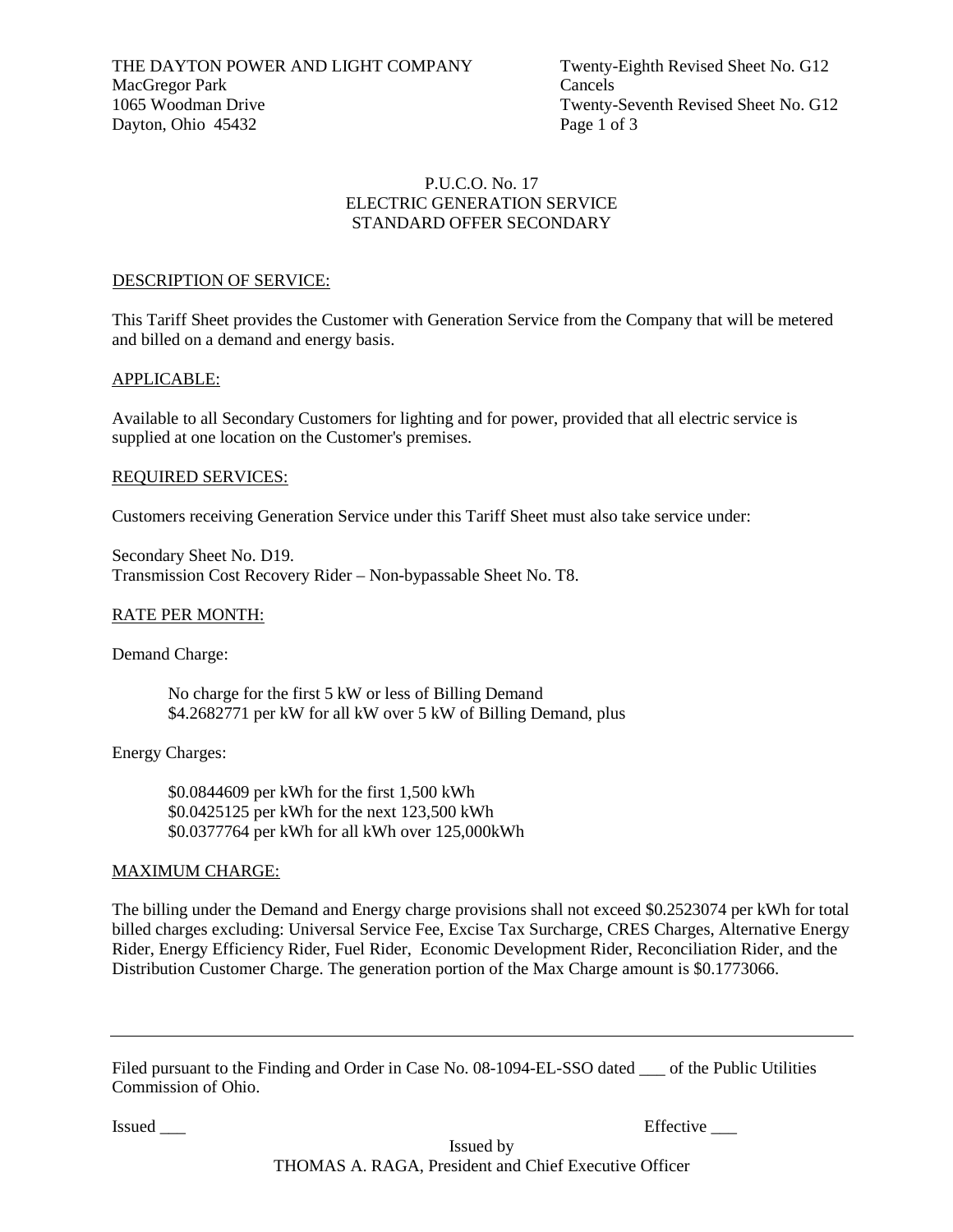THE DAYTON POWER AND LIGHT COMPANY Twenty-Eighth Revised Sheet No. G12 MacGregor Park Cancels 1065 Woodman Drive Twenty-Seventh Revised Sheet No. G12 Dayton, Ohio 45432 Page 2 of 3

# P.U.C.O. No. 17 ELECTRIC GENERATION SERVICE STANDARD OFFER SECONDARY

#### ADDITIONAL RIDERS:

Service under this Tariff Sheet shall also be subject to the following riders:

Environmental Investment Rider on Sheet No. G24. Rate Stabilization Charge on Sheet No. G25. Alternative Energy Rider on Sheet No. G26. PJM RPM Rider on Sheet No. G27. FUEL Rider on Sheet No. G28. Transmission Cost Recovery Rider – Bypassable Sheet No. T9.

#### PRIMARY VOLTAGE METERING:

The above rates are based upon Secondary Voltage Level of Service and metering. When metering is at Primary Voltage Level of Service, both the kilowatt billing demand and the energy kilowatt-hours will be adjusted downward by one percent (1%) for billing purposes.

#### DETERMINATION OF KILOWATT BILLING DEMAND:

The billing demand shall be as defined on Electric Distribution Tariff Sheet No. D19.

#### UNMETERED SERVICE PROVISION:

Unmetered single-phase service is available under this provision upon mutual agreement between the Company and the Customer for lighting and/or incidental power purposes for rated loads less than five (5) kilowatts having uniformity of consumption which can be predicted accurately.

This rate is available on application and only to those Customers whose rated load requirements of five (5) kilowatts or less can be served at one point of delivery.

For each monthly billing period the kW billing demand shall be the estimated or measured load in kilowatts, and the kilowatt-hours consumed shall be the product of the estimated or measured load in kilowatts multiplied by seven hundred and thirty (730) hours.

The Customer shall furnish electrical protection devices which meet local electric code requirements. In the absence of a local electrical code, the National Electrical Code will be followed. The Customer shall notify the Company in advance of every change in connected load, and the Company reserves the right to inspect the Customer's equipment at any time to verify or measure such load. In the event the Customer fails to

Filed pursuant to the Finding and Order in Case No. 08-1094-EL-SSO dated \_\_\_ of the Public Utilities Commission of Ohio.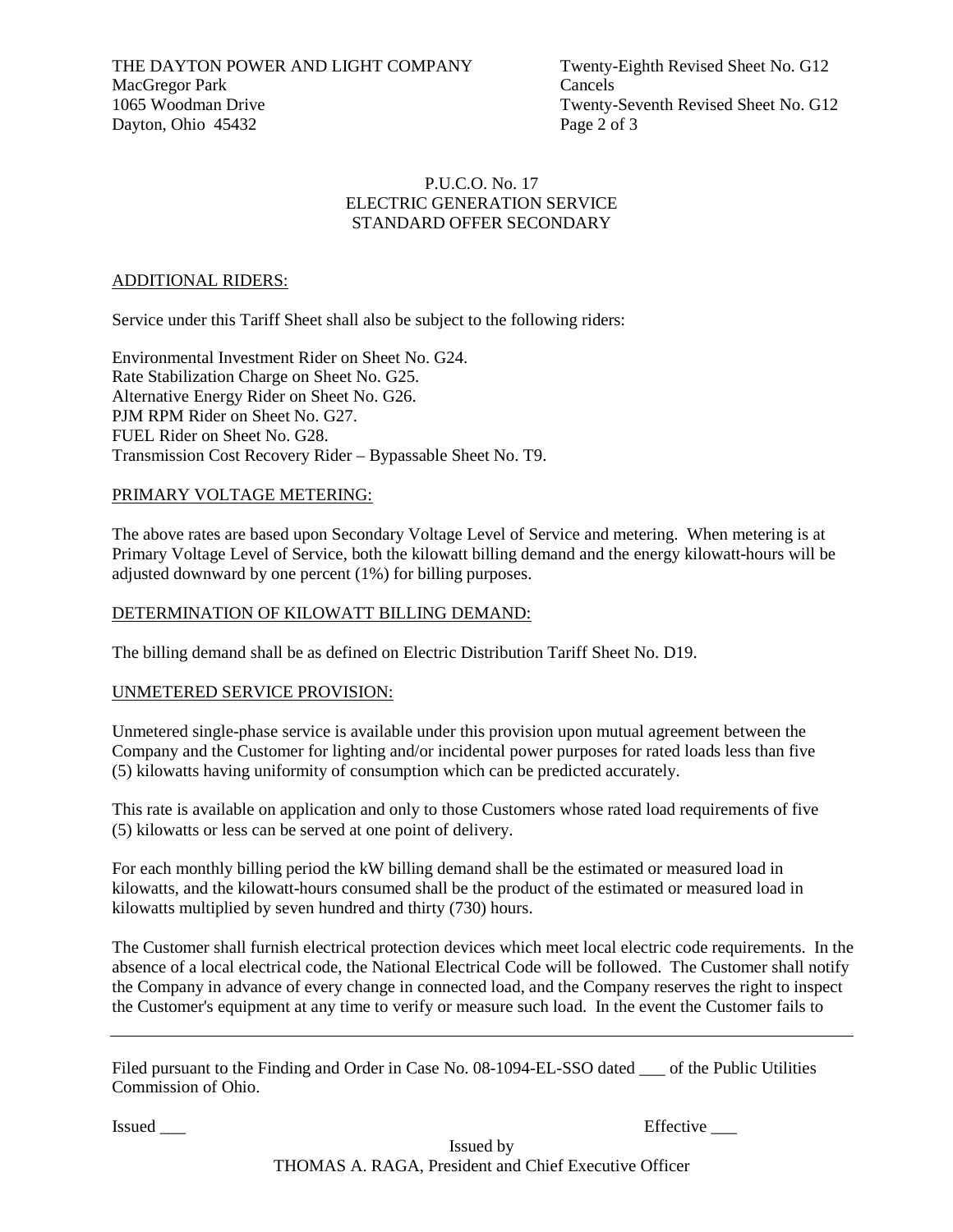THE DAYTON POWER AND LIGHT COMPANY Twenty-Eighth Revised Sheet No. G12 MacGregor Park Cancels 1065 Woodman Drive Twenty-Seventh Revised Sheet No. G12 Dayton, Ohio 45432 Page 3 of 3

# P.U.C.O. No. 17 ELECTRIC GENERATION SERVICE STANDARD OFFER SECONDARY

notify the Company of an increase in load, the Company reserves the right to refuse to serve the location thereafter under this rate, and shall be entitled to bill the Customer retroactively on the basis of the increased load for the full period such load was connected. If the character of such load should change, so as to require metered service, the Customer shall provide the facilities to permit the metering.

#### TERM OF CONTRACT:

There is no minimum required term under this Tariff Sheet; however, if the Customer selects an Alternate Generation Supplier, applicable Switching Fees will apply as defined in Tariff Sheet No. D34.

#### DEFAULT SERVICE:

Customers who do not select an Alternate Generation Supplier, opt-out of a government aggregation program or are dropped by their Alternate Generation Supplier due to a violation of coordination obligations will be served under this Tariff Sheet.

Customers served under this Tariff Sheet as a result of opting-out of a government aggregation program or due to a violation of coordination obligations by their Alternate Generation Supplier will not be subject to any minimum required term.

#### RULES AND REGULATIONS:

All Generation Service of the Company is rendered under and subject to the Rules and Regulations contained within this Schedule and any terms and conditions set forth in any Service Agreement between the Company and the Customer.

Filed pursuant to the Finding and Order in Case No. 08-1094-EL-SSO dated <sub>on</sub> of the Public Utilities Commission of Ohio.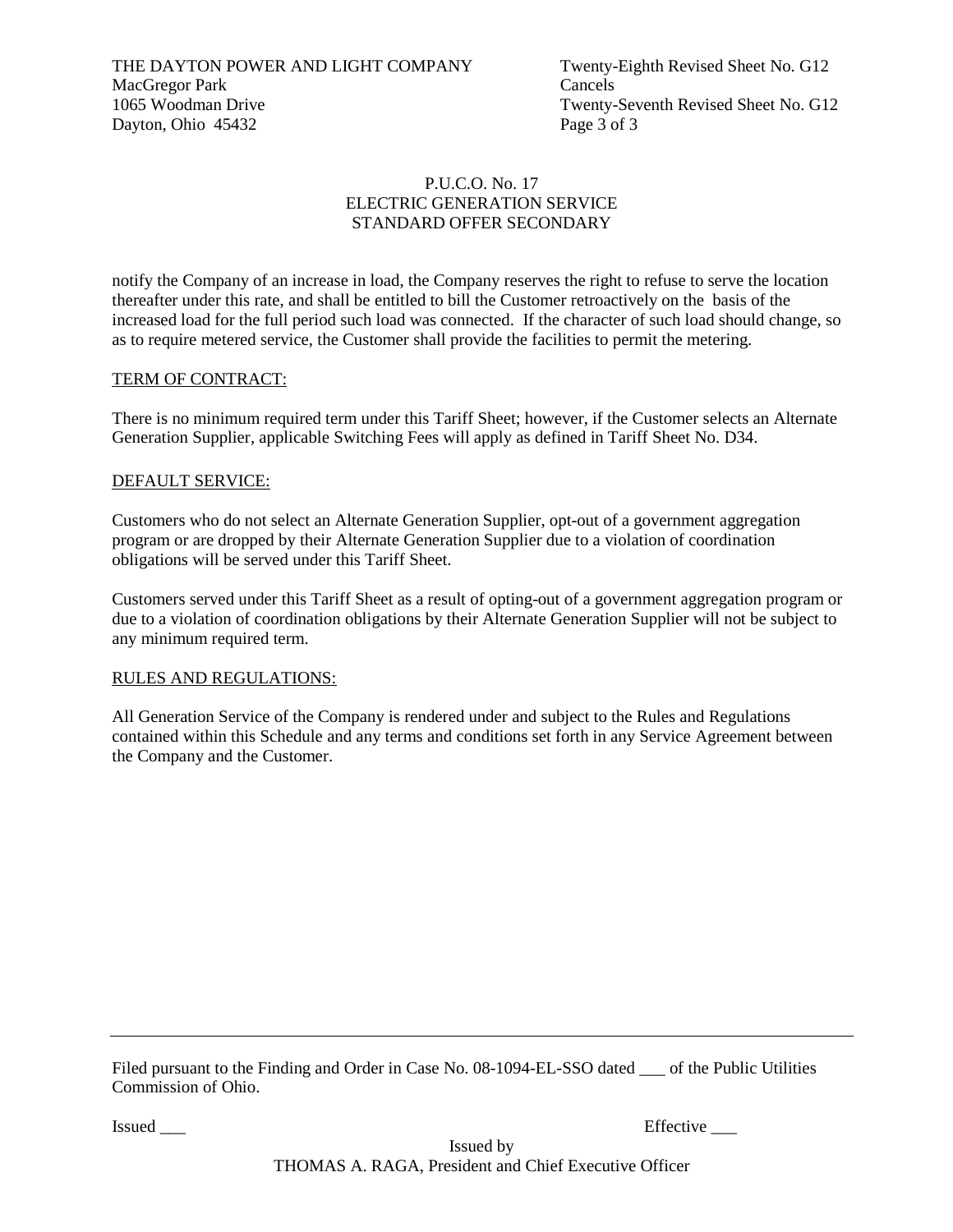# P.U.C.O. No. 17 ELECTRIC GENERATION SERVICE STANDARD OFFER PRIMARY

#### DESCRIPTION OF SERVICE:

This Tariff Sheet provides the Customer with Generation Service from the Company that will be metered and billed on a demand and energy basis.

#### APPLICABLE:

Available to all Primary Customers for lighting and for power, provided that all electric service is supplied at one location on the Customer's premises.

#### REQUIRED SERVICES:

Customers receiving Generation Service under this Tariff Sheet must also take service under:

Primary Sheet No. D20. Transmission Cost Recovery Rider – Non-bypassable Sheet No. T8.

#### RATE PER MONTH:

Demand Charge:

\$3.4156326 per kW for all kW of Billing Demand, plus

Energy Charge:

\$0.0502128 per kWh for all kWh

# MAXIMUM CHARGE:

The billing under the Demand and Energy charge provisions shall not exceed \$0.2598065 per kWh for total billed charges excluding: Universal Service Fee, Excise Tax Surcharge, CRES Charges, Alternative Energy Rider, Energy Efficiency Rider, Fuel Rider, Economic Development Rider, Reconciliation Rider, and the Distribution Customer Charge. The generation portion of the Max Charge amount is \$0.1908818.

Filed pursuant to the Finding and Order in Case No. 08-1094-EL-SSO dated \_\_\_of the Public Utilities Commission of Ohio.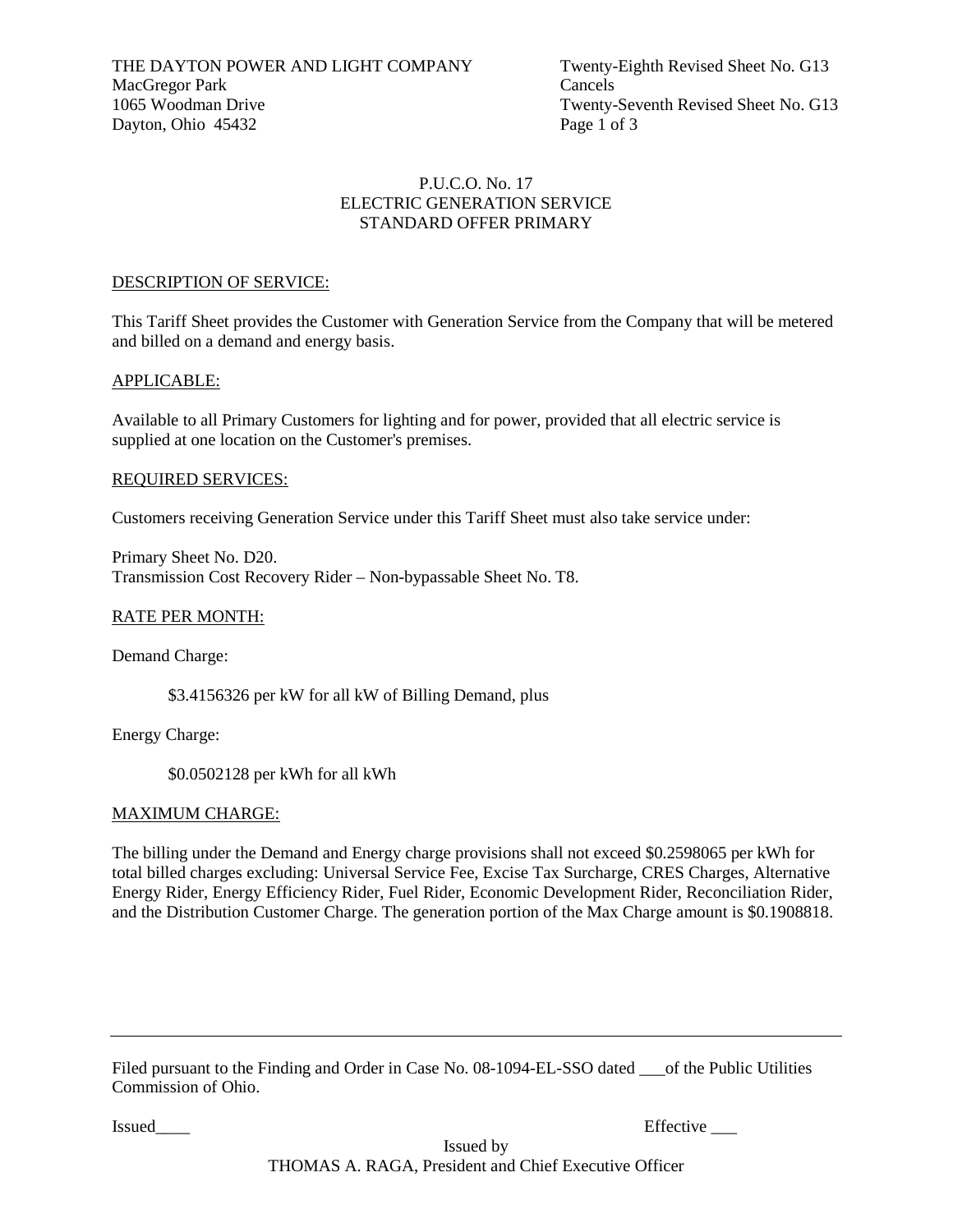THE DAYTON POWER AND LIGHT COMPANY Twenty-Eighth Revised Sheet No. G13 MacGregor Park Cancels 1065 Woodman Drive Twenty-Seventh Revised Sheet No. G13 Dayton, Ohio 45432 Page 2 of 3

# P.U.C.O. No. 17 ELECTRIC GENERATION SERVICE STANDARD OFFER PRIMARY

# ADDITIONAL RIDERS:

Service under this Tariff Sheet shall also be subject to the following riders:

Environmental Investment Rider on Sheet No. G24. Rate Stabilization Charge on Sheet No. G25. Alternative Energy Rider on Sheet No. G26. PJM RPM Rider on Sheet No. G27. FUEL Rider on Sheet No. G28. Transmission Cost Recovery Rider – Bypassable Sheet No. T9.

# SECONDARY VOLTAGE METERING:

The above rates are based upon Primary Voltage Level of Service and metering. When metering is at Secondary Voltage Level of Service, both the kilowatt billing demand and the energy kilowatt-hours will be adjusted upward by one percent (1%) for billing purposes.

# DETERMINATION OF KILOWATT BILLING DEMAND:

The billing demand shall be as defined on Electric Distribution Tariff Sheet No. D20.

# TERM OF CONTRACT:

There is no minimum required term under this Tariff Sheet; however, if the Customer selects an Alternate Generation Supplier, applicable Switching Fees will apply as defined in Tariff Sheet No. D34.

# DEFAULT SERVICE:

Customers who do not select an Alternate Generation Supplier, opt-out of a government aggregation program or are dropped by their Alternate Generation Supplier due to a violation of coordination obligations will be served under this Tariff Sheet.

Customers served under this Tariff Sheet as a result of opting-out of a government aggregation program or due to a violation of coordination obligations by their Alternate Generation Supplier will not be subject to any minimum required term.

| Filed pursuant to the Finding and Order in Case No. 08-1094-EL-SSO dated <sub>conf</sub> the Public Utilities |  |
|---------------------------------------------------------------------------------------------------------------|--|
| Commission of Ohio.                                                                                           |  |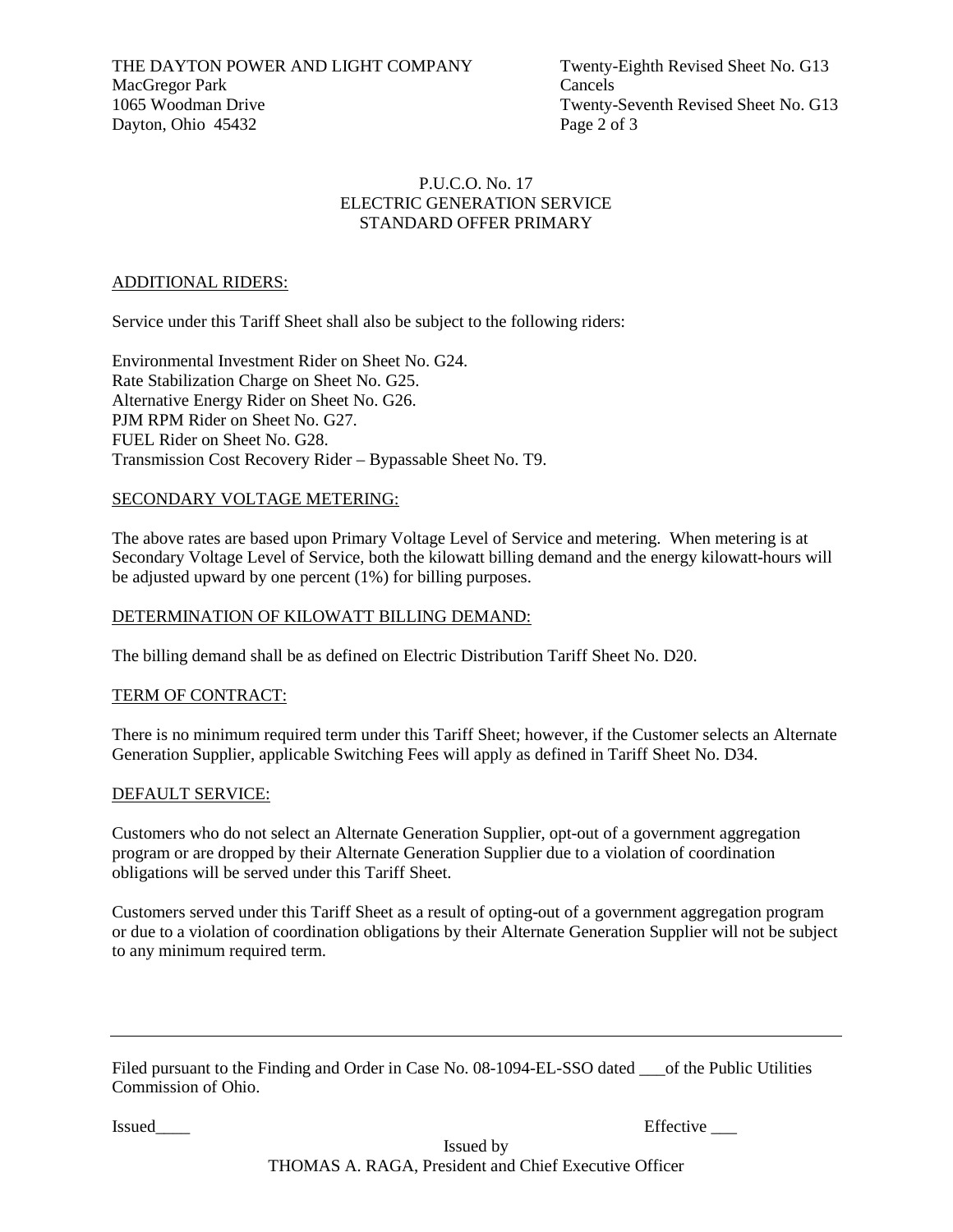# P.U.C.O. No. 17 ELECTRIC GENERATION SERVICE STANDARD OFFER PRIMARY

# RULES AND REGULATIONS:

All Generation Service of the Company is rendered under and subject to the Rules and Regulations contained within this Schedule and any terms and conditions set forth in any Service Agreement between the Company and the Customer.

Filed pursuant to the Finding and Order in Case No. 08-1094-EL-SSO dated \_\_\_of the Public Utilities Commission of Ohio.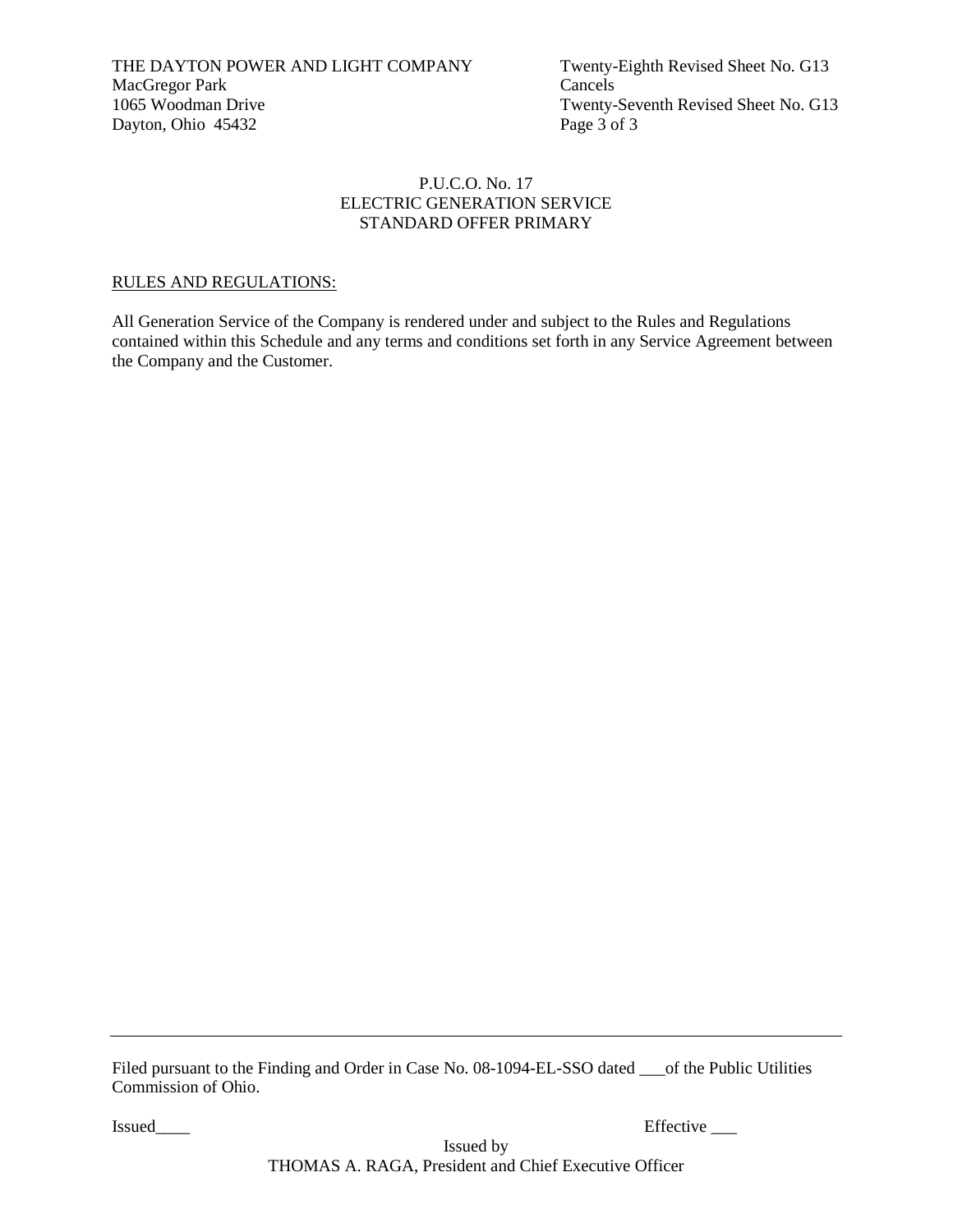#### P.U.C.O. No. 17 ELECTRIC GENERATION SERVICE STANDARD OFFER PRIMARY-SUBSTATION

#### DESCRIPTION OF SERVICE:

This Tariff Sheet provides the Customer with Generation Service from the Company that will be metered and billed on a demand and energy basis.

#### APPLICABLE:

Available for lighting and for power to all Primary-Substation Customers, provided that all electric service is supplied at one location on the Customer's premises.

#### REQUIRED SERVICES:

Customers receiving Generation Service under this Tariff Sheet must also take service under:

Primary-Substation Sheet No. D21. Transmission Cost Recovery Rider – Non-bypassable Sheet No. T8.

# RATE PER MONTH:

Demand Charge:

\$4.0209986 per kW for all kW of Billing Demand, plus

Energy Charge:

\$0.0500940 per kWh for all kWh

#### ADDITIONAL RIDERS:

Service under this Tariff Sheet shall also be subject to the following riders:

Environmental Investment Rider on Sheet No. G24. Rate Stabilization Charge on Sheet No. G25. Alternative Energy Rider on Sheet No. G26. PJM RPM Rider on Sheet No. G27. FUEL Rider on Sheet No. G28. Transmission Cost Recovery Rider – Bypassable Sheet No. T9.

Filed pursuant to the Finding and Order in Case No. 08-1094-EL-SSO dated <u>out</u> of the Public Utilities Commission of Ohio.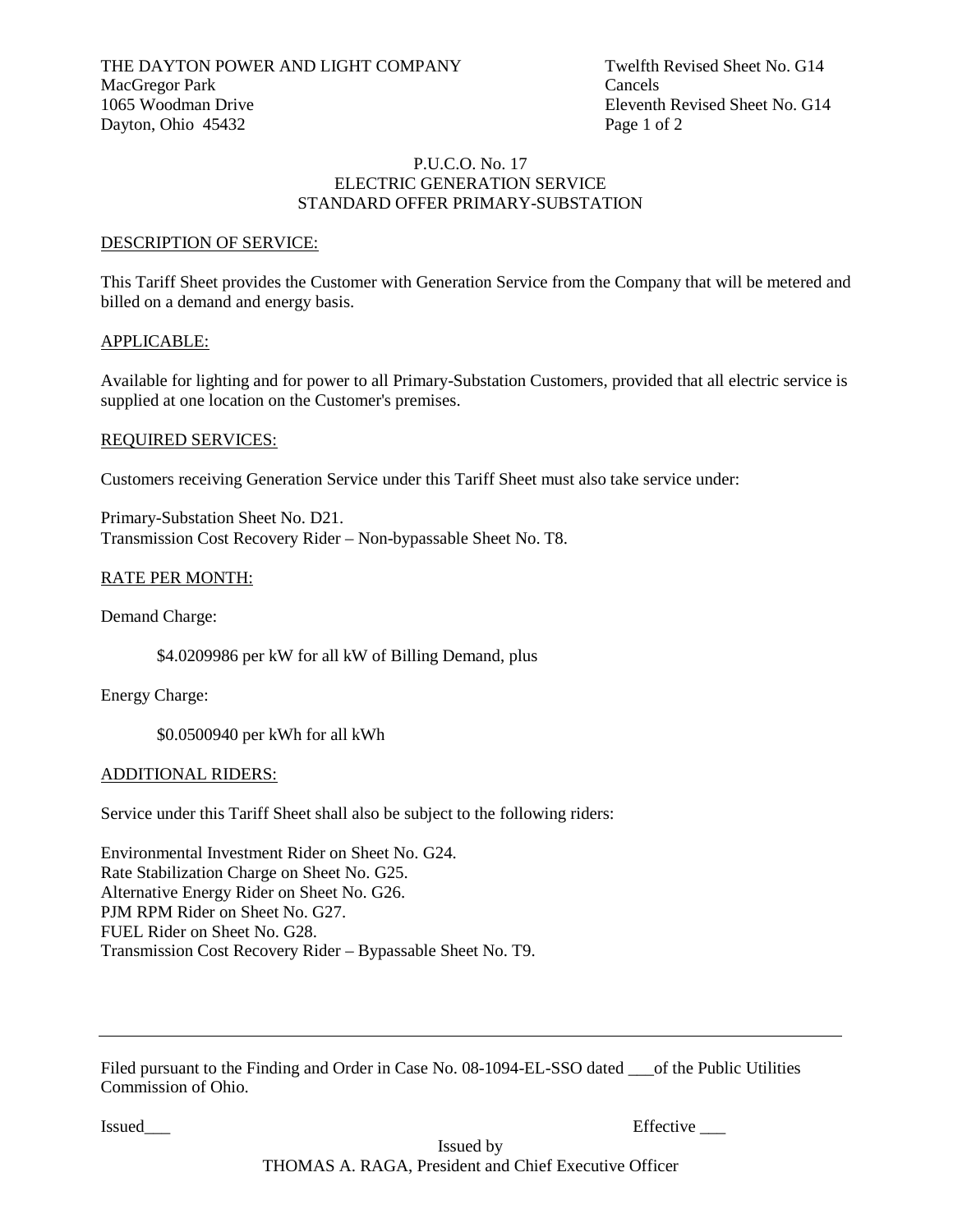#### P.U.C.O. No. 17 ELECTRIC GENERATION SERVICE STANDARD OFFER PRIMARY-SUBSTATION

#### SECONDARY VOLTAGE METERING:

The above rates are based upon Primary Voltage Level of Service and metering. When metering is at Secondary Voltage Level of Service, both kilowatt billing demand and energy kilowatt-hours will be adjusted upward by one percent (1%) for billing purposes.

#### DETERMINATION OF KILOWATT BILLING DEMAND:

The billing demand shall be as defined on Electric Distribution Tariff Sheet No. D21.

#### TERM OF CONTRACT:

There is no minimum required term under this Tariff Sheet; however, if the Customer selects an Alternate Generation Supplier, applicable Switching Fees will apply as defined in Tariff Sheet No. D34.

#### DEFAULT SERVICE:

Customers who do not select an Alternate Generation Supplier, opt-out of a government aggregation program or are dropped by their Alternate Generation Supplier due to a violation of coordination obligations will be served under this Tariff Sheet.

Customers served under this Tariff Sheet as a result of opting-out of a government aggregation program or due to a violation of coordination obligations by their Alternate Generation Supplier will not be subject to any minimum required term.

#### RULES AND REGULATIONS:

All Generation Service of the Company is rendered under and subject to the Rules and Regulations contained within this Schedule and any terms and conditions set forth in any Service Agreement between the Company and the Customer.

Filed pursuant to the Finding and Order in Case No. 08-1094-EL-SSO dated of the Public Utilities Commission of Ohio.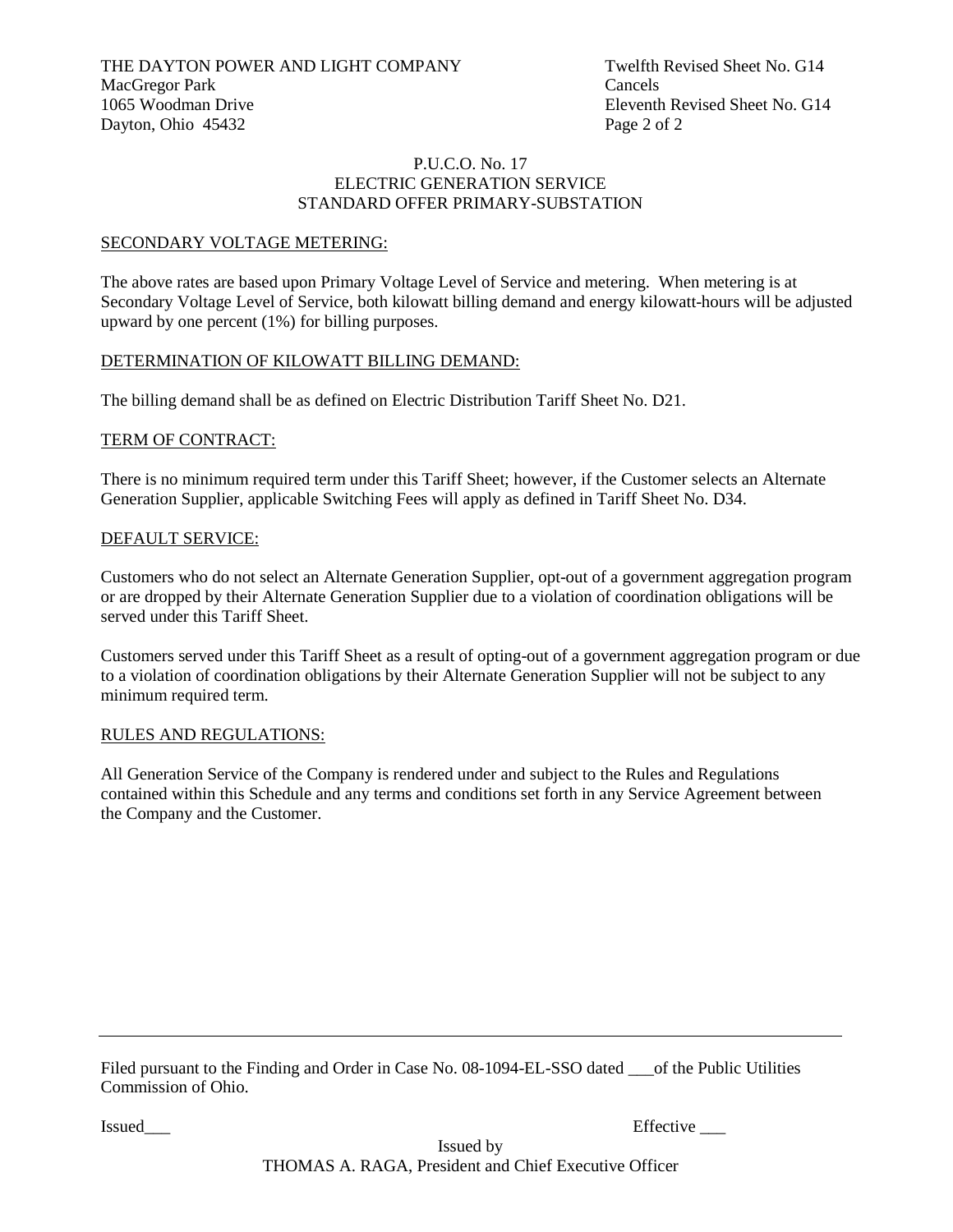#### P.U.C.O. No. 17 ELECTRIC GENERATION SERVICE STANDARD OFFER HIGH VOLTAGE

#### DESCRIPTION OF SERVICE:

This Tariff Sheet provides the Customer with Generation Service from the Company that will be metered and billed on a demand and energy basis.

#### APPLICABLE:

Available for lighting and for power to all High Voltage Customers, provided that all electric service is supplied at one location on the Customer's premises.

Customers receiving electric service under this Tariff Sheet as of April 30, 1988 are required to receive service at sixty-nine thousand (69,000) volts or higher and to have monthly demands equal to or in excess of one thousand (1,000) kW for all electric service supplied to one location on the Customer's premises.

#### REQUIRED SERVICES:

Customers receiving Generation Service under this Tariff Sheet must also take service under:

High Voltage Sheet No. D22. Transmission Cost Recovery Rider – Non-bypassable Sheet No. T8.

# RATE PER MONTH:

Demand Charge:

\$4.2845835 per kW for all kW of Billing Demand, plus

Energy Charge:

\$0.0491216 per kWh for all kWh

#### ADDITIONAL RIDERS:

Service under this Tariff Sheet shall also be subject to the following riders:

Environmental Investment Rider on Sheet No. G24. Rate Stabilization Charge on Sheet No. G25. Alternative Energy Rider on Sheet No. G26. PJM RPM Rider on Sheet No. G27.

Filed pursuant to the Finding and Order in Case No. 08-1094-EL-SSO dated of the Public Utilities Commission of Ohio.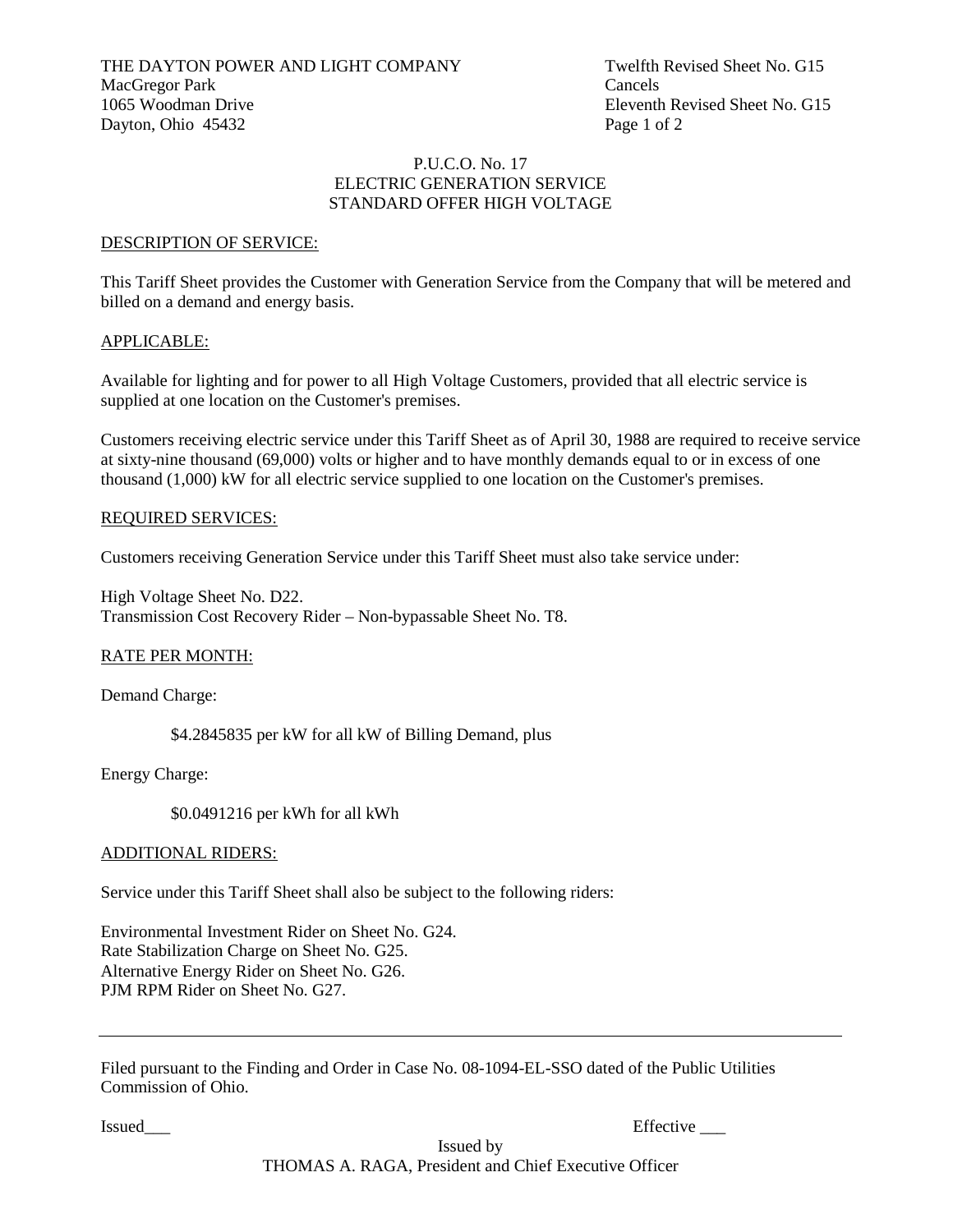THE DAYTON POWER AND LIGHT COMPANY Twelfth Revised Sheet No. G15<br>MacGregor Park Cancels MacGregor Park 1065 Woodman Drive Eleventh Revised Sheet No. G15 Dayton, Ohio 45432 Page 2 of 2

#### P.U.C.O. No. 17 ELECTRIC GENERATION SERVICE STANDARD OFFER HIGH VOLTAGE

FUEL Rider on Sheet No. G28. Transmission Cost Recovery Rider – Bypassable Sheet No. T9.

# PRIMARY VOLTAGE METERING:

The above rates are based upon High Voltage Level of Service and metering. When metering is at Primary Voltage Level of Service, both the kilowatt billing demand and the energy kilowatt-hours will be adjusted upward by one percent (1%).

#### DETERMINATION OF KILOWATT BILLING DEMAND:

The billing demand shall be as defined on Electric Distribution Tariff Sheet No. D22.

#### TERM OF CONTRACT:

There is no minimum required term under this Tariff Sheet; however, if the Customer selects an Alternate Generation Supplier, applicable Switching Fees will apply as defined in Tariff Sheet No. D34.

#### DEFAULT SERVICE:

Customers who do not select an Alternate Generation Supplier, opt-out of a government aggregation program or are dropped by their Alternate Generation Supplier due to a violation of coordination obligations will be served under this Tariff Sheet.

Customers served under this Tariff Sheet as a result of opting-out of a government aggregation program or due to a violation of coordination obligations by their Alternate Generation Supplier will not be subject to any minimum required term.

#### RULES AND REGULATIONS:

All Generation Service of the Company is rendered under and subject to the Rules and Regulations contained within this Schedule and any terms and conditions set forth in any Service Agreement between the Company and the Customer.

Filed pursuant to the Finding and Order in Case No. 08-1094-EL-SSO dated of the Public Utilities Commission of Ohio.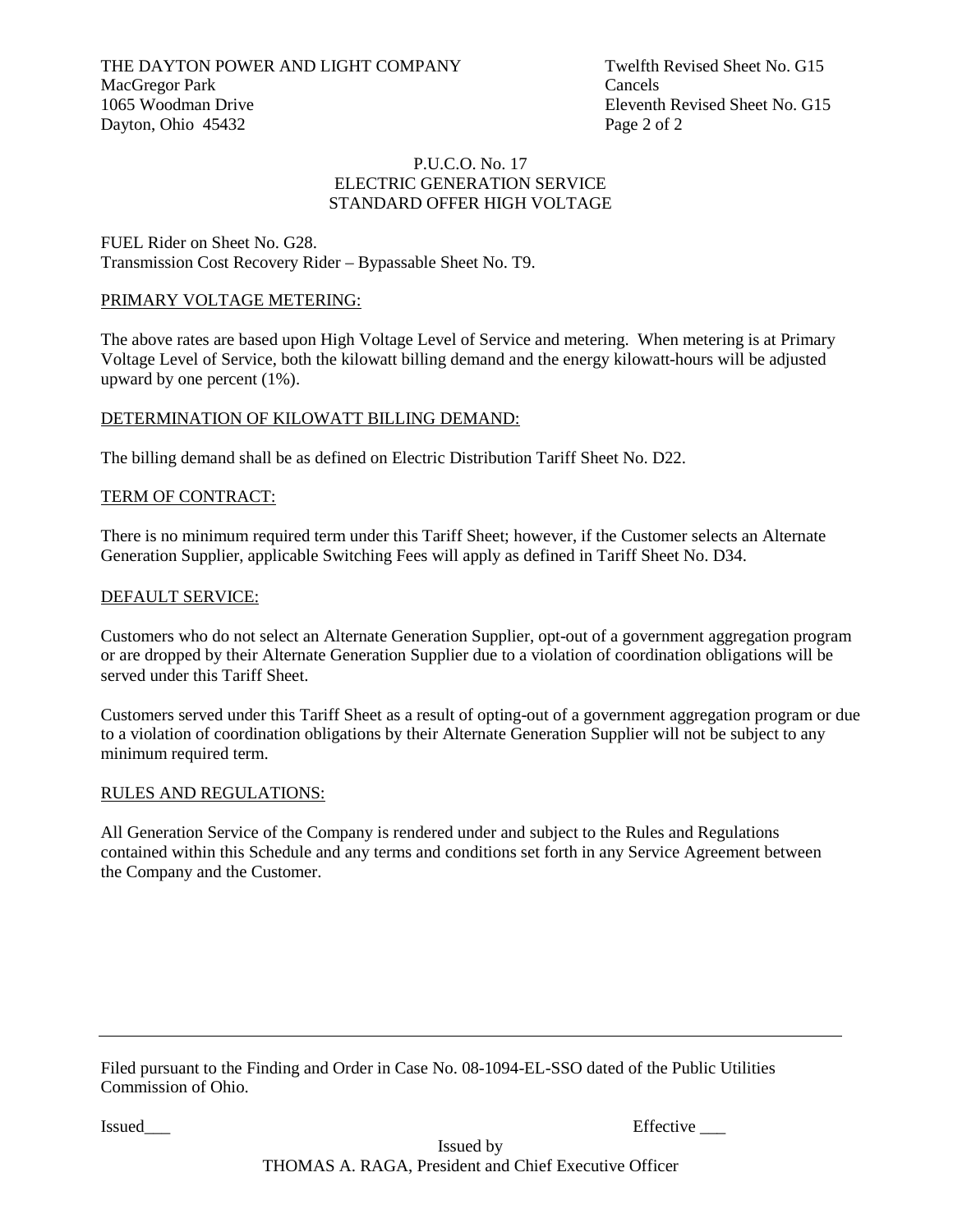#### P.U.C.O. No. 17 ELECTRIC GENERATION SERVICE STANDARD OFFER PRIVATE OUTDOOR LIGHTING

#### DESCRIPTION OF SERVICE:

This Tariff Sheet provides the Customer Generation Service along with a lighting fixture for all-night outdoor lighting of a driveway or other outdoor area, billed on a per fixture basis.

#### APPLICABLE:

Available for all-night outdoor lighting service to any Customer for lighting of driveway and other outdoor areas on the Customer's premises, where such service can be supplied by the installation of lighting fixtures supplied directly from existing secondary circuits. All facilities shall be owned by the Company.

#### REQUIRED SERVICES:

Customers receiving Generation Service under this Tariff Sheet must also take service under:

Private Outdoor Lighting Sheet No. D23. Transmission Cost Recovery Rider – Non-bypassable Sheet No. T8.

#### RATE PER MONTH:

| Fixture Charge:                                          | kWh |
|----------------------------------------------------------|-----|
| \$1.9253715 per lamp, 9,500 Lumens High Pressure Sodium  | 39  |
| \$4.7393760 per lamp, 28,000 Lumens High Pressure Sodium | 96  |

# THE FOLLOWING FIXTURES ARE NOT AVAILABLE FOR NEW INSTALLATIONS:

| \$3.7026375 per lamp, 7,000 Lumens (Nominal) Mercury          | 75  |
|---------------------------------------------------------------|-----|
| \$7.6027490 per lamp, 21,000 Lumens (Nominal) Mercury         | 154 |
| \$3.1595840 per lamp, 2,500 Lumens (Nominal) Incandescent     | 64  |
| \$3.2583210 per lamp, 7,000 Lumens (Nominal) Fluorescent      | 66  |
| \$2.1228455 per lamp, 4,000 Lumens (Nominal) Post Top Mercury | 43  |

The Fixture Charge shall include a lamp with luminaire, controlled automatically, and where needed an upsweep arm not over six (6) feet in length, on an existing pole, where service is supplied from existing secondary facilities of the Company. The four thousand (4,000) Lumens Post Top Mercury Fixture Charge for underground service only, shall include a post for twelve (12) foot mounting height.

Issued Effective Learning and the extent of the extent of the extent of the extent of the extent of the extent of the extent of the extent of the extent of the extent of the extent of the extent of the extent of the extent

Filed pursuant to the Finding and Order in Case No. 08-1094-EL-SSO dated \_\_\_\_of the Public Utilities Commission of Ohio.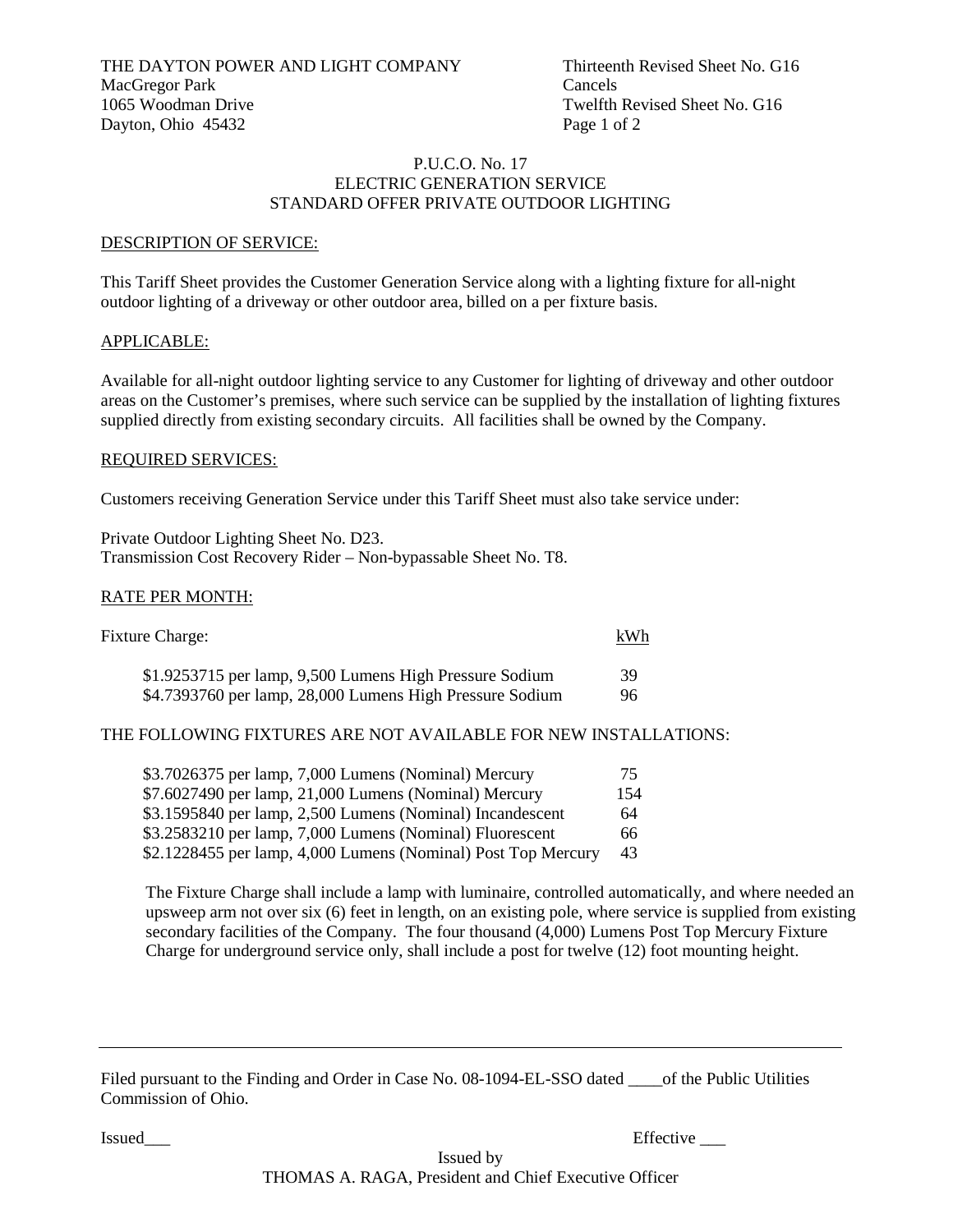#### P.U.C.O. No. 17 ELECTRIC GENERATION SERVICE STANDARD OFFER PRIVATE OUTDOOR LIGHTING

# ADDITIONAL RIDERS:

Service under this Tariff Sheet shall also be subject to the following riders:

Environmental Investment Rider on Sheet No. G24. Rate Stabilization Charge on Sheet No. G25. Alternative Energy Rider on Sheet No. G26. PJM RPM Rider on Sheet No. G27. Fuel Rider on Sheet No. G28. Transmission Cost Recovery Rider – Bypassable Sheet No. T9.

# TERM OF CONTRACT:

There is no minimum required term under this Tariff Sheet; however, if the Customer selects an Alternate Generation Supplier, applicable Switching Fees will apply as defined in Tariff Sheet No. D34.

# DEFAULT SERVICE:

Customers who do not select an Alternate Generation Supplier, opt-out of a government aggregation program or are dropped by their Alternate Generation Supplier due to a violation of coordination obligations, will be served under this Tariff Sheet.

Customers served under this Tariff Sheet as a result of opting-out of a government aggregation program or due to a violation of coordination obligations by their Alternate Generation Supplier will not be subject to any minimum required term.

# SERVICES PROVIDED:

The Company will maintain the equipment and replace defective lamps. All service and necessary maintenance will be performed only during the regular scheduled working hours of the Company. The Company does not guarantee continuous lighting and shall not be liable to the Customer or anyone else for any damage, loss or injury resulting from any interruption in such lighting due to any cause.

All lamps shall burn from dusk to dawn, burning approximately four thousand (4,000) hours per annum.

# RULES AND REGULATIONS:

All Generation Service of the Company is rendered under and subject to the Rules and Regulations contained within this Schedule and any terms and conditions set forth in any Service Agreement between the Company and the Customer.

Filed pursuant to the Finding and Order in Case No. 08-1094-EL-SSO dated \_\_\_\_of the Public Utilities Commission of Ohio.

Issued Effective Learning and the extent of the extent of the extent of the extent of the extent of the extent of the extent of the extent of the extent of the extent of the extent of the extent of the extent of the extent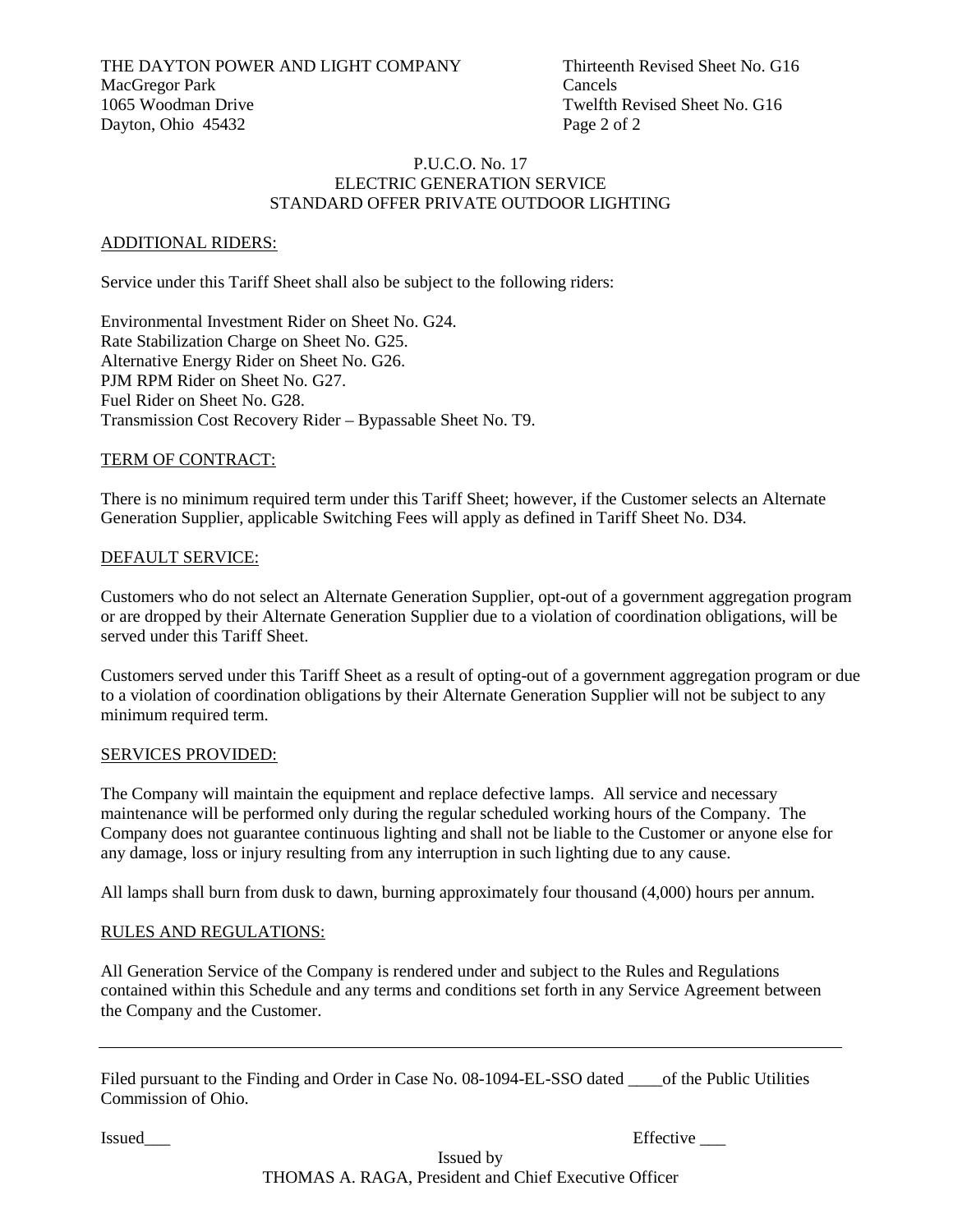THE DAYTON POWER AND LIGHT COMPANY Twelfth Revised Sheet No. G17<br>MacGregor Park Cancels MacGregor Park 1065 Woodman Drive Eleventh Revised Sheet No. G17 Dayton, Ohio 45432 Page 1 of 2

#### P.U.C.O. No. 17 ELECTRIC GENERATION SERVICE STANDARD OFFER SCHOOL

# THIS TARIFF IS IN THE PROCESS OF ELIMINATION AND IS WITHDRAWN EXCEPT FOR THE PRESENT INSTALLATIONS OF CUSTOMERS WHO RECEIVED SERVICE HEREUNDER PRIOR TO OCTOBER 23, 1976 AND WILL NOT BE APPLICABLE TO ADDITIONAL CUSTOMERS.

# DESCRIPTION OF SERVICE:

This Tariff Sheet provides the Customer with Generation Service from the Company that will be metered and billed on an energy-only basis.

#### APPLICABLE:

Available to all primary and secondary public schools and other schools of similar nature operated not-forprofit, which provide courses of instruction substantially equivalent to that of the public schools for lighting, heating, cooking, and incidental power served through one meter.

#### REQUIRED SERVICES:

Customers receiving Generation Service under this Tariff Sheet must also take service under:

School Sheet No. D24. Transmission Cost Recovery Rider – Non-bypassable Sheet No. T8.

# RATE PER MONTH:

Energy Charge:

\$0.0592357 per kWh for all kWh

#### ADDITIONAL RIDERS:

Service under this Tariff Sheet shall also be subject to the following riders:

Environmental Investment Rider on Sheet No. G24. Rate Stabilization Charge on Sheet No. G25. Alternative Energy Rider on Sheet No. G26. PJM RPM Rider on Sheet No. G27. FUEL Rider on Sheet No. G28. Transmission Cost Recovery Rider – Bypassable Sheet No. T9.

Filed pursuant to the Finding and Order in Case No. 08-1094-EL-SSO dated of the Public Utilities Commission of Ohio.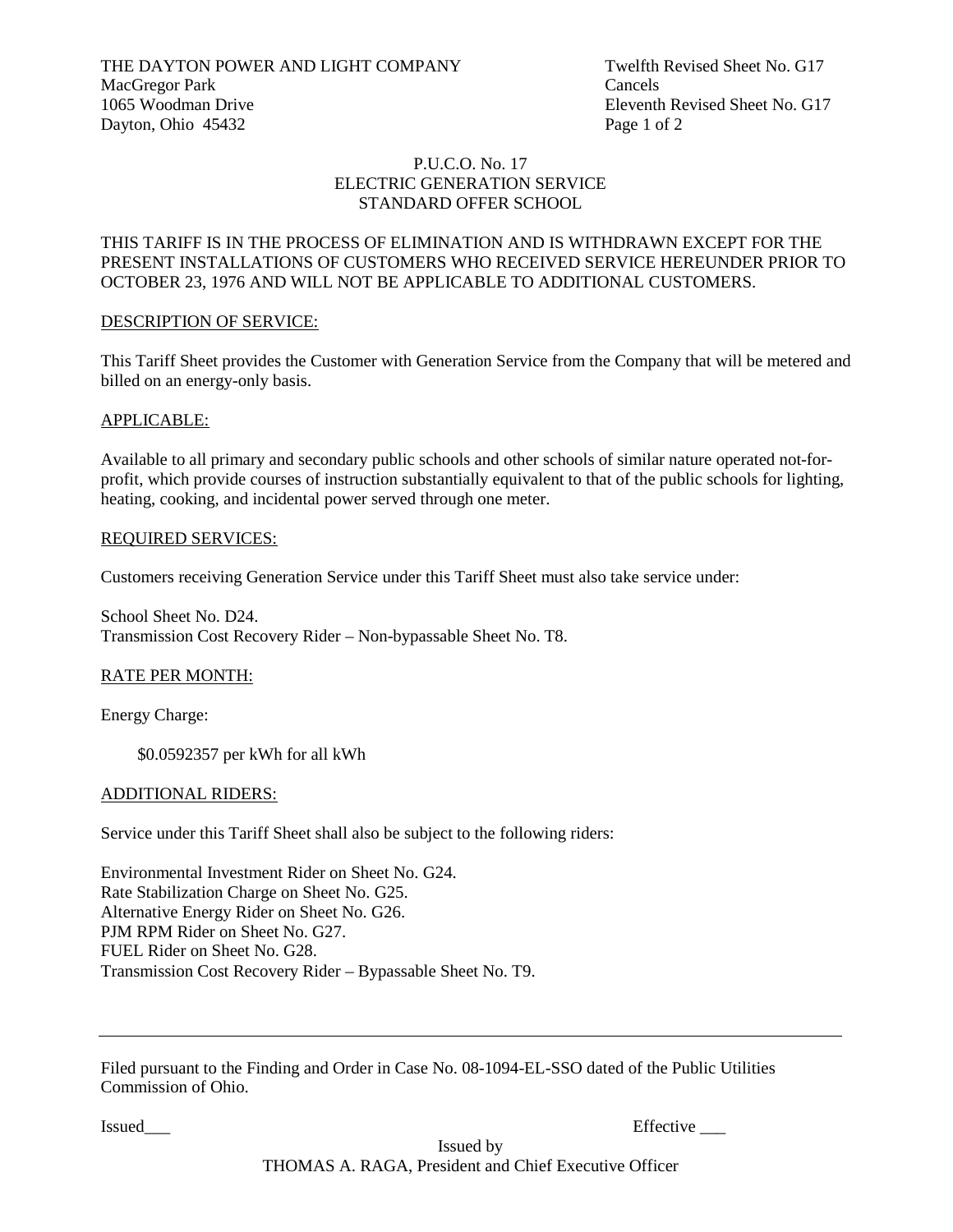#### P.U.C.O. No. 17 ELECTRIC GENERATION SERVICE STANDARD OFFER SCHOOL

# TERM OF CONTRACT:

There is no minimum required term under this Tariff Sheet; however, if the Customer selects an Alternate Generation Supplier, applicable Switching Fees will apply as defined in Tariff Sheet No. D34.

# DEFAULT SERVICE:

Customers who do not select an Alternate Generation Supplier, opt-out of a government aggregation program or are dropped by their Alternate Generation Supplier due to a violation of coordination obligations will be served under this Tariff Sheet.

Customers served under this Tariff Sheet as a result of opting-out of a government aggregation program or due to a violation of coordination obligations by their Alternate Generation Supplier will not be subject to any minimum required term.

#### RULES AND REGULATIONS:

All Generation Service of the Company is rendered under and subject to the Rules and Regulations contained within this Schedule and any terms and conditions set forth in any Service Agreement between the Company and the Customer.

Filed pursuant to the Finding and Order in Case No. 08-1094-EL-SSO dated of the Public Utilities Commission of Ohio.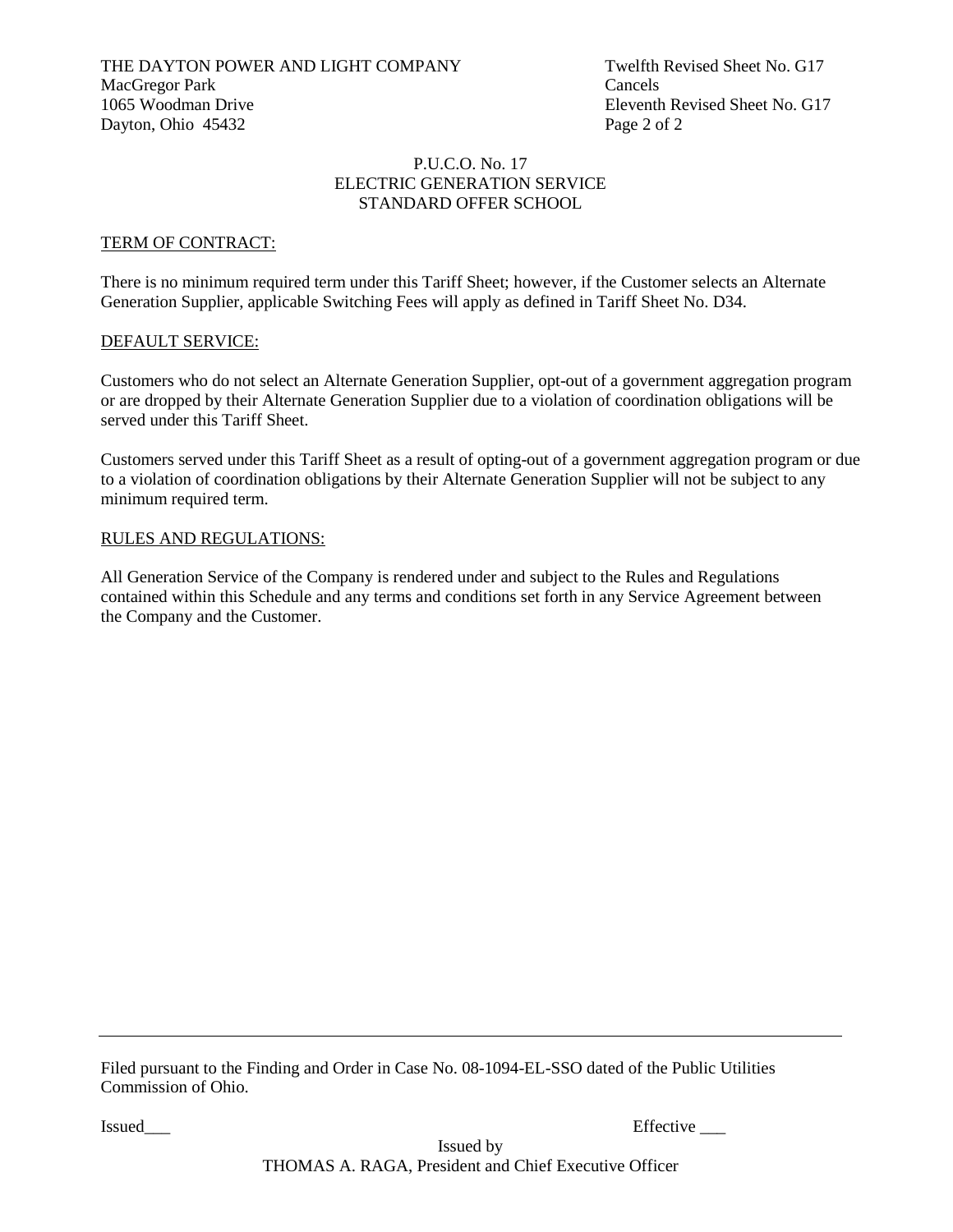Eleventh Revised Sheet No. G18

#### P.U.C.O. No. 17 ELECTRIC GENERATION SERVICE STANDARD OFFER STREET LIGHTING

#### DESCRIPTION OF SERVICE:

This Tariff Sheet provides unmetered Generation Service from the Company that will be billed on an energy-only basis.

#### APPLICABLE:

Available for energy for the all-night outdoor lighting of streets, highways, parks, and other public places.

#### REQUIRED SERVICES:

Customers receiving Generation Service under this Tariff Sheet must also take service under:

Street Lighting Sheet No. D25. Transmission Cost Recovery Rider – Non-bypassable Sheet No. T8.

# RATE PER MONTH:

Energy Charge:

\$0.0493699 per kWh

#### ADDITIONAL RIDERS:

Service under this Tariff Sheet shall also be subject to the following riders:

Environmental Investment Rider on Sheet No. G24. Rate Stability Charge on Sheet No. G25. Alternative Energy Rider on Sheet No. G26. PJM RPM Rider on Sheet No. G27. FUEL Rider on Sheet No. G28. Transmission Cost Recovery Rider – Bypassable Sheet No. T9.

Filed pursuant to the Finding and Order in Case No. 08-1094-EL-SSO dated <u>out</u> of the Public Utilities Commission of Ohio.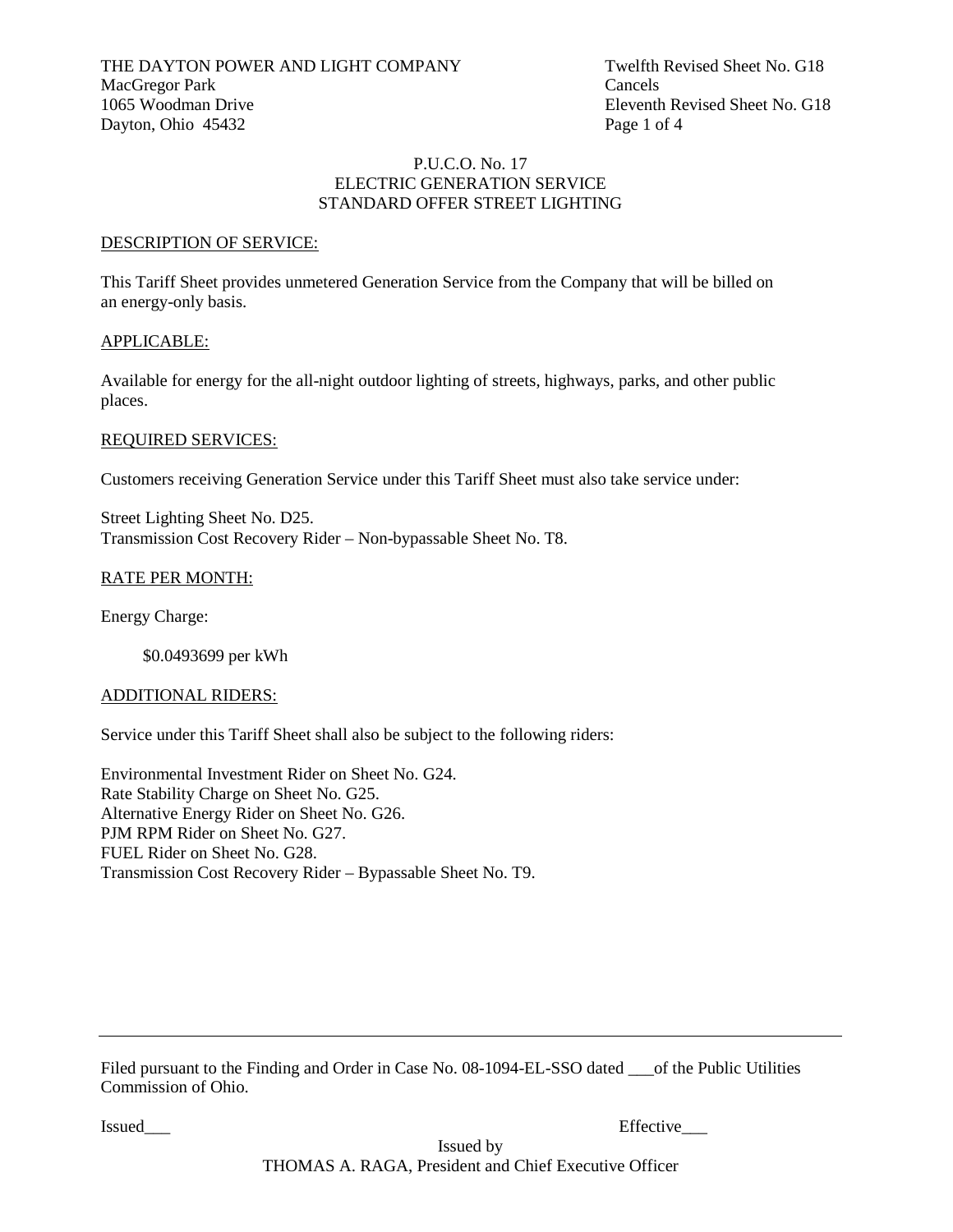#### P.U.C.O. No. 17 ELECTRIC GENERATION SERVICE STANDARD OFFER STREET LIGHTING

#### DETERMINATION OF ENERGY USAGE:

The following list shows the monthly kWh for selected street light fixtures that will be used to determine the kWh billed. For any fixture owned and maintained by the Customer that is not included below, the monthly kWh will be determined by multiplying the input wattage of the fixture, including lamp and ballast, times three hundred thirty-three and three tenths (333.3) hours use. The input wattage of the fixture shall be mutually agreed upon between the Company and the Customer. MONTHLY

|                           | MUNIFILI |
|---------------------------|----------|
| HIGH PRESSURE SODIUM      | $-kWh-$  |
| 70 Watt (5,800 Lumen)     | 28       |
| 100 Watt (9,500 Lumen)    | 39       |
| 150 Watt (16,000 Lumen)   | 57       |
| 250 Watt (27,000 Lumen)   | 104      |
| 400 Watt (50,000 Lumen)   | 162      |
| 500 Watt (54,000 Lumen)   | 208      |
| 650 Watt (77,000 Lumen)   | 266      |
| 800 Watt (100,000 Lumen)  | 324      |
| <b>MERCURY</b>            |          |
| 100 Watt (4,000 Lumen)    | 42       |
| 175 Watt (7,700 Lumen)    | 70       |
| 250 Watt (11,000 Lumen)   | 97       |
| 400 Watt (21,000 Lumen)   | 153      |
| 1,000 Watt (54,000 Lumen) | 367      |
| <b>INCANDESCENT</b>       |          |
| 103 Watt (1,000 Lumen)    | 34       |
| 202 Watt (2,500 Lumen)    | 67       |
| 327 Watt (4,000 Lumen)    | 109      |
| 448 Watt (6,000 Lumen)    | 149      |
| <b>FLUORESCENT</b>        |          |
| 70 Watt (2,800 Lumen)     | 32       |
| 85 Watt (5,000 Lumen)     | 39       |
| 120 Watt (7,000 Lumen)    | 59       |
| 220 Watt (12,000 Lumen)   | 89       |
| 320 Watt (22,000 Lumen)   | 160      |
| 640 Watt (44,000 Lumen)   | 320      |
|                           |          |

Filed pursuant to the Finding and Order in Case No. 08-1094-EL-SSO dated on the Public Utilities Commission of Ohio.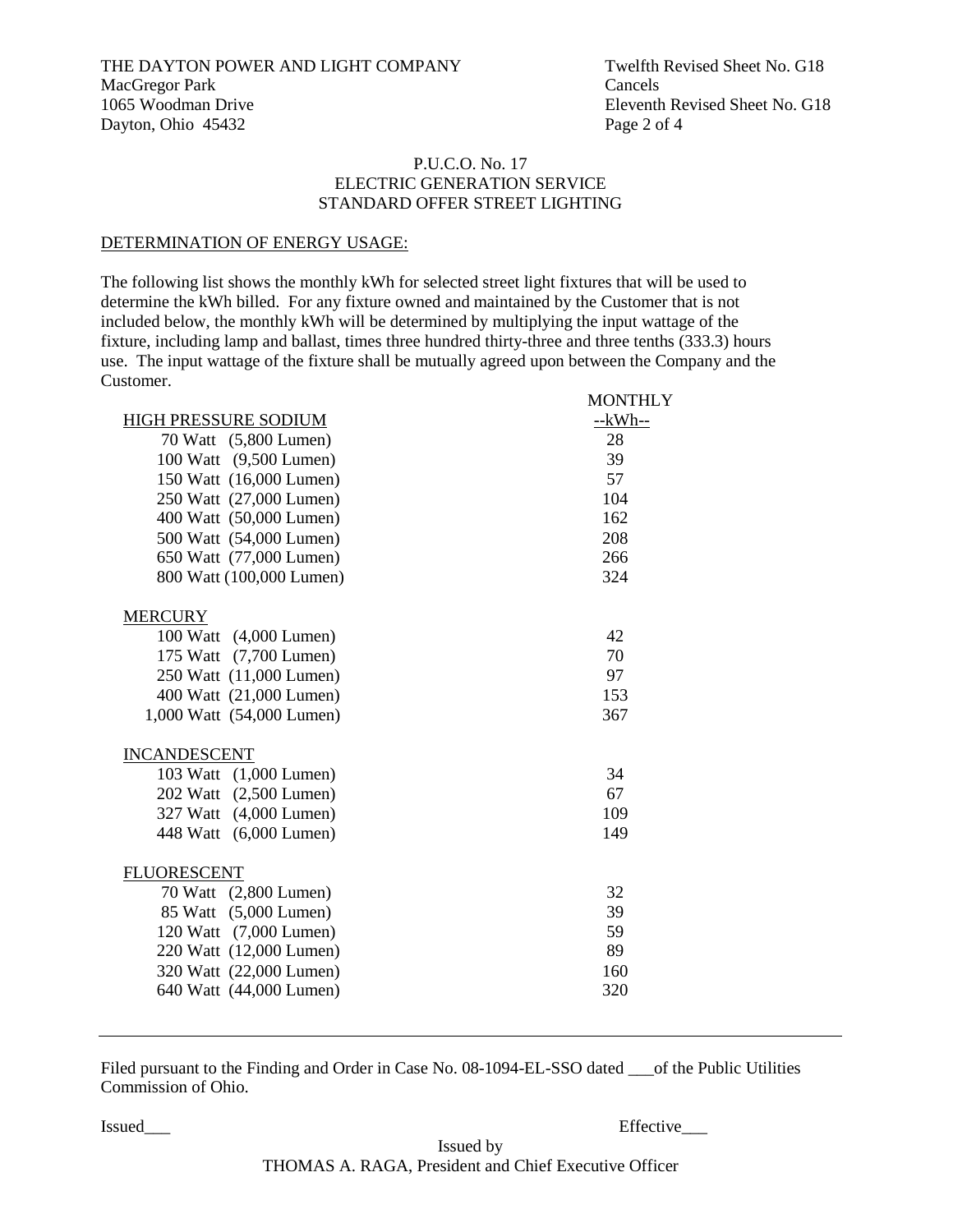THE DAYTON POWER AND LIGHT COMPANY Twelfth Revised Sheet No. G18 MacGregor Park Cancels 1065 Woodman Drive Eleventh Revised Sheet No. G18 Dayton, Ohio 45432 Page 3 of 4

#### P.U.C.O. No. 17 ELECTRIC GENERATION SERVICE STANDARD OFFER STREET LIGHTING

# POINT OF DELIVERY:

The point of delivery shall be at the point where the Customer's street lighting facilities attach to the Company's existing secondary distribution system. All points of delivery shall be at a level which will allow the Company to maintain all necessary code clearances for Company owned facilities. All facilities beyond the point of delivery are to be furnished and maintained by the Customer. The Customer may be required to furnish electrical protection devices. If such devices are required, they must meet all applicable electric code requirements.

#### REQUEST FOR SERVICE:

The Customer shall request service for each streetlight or group of streetlights to be served under this Tariff Sheet. Each request shall include the size, type, specific location and number of fixtures to be served. The Company shall promptly determine if the requested service can be served from the existing secondary distribution system and if so, shall promptly notify the Customer of the location(s) of the point(s) of delivery. The Customer shall notify the Company promptly of any changes in fixture load served under this Tariff Sheet including, but not limited to, replacement of fixtures with a different size or type, replacement of ballast or lamp with a different size and any changes in the number of fixtures. In the event the Customer fails to notify the Company of a change in fixture load, the Company reserves the right to refuse to serve the location thereafter under this Tariff Sheet, and shall be entitled to bill the Customer retroactively on the basis of any change in fixture load for the full period the load was connected. If the Company exercises its right to refuse service under this Tariff Sheet, and requires that the service be under a metered Standard Offer Generation Service rate, then the Customer shall provide the facilities for the installation of a meter.

# CONTACTING COMPANY POLES AND STANDARDS:

Any and every contact of a Company-owned pole by the Customer for the purpose of providing street lighting will be billed in accordance with and governed by the Company's Pole Attachment Tariff as filed with the Public Utilities Commission of Ohio. The Company will not own and maintain poles whose sole purpose is to provide contacts for street light facilities.

#### TERM OF CONTRACT:

There is no minimum required term under this Tariff Sheet; however, if the Customer selects an Alternate Generation Supplier, applicable Switching Fees will apply as defined in Tariff Sheet No. D34.

| Filed pursuant to the Finding and Order in Case No. 08-1094-EL-SSO dated |  | of the Public Utilities |  |
|--------------------------------------------------------------------------|--|-------------------------|--|
| Commission of Ohio.                                                      |  |                         |  |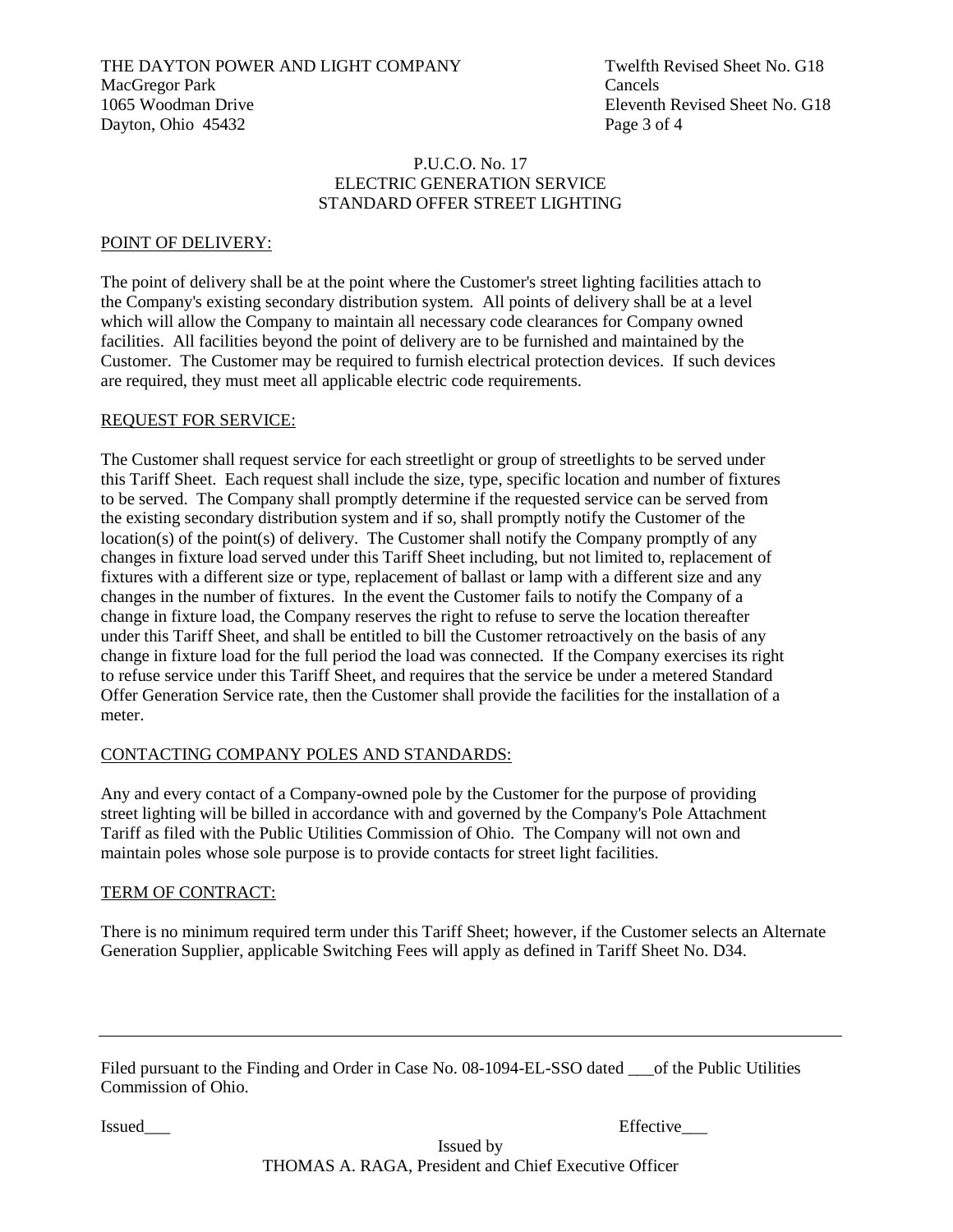#### P.U.C.O. No. 17 ELECTRIC GENERATION SERVICE STANDARD OFFER STREET LIGHTING

#### DEFAULT SERVICE:

Customers who do not select an Alternate Generation Supplier, opt-out of a government aggregation program or are dropped by their Alternate Generation Supplier due to a violation of coordination obligations will be served under this Tariff Sheet.

Customers served under this Tariff Sheet as a result of opting-out of a government aggregation program or due to a violation of coordination obligations by their Alternate Generation Supplier will not be subject to any minimum required term.

#### RULES AND REGULATIONS:

All Generation Service of the Company is rendered under and subject to the Rules and Regulations contained within this Schedule and any terms and conditions set forth in any Service Agreement between the Company and the Customer.

Filed pursuant to the Finding and Order in Case No. 08-1094-EL-SSO dated on the Public Utilities Commission of Ohio.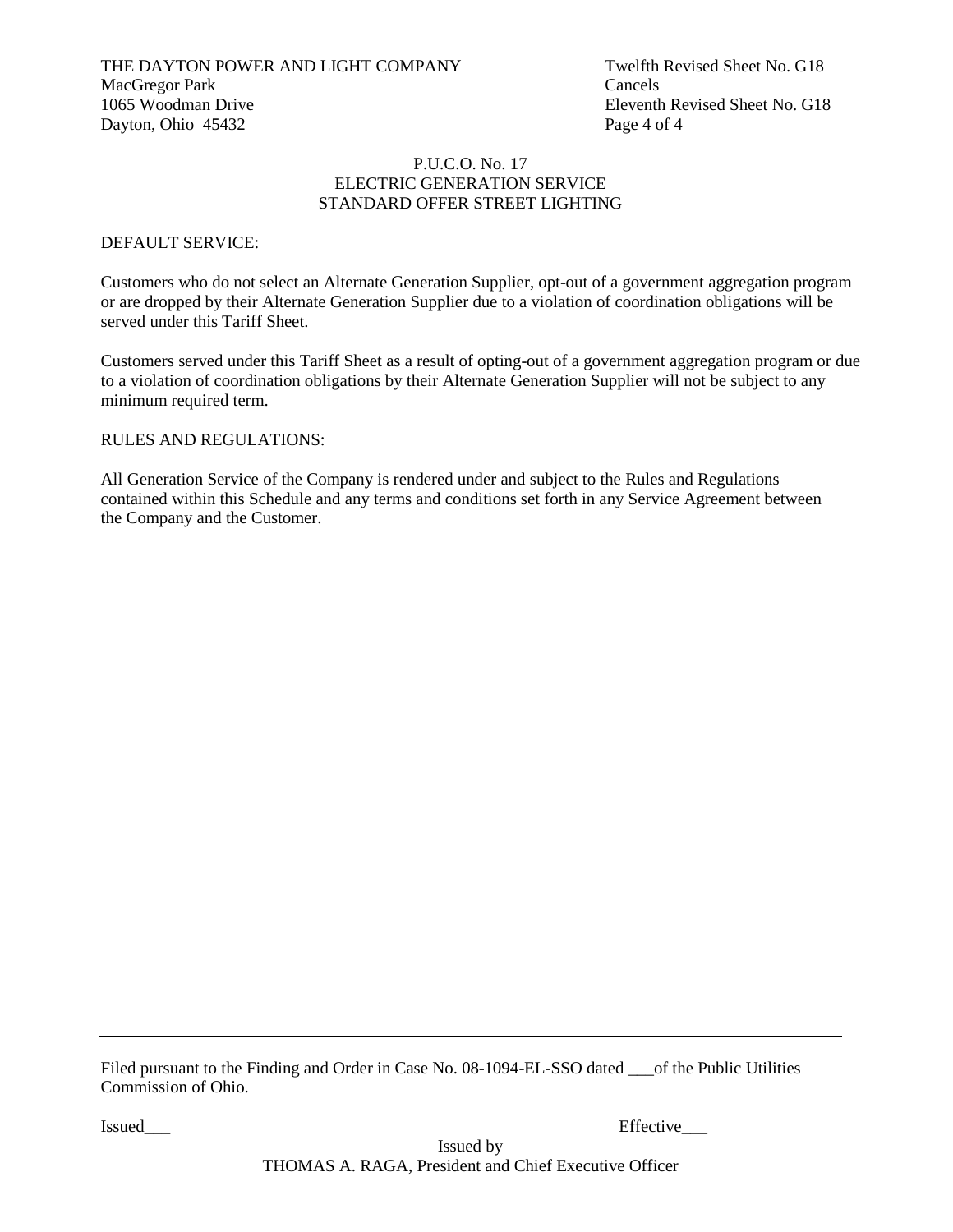THE DAYTON POWER AND LIGHT COMPANY Seventh Revised Sheet No. G19 MacGregor Park Cancels<br>1065 Woodman Drive Sixth Re Dayton, Ohio 45432 Page 1 of 1

Sixth Revised Sheet No. G19

# P.U.C.O. No. 17 ELECTRIC GENERATION SERVICE

# **RESERVED FOR FUTURE USE**

Filed pursuant to the Finding and Order in Case No. 08-1094-EL-SSO dated \_\_\_ of the Public Utilities Commission of Ohio.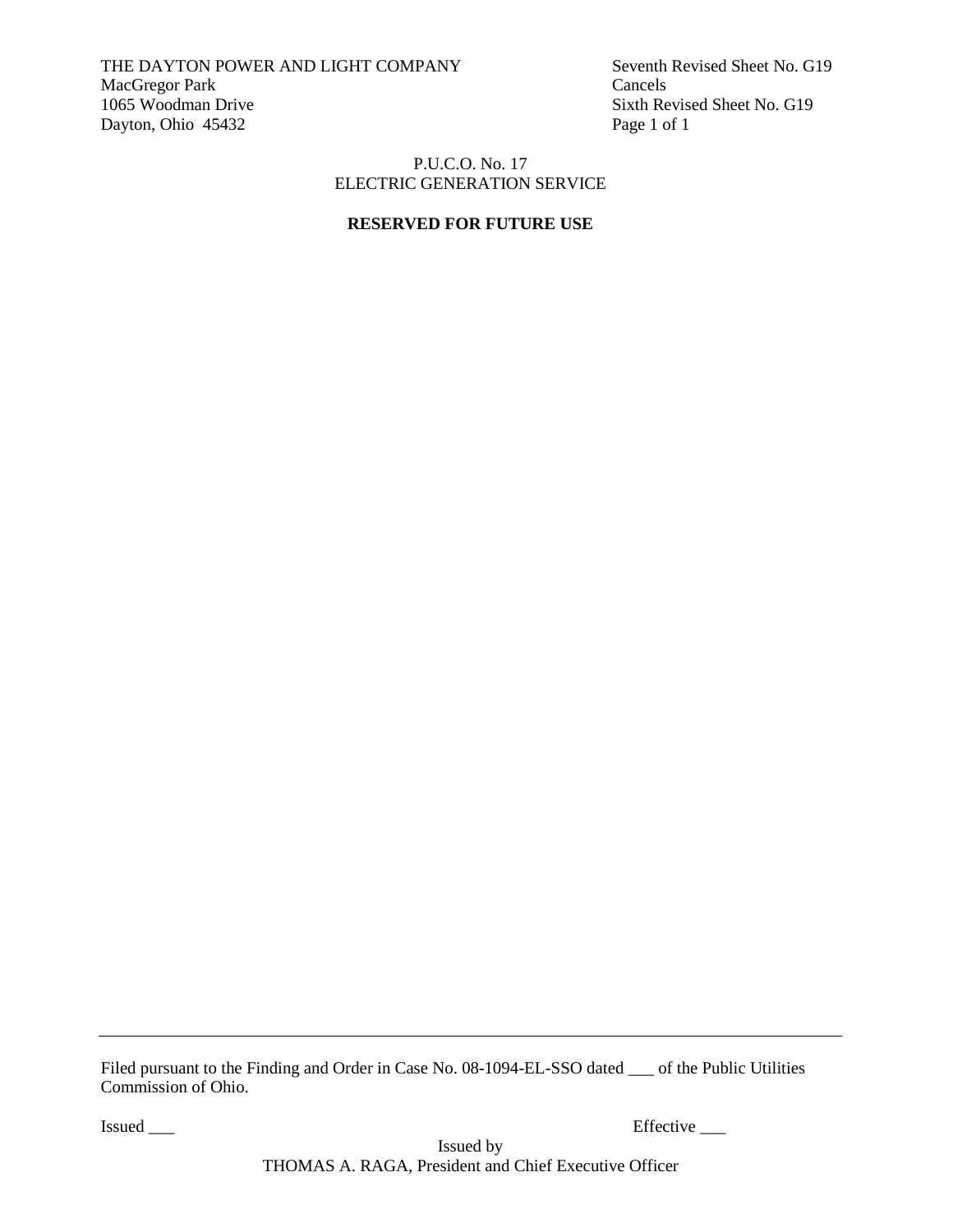# P.U.C.O. No. 17 ELECTRIC GENERATION SERVICE ENVIRONMENTAL INVESTMENT RIDER

# DESCRIPTION:

The Environmental Investment Rider (EIR) is intended to compensate the Dayton Power and Light Company for environmental plant investments and compliance costs.

#### APPLICABLE:

The EIR will be assessed on all Customers served under the Electric Generation Service Tariff Sheet G10- 18 based on the following rates.

#### CHARGES:

#### **Residential**

| Energy Charge (0-750 kWh)    | $$0.01244$ /kWh |  |
|------------------------------|-----------------|--|
| Energy Charge (over 750 kWh) | $$0.01016$ /kWh |  |

#### **Residential Heating**

| Energy Charge (0-750 kWh)           | $$0.01244$ /kWh |  |
|-------------------------------------|-----------------|--|
| Energy Charge (over 750 kWh) Summer | \$0.01016 /kWh  |  |
| Energy Charge (over 750 kWh) Winter | \$0.00608 /kWh  |  |

#### **Secondary**

| Billed Demand (over 5 kW)             | \$1.59536 /kW  |
|---------------------------------------|----------------|
| Energy Charge $(0-1,500 \text{ kWh})$ | \$0.01336 /kWh |
| Energy Charge (1,501-125,000 kWh)     | \$0.00588 /kWh |
| Energy Charge (over 125,000 kWh)      | \$0.00500 /kWh |

If the Maximum Charge provision contained in Electric Generation Service Tariff Sheet No. G12 applies, the Customer will be charged an energy charge of \$0.03116 per kWh for all kWh in lieu of the above demand and energy charges.

Filed pursuant to the Opinion and Order in Case No. 08-1094-EL-SSO dated September 6, 2013 of the Public Utilities Commission of Ohio.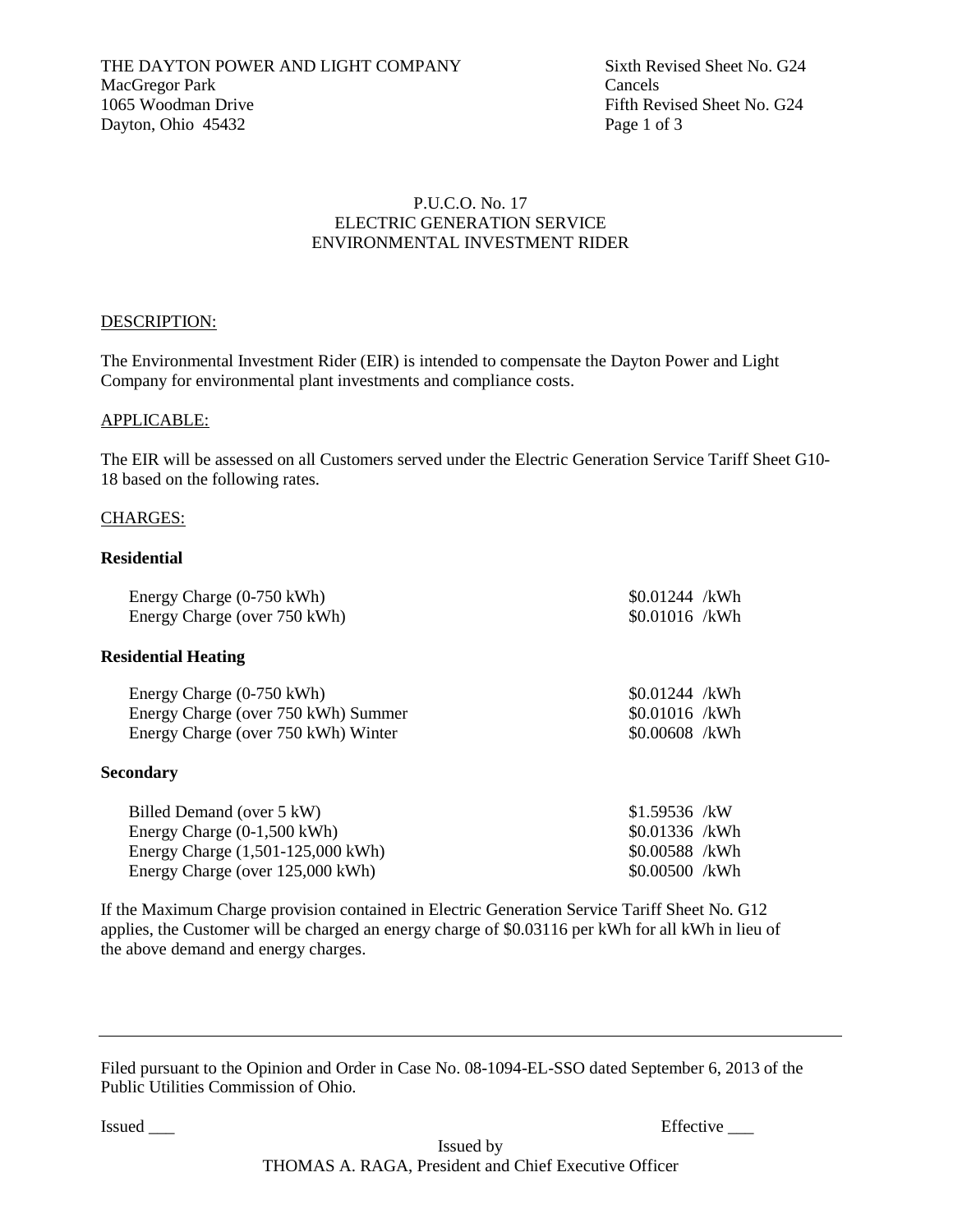# P.U.C.O. No. 17 ELECTRIC GENERATION SERVICE ENVIRONMENTAL INVESTMENT RIDER

# **Primary**

| <b>Billed Demand</b> | \$1.96780 /kW  |  |
|----------------------|----------------|--|
| <b>Energy Charge</b> | \$0.00472 /kWh |  |

If the Maximum Charge provision contained in Electric Generation Service Tariff Sheet No. G13 applies, the Customer will be charged an energy charge of \$0.03288 per kWh for all kWh in lieu of the above demand and energy charges.

# **Primary-Substation**

| <b>Billed Demand</b>               | \$2.08036 /kW     |  |
|------------------------------------|-------------------|--|
| <b>Energy Charge</b>               | \$0.00448 /kWh    |  |
| <b>High Voltage</b>                |                   |  |
| <b>Billed Demand</b>               | $$2.03196$ /kW    |  |
| <b>Energy Charge</b>               | \$0.00444 /kWh    |  |
| <b>Private Outdoor Lighting</b>    |                   |  |
| 9,500 Lumens High Pressure Sodium  | $$0.21746$ /month |  |
| 28,000 Lumens High Pressure Sodium | \$0.48479 /month  |  |
| 7,000 Lumens Mercury               | \$0.41820 /month  |  |
| 21,000 Lumens Mercury              | \$0.77768 /month  |  |
| 2,500 Lumens Incandescent          | \$0.51648 /month  |  |
| 7,000 Lumens Fluorescent           | \$0.72796 /month  |  |
| 4,000 Lumens PT Mercury            | \$1.16220 /month  |  |
| <b>School</b>                      |                   |  |
| <b>Energy Charge</b>               | \$0.01168 /kWh    |  |
| <b>Street Lighting</b>             |                   |  |
| <b>Energy Charge</b>               | $$0.00532$ /kWh   |  |

Filed pursuant to the Opinion and Order in Case No. 08-1094-EL-SSO dated September 6, 2013 of the Public Utilities Commission of Ohio.

Issued \_\_\_ Effective \_\_\_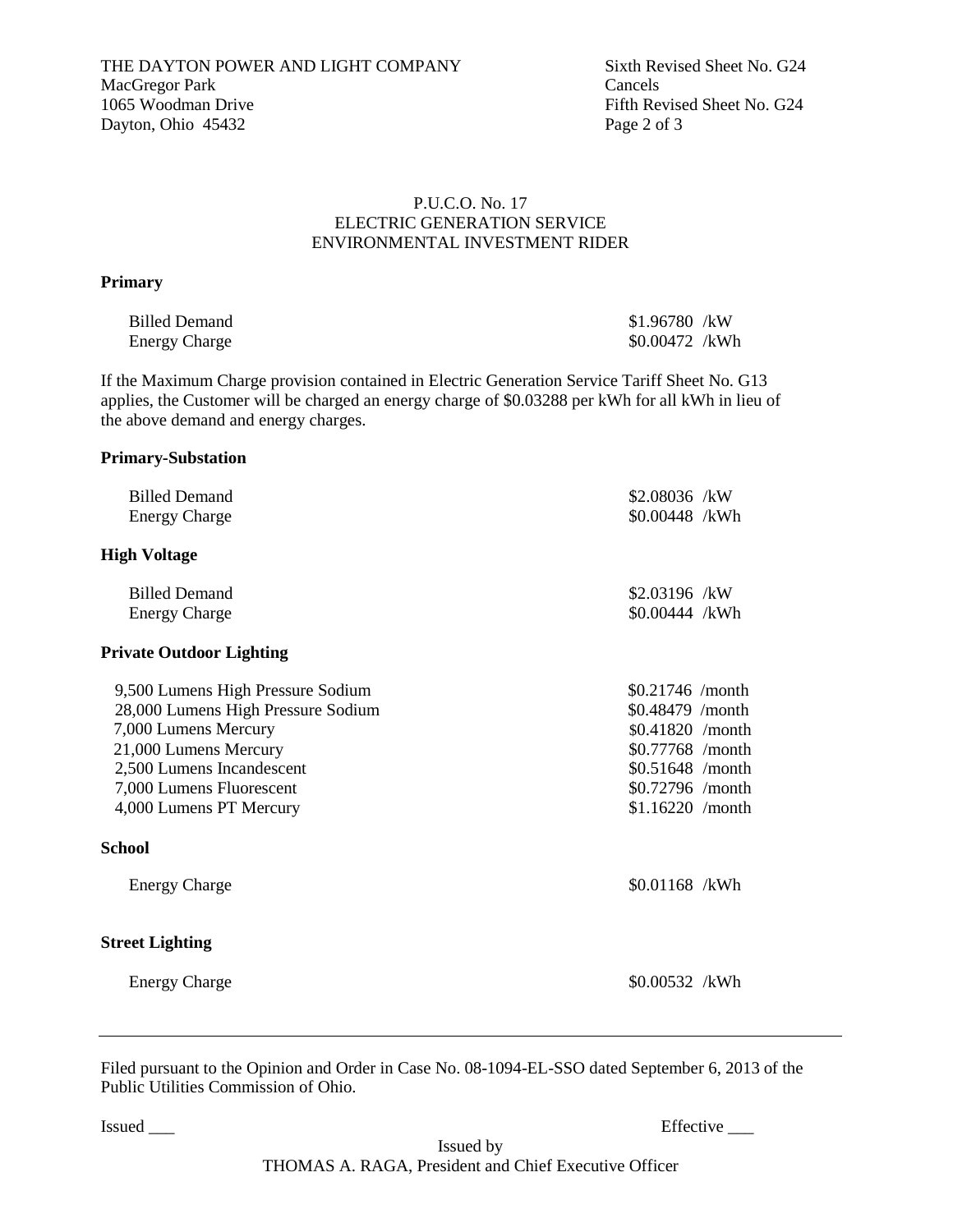Fifth Revised Sheet No. G24

# P.U.C.O. No. 17 ELECTRIC GENERATION SERVICE ENVIRONMENTAL INVESTMENT RIDER

Filed pursuant to the Opinion and Order in Case No. 08-1094-EL-SSO dated September 6, 2013 of the Public Utilities Commission of Ohio.

Issued \_\_\_\_ Effective \_\_\_\_ Effective \_\_\_\_ Effective \_\_\_\_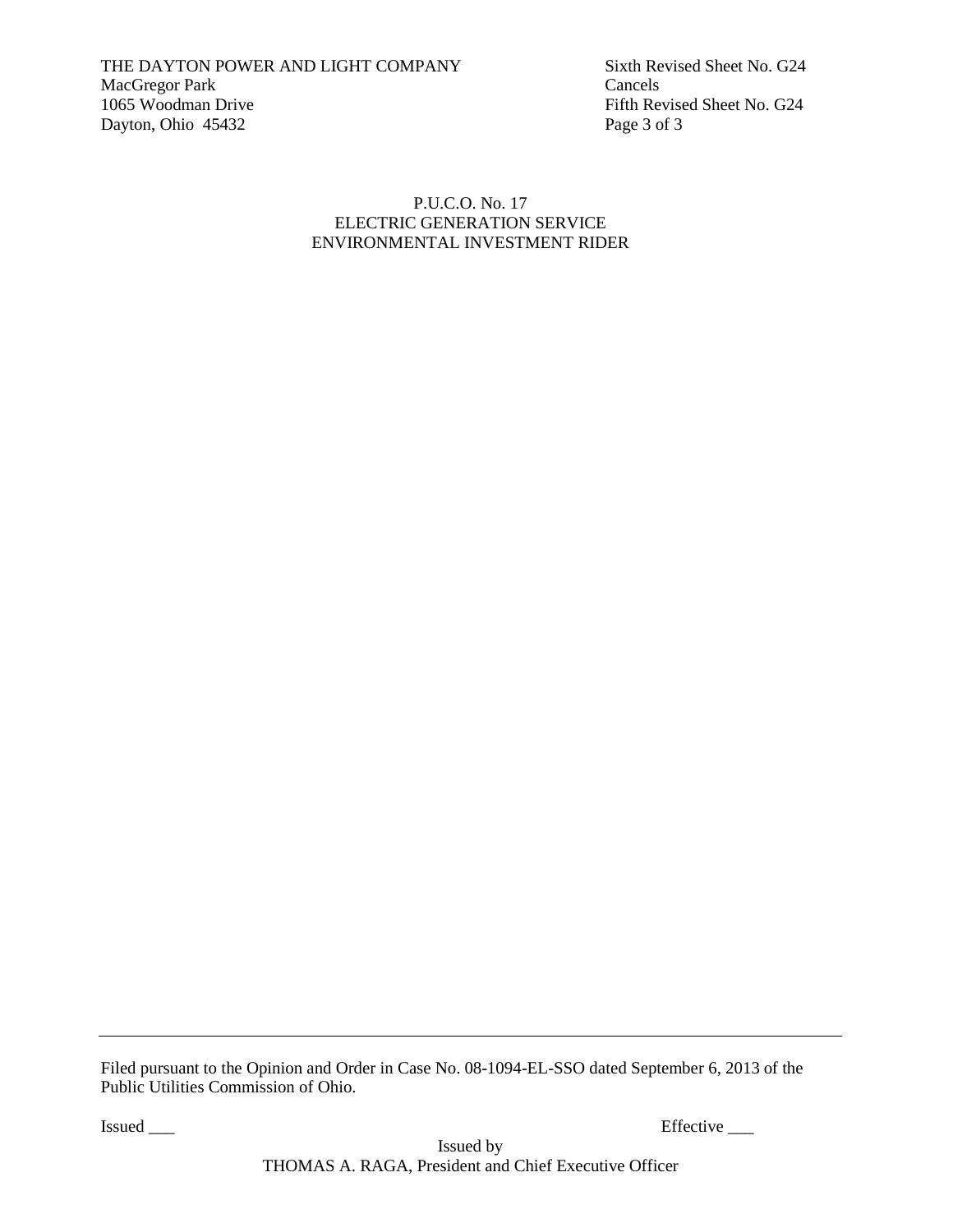THE DAYTON POWER AND LIGHT COMPANY Fourth Revised Sheet No. G25 MacGregor Park Cancels 1065 Woodman Drive Third Revised Sheet No. G25 Dayton, Ohio 45432 Page 1 of 2

### P.U.C.O. No. 17 ELECTRIC GENERATION SERVICE RATE STABILIZATION CHARGE

### DESCRIPTION:

The Rate Stabilization Charge (RSC) rider is intended to compensate DP&L for providing stabilized rates for customers.

#### APPLICABLE:

The RSC rider will be assessed to all Customers served under the Electric Generation Service Tariff Sheets G9-G18 based on the following rates.

### CHARGES:

| Residential                         |           |      |
|-------------------------------------|-----------|------|
| Energy Charge (0-750 kWh)           | \$0.00634 | /kWh |
| Energy Charge (over 750 kWh)        | \$0.00517 | /kWh |
| <b>Residential Heating</b>          |           |      |
| Energy Charge (0-750 kWh)           | \$0.00634 | /kWh |
| Energy Charge (over 750 kWh) Summer | \$0.00517 | /kWh |
| Energy Charge (over 750 kWh) Winter | \$0.00310 | /kWh |
| Secondary                           |           |      |
| Billed Demand (over 5 kW)           | \$0.81245 | /kW  |
| Energy Charge (0-1,500kWh)          | \$0.00681 | /kWh |
| Energy Charge (1,501-125,000 kWh)   | \$0.00299 | /kWh |
| Energy Charge (over 125,000 kWh)    | \$0.00254 | /kWh |
| Max Charge                          | \$0.01587 | /kWh |
| Primary                             |           |      |
| <b>Billed Demand</b>                | \$1.00212 | /kW  |
| <b>Energy Charge</b>                | \$0.00239 | /kWh |
| Max Charge                          | \$0.01675 | /kWh |
| <b>Primary-Substation</b>           |           |      |
| <b>Billed Demand</b>                | \$1.05943 | /kW  |
| <b>Energy Charge</b>                | \$0.00228 | /kWh |
|                                     |           |      |

Filed pursuant to the Opinion and Order in Case No. 08-1094-EL-SSO dated \_\_\_ of the Public Utilities Commission of Ohio.

Issued \_\_\_ Effective \_\_\_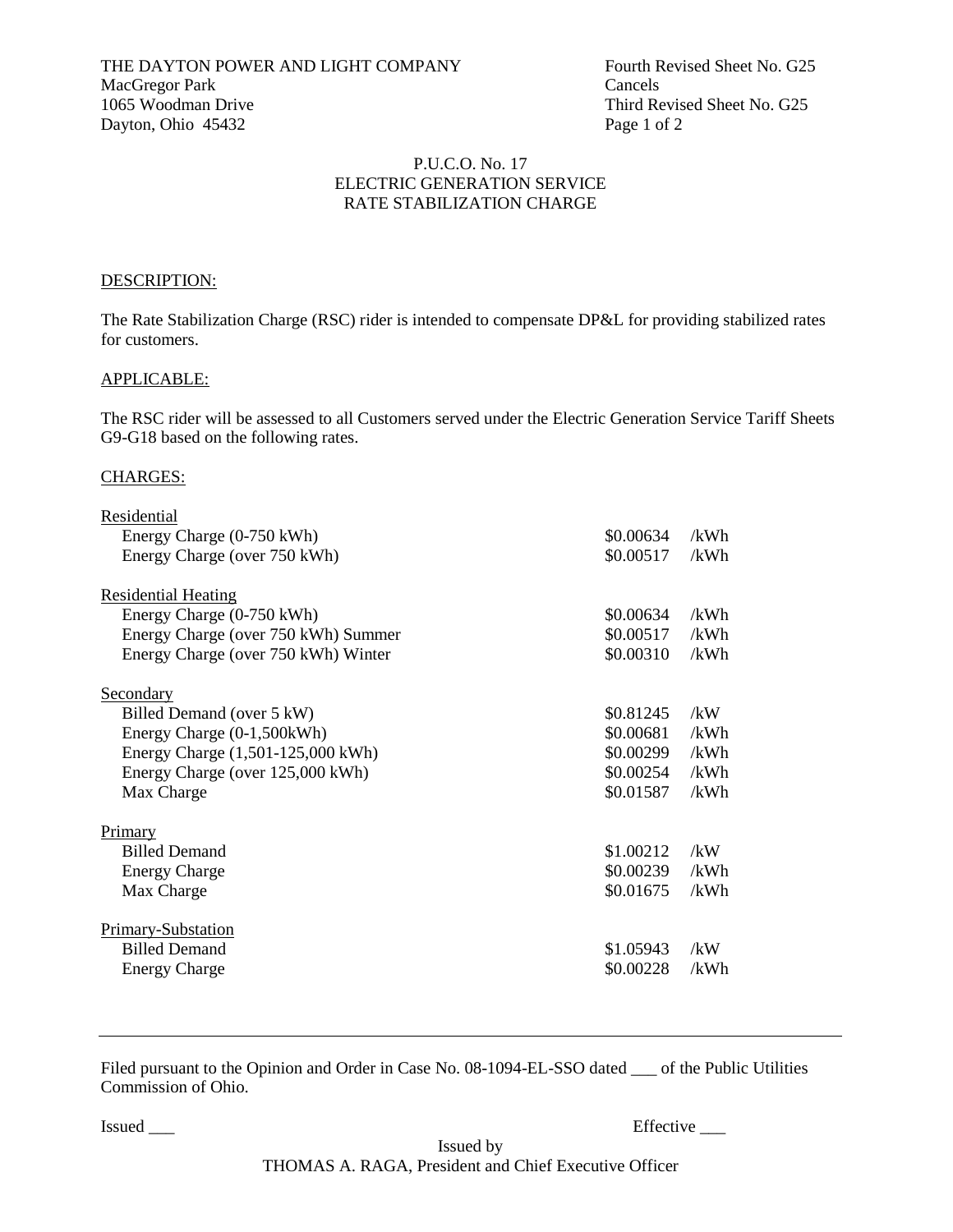# THE DAYTON POWER AND LIGHT COMPANY Fourth Revised Sheet No. G25 MacGregor Park Cancels<br>1065 Woodman Drive Third Re Dayton, Ohio 45432 Page 2 of 2

Third Revised Sheet No. G25

### P.U.C.O. No. 17 ELECTRIC GENERATION SERVICE RATE STABILIZATION CHARGE

| <b>High Voltage</b>                |           |                               |
|------------------------------------|-----------|-------------------------------|
| <b>Billed Demand</b>               | \$1.03479 | /kW                           |
| <b>Energy Charge</b>               | \$0.00225 | /kWh                          |
|                                    |           |                               |
| Private Outdoor Lighting           |           |                               |
| 9,500 Lumens High Pressure Sodium  | \$0.11074 | $\lambda$ amp $\lambda$ month |
| 28,000 Lumens High Pressure Sodium | \$0.24688 | /lamp/month                   |
| 7,000 Lumens Mercury               | \$0.21297 | /lamp/month                   |
| 21,000 Lumens Mercury              | \$0.39604 | $\lambda$ amp/month           |
| 2,500 Lumens Incandescent          | \$0.26302 | /lamp/month                   |
| 7,000 Lumens Fluorescent           | \$0.37072 | /lamp/month                   |
| 4,000 Lumens PT Mercury            | \$0.59186 | /lamp/month                   |
|                                    |           |                               |
| School                             |           |                               |
| <b>Energy Charge</b>               | \$0.00594 | /kWh                          |
|                                    |           |                               |
| <b>Street Lighting</b>             |           |                               |
| <b>Energy Charge</b>               | \$0.00270 | /kWh                          |
|                                    |           |                               |

Filed pursuant to the Opinion and Order in Case No. 08-1094-EL-SSO dated \_\_\_ of the Public Utilities Commission of Ohio.

Issued \_\_\_\_ Effective \_\_\_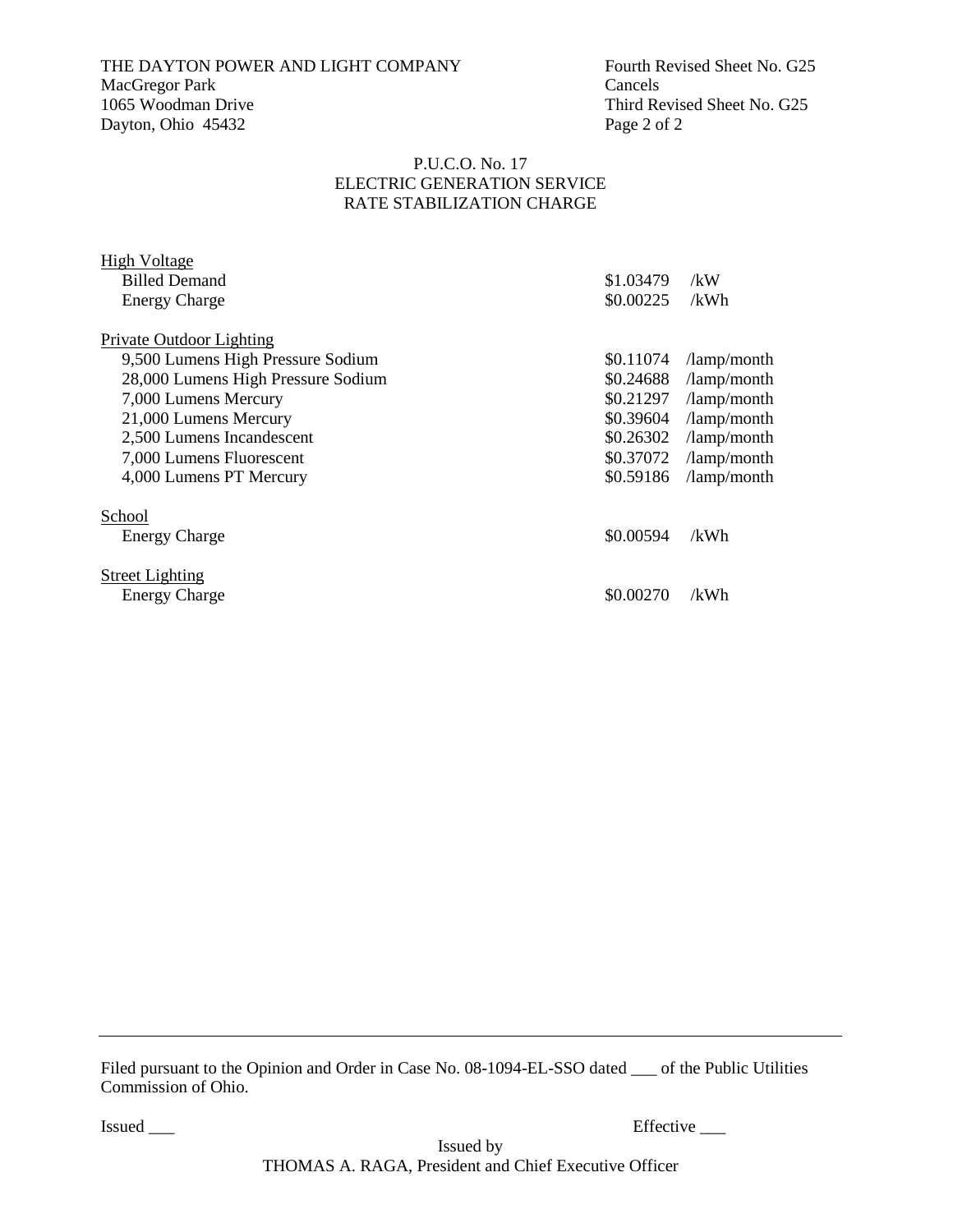THE DAYTON POWER AND LIGHT COMPANY Third Revised Sheet No. G29 MacGregor Park Cancels<br>1065 Woodman Drive Second I Dayton, Ohio 45432 Page 1 of 1

Second Revised Sheet No. G29

## P.U.C.O. No. 17 ELECTRIC GENERATION SERVICE

# **RESERVED FOR FUTURE USE**

Filed pursuant to the Finding and Order in Case No. 08-1094-EL-SSO dated \_\_\_ of the Public Utilities Commission of Ohio.

Issued \_\_\_\_ Effective \_\_\_

Issued by THOMAS A. RAGA, President and Chief Executive Officer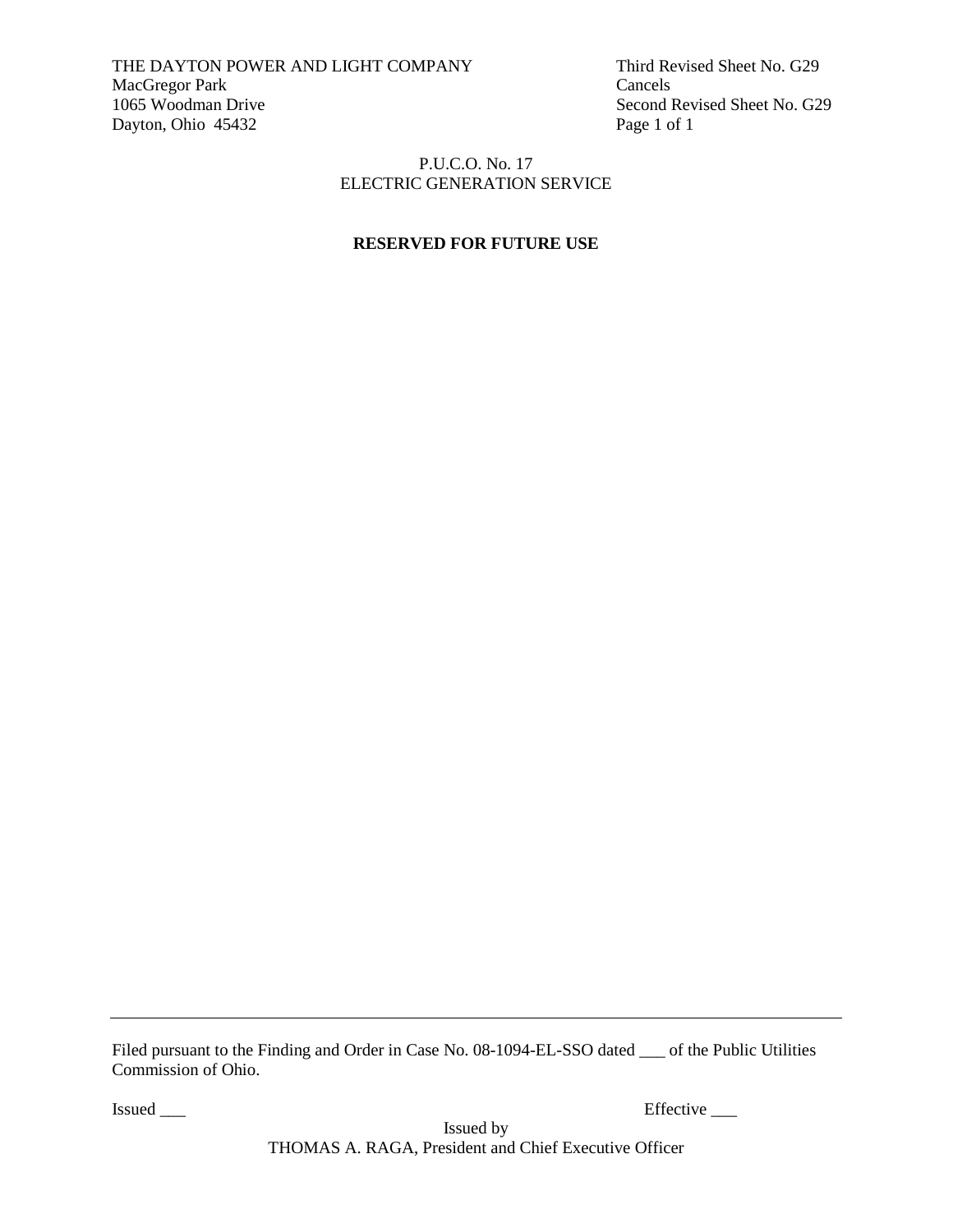THE DAYTON POWER AND LIGHT COMPANY Tenth Revised Sheet No. G30 MacGregor Park Cancels<br>
1065 Woodman Drive Ninth Re Dayton, Ohio 45432 Page 1 of 1

Ninth Revised Sheet No. G30

### P.U.C.O. No. 17 ELECTRIC GENERATION SERVICE

# **RESERVED FOR FUTURE USE**

Filed pursuant to the Opinion and Order in Case No. 08-1094-EL-SSO dated \_\_\_of the Public Utilities Commission of Ohio.

Issued \_\_\_ Effective \_\_\_